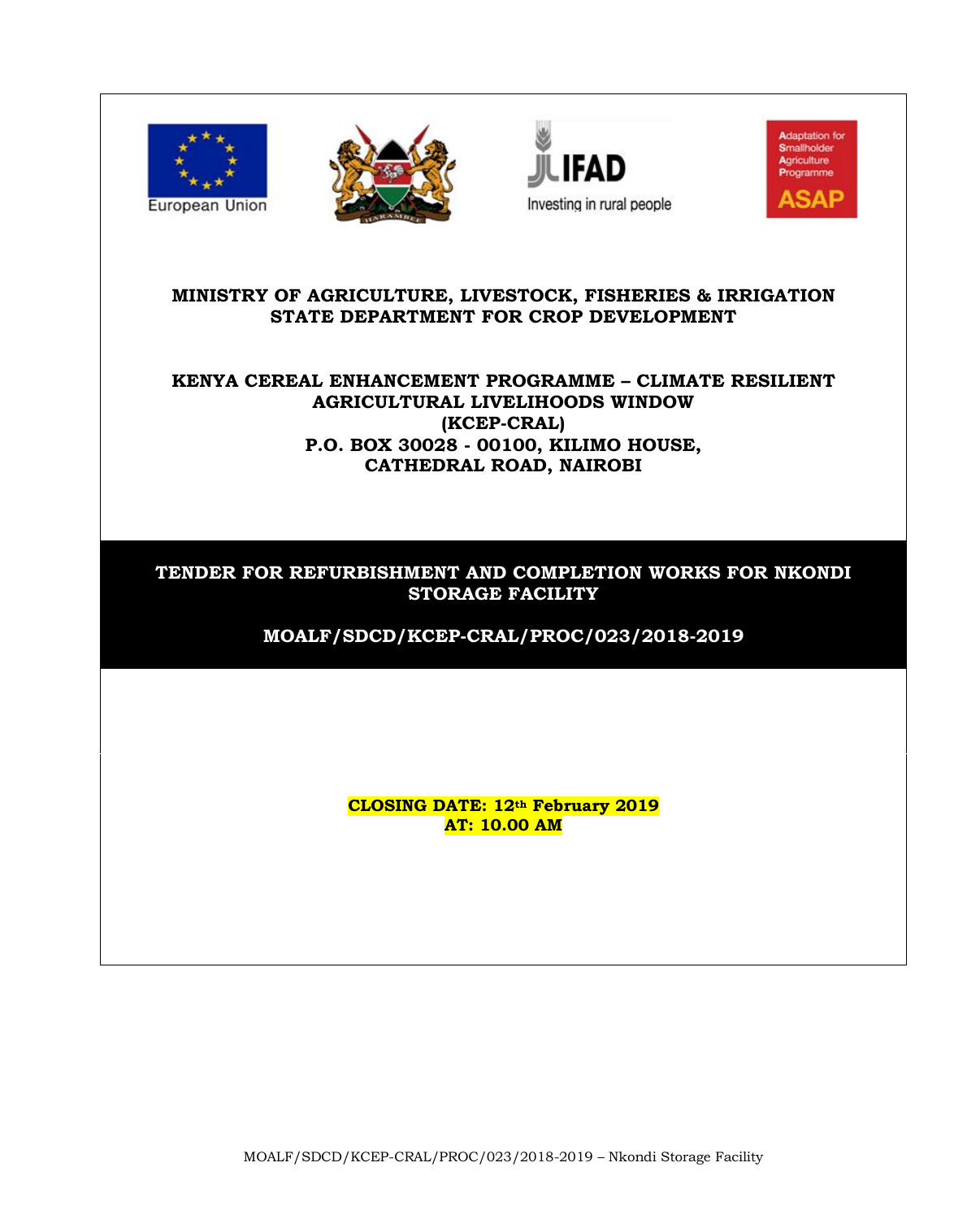#### **TABLE OF CONTENTS**

# **PAGE**

| <b>SECTION I</b>   |                                                                       | 3       |
|--------------------|-----------------------------------------------------------------------|---------|
| <b>SECTION II</b>  | INSTRUCTIONS TO TENDERERS<br>APPENDIX TO INSTRUCTIONS TO TENDERERS    | 5<br>14 |
| <b>SECTION III</b> |                                                                       | 17      |
|                    | APPENDIX TO CONDITIONS OF CONTRACT                                    | 29      |
| <b>SECTION IV</b>  | SPECIFICATIONS, DRAWINGS AND<br>BILLS OF QUANTITIES/SCHEDULE OF RATES | 31      |
| <b>SECTION V</b>   |                                                                       | 45      |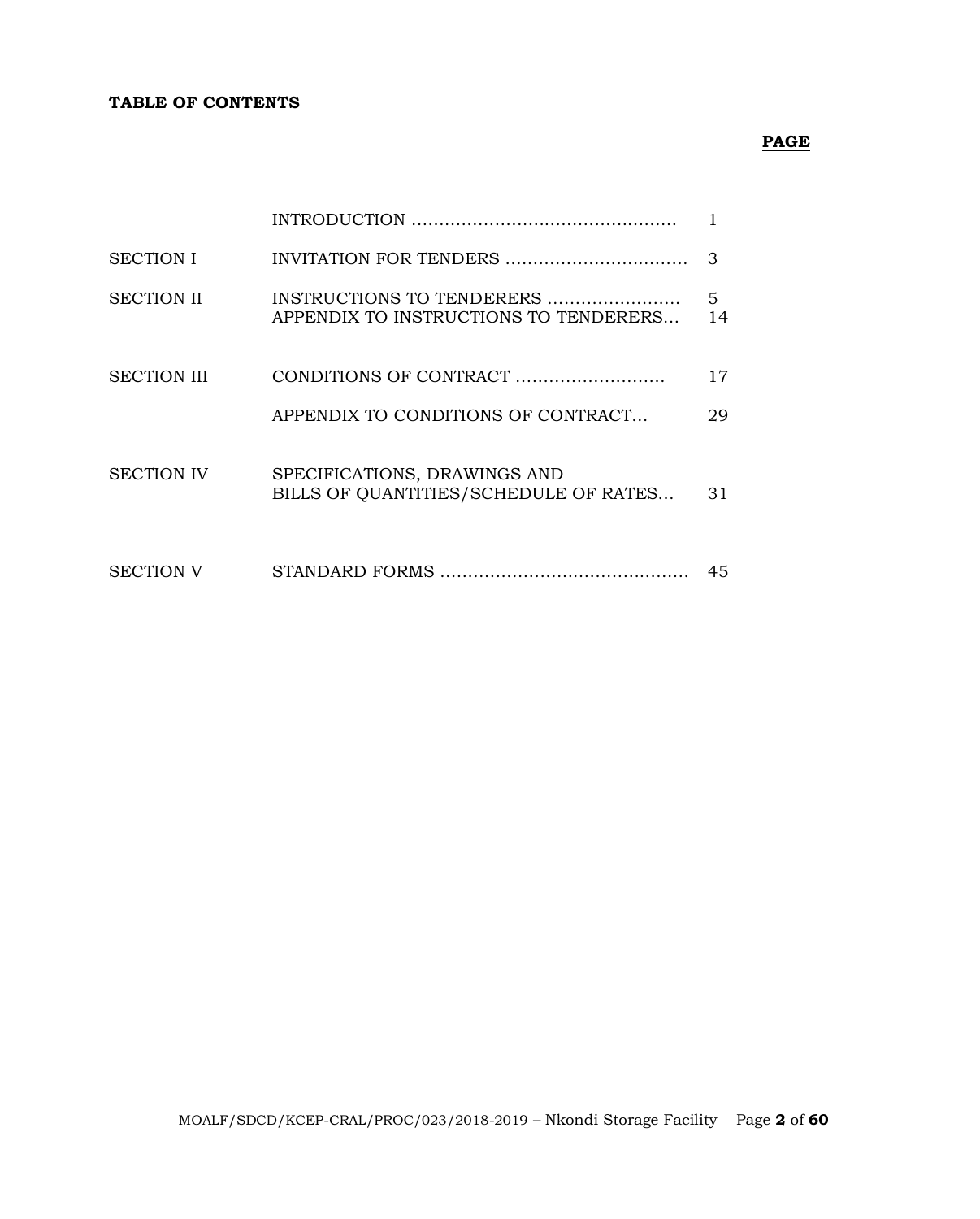#### **SECTION I: INVITATION FOR TENDERS**

#### **TENDER REFERENCE NO: MOALF/SDCD/KCEP-CRAL/PROC/023/2018-2019 TENDER NAME: TENDER FOR REFURBISHMENT WORKS OF NKONDI STORAGE FACILITY**

**Mandatory Site Visit**: To be conducted on **31st January 2019 at 3pm at Tharaka South Sub County Agricultural offices at Marimanti trading centre**

The site is approximately **62 kms from Kathwana town**. The storage facility was formerly owned by cotton farmers in the area. The production of cotton in the area has since decreased and farmers have turned to sorghum as a source of income.

A representative of the Programme shall be available to meet the intending tenderers at the Site. Tenderers must provide their own transport. The representative will not be available at any other time for site inspection visits. Each tenderer shall complete the Certificate of Tenderer's Visit to the Site at the time of the organized site visit. On- attendance of the Mandatory site and Pretender meeting visit will lead to automatic disqualification of a Tenderer.

- 1.1 The Kenya Cereals Enhancement Programme-Climate Resilient Agricultural Livelihoods (KCEP-CRAL) invites sealed tenders from eligible and competent candidates for the **refurbishment works for Nkondi Storage facility.**
- 1.2 The works to be carried out under this contract comprises of demolition of existing concrete floor slab and replacing the slab and general finishes for the warehouse. The store is still in good condition hence detailed architectural and structural drawings are not provided since the major works concerns renovation.
- 1.3 Special precautions shall be required throughout the contract period to avoid damage to the existing the structures and other services within the site. The Contractor shall allow for making good any damage arising from his actions during execution of this contract at his own expense.
- 1.4 Interested bidders may obtain further information from and inspect the tender document in English from KCEP-CRAL procurement office situated at KALRO KABETE grounds, along Waiyaki Way in Westlands, before the tender closing date within working hours from 8.30 am to 4.30 pm on Mondays to Fridays, except on public holidays.
- 1.5 The document may also be downloaded FREE OF CHARGE from the Ministry's website: [www.kilimo.go.ke](http://www.kilimo.go.ke/) under "tender'' links or from the Programme Website [www.kcepcral.go.ke](http://www.kcepcral.go.ke/) or obtain a hard copy of the tender document from KCEP-CRAL procurement office at KALRO-NARL, upon payment to KCEP-CRAL, a nonrefundable fee of KES. 1,000 (through a banker's cheque only) or direct deposit to Equity Bank: (code: 68); Account NO: 1510263657085; Mayfair branch (code 151); SWIFT CODE: EQBLKENA.
- 1.6 Eligible bidders must forward their particulars immediately for records and any further tender clarifications and addenda. Downloaded copies are FREE. Email particulars to [tenders.kcepcralprogramme@gmail.com.](mailto:tenders.kcepcralprogramme@gmail.com)
- MOALF/SDCD/KCEP-CRAL/PROC/023/2018-2019 Nkondi Storage Facility Page **3** of **60** 1.6.1 All bidders are also advised to regularly visit the above Programme website, to obtain any additional information/addendum on the tender that may be issued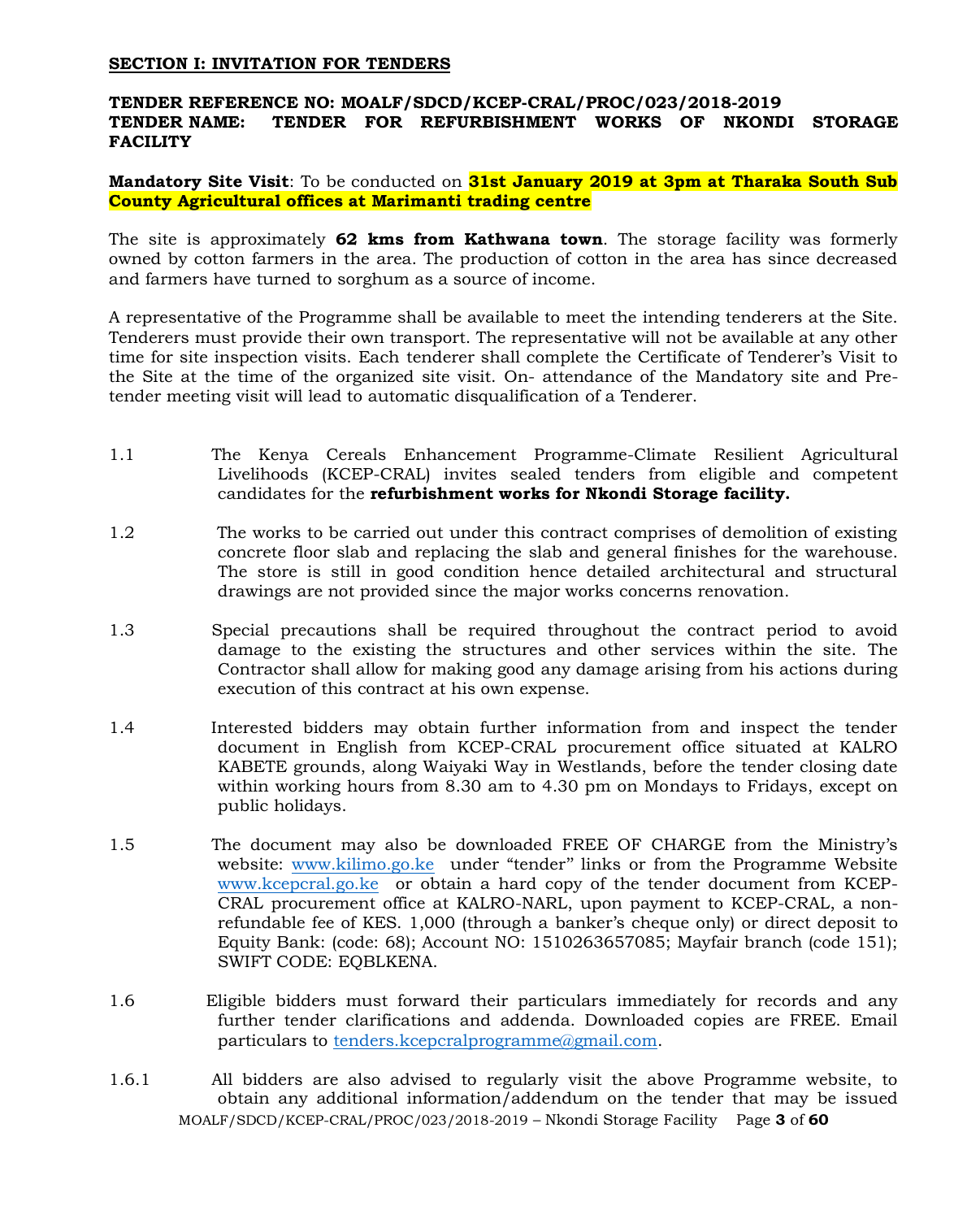before the closing date. The website will also be used to publish and publicize the notifications to both the successful and unsuccessful bidders.

- 1.7 Prices quoted should be net inclusive of all taxes, must be in Kenya shillings and shall remain valid for (120) days from the closing date of tender.
- 1.8 Tenders must be accompanied by security in the format specified in the attached form of tender Security, in a bank's letterhead, and amount indicated. The tender must be delivered in plain sealed envelope clearly marked **'TENDER FOR REFURBISHMENT WORKS TENDER FOR REFURBISHMENT WORKS OF NKONDI STORAGE FACILITY: MOALF/SDCD/KCEP-CRAL/PROC/023/2018-2019"**
- 1.9 The **original** and **two** copies of the tender must be delivered to and dropped in the tender box situated at the reception of MOALF Ground floor Kilimo house, Cathedral Road. so as to reach the below address

**The Principal Secretary, State Department of Agriculture, P.O. Box 30028-00100, Kilimo House, cathedral road, Nairobi Tel: 0770174188 On or before: 12th February 2019 at 10.00am**

1.10 Tenders will be opened at **12th February 2019 at 10.30am**. in the presence of the candidates' Representatives who choose to attend at boardroom on 7th floor, Kilimo House.

#### **PROGRAMME COORDINATOR**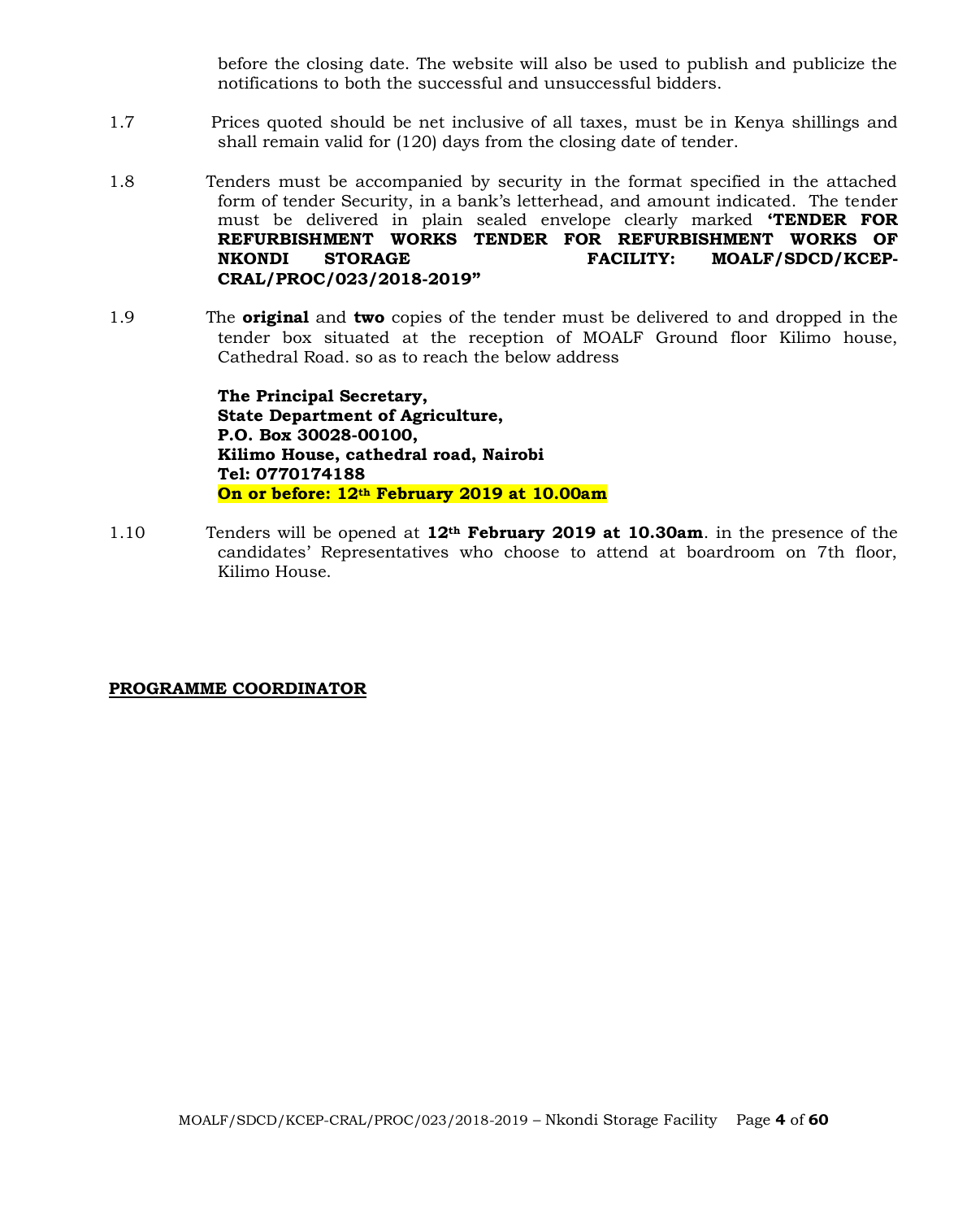#### **SECTION II: INSTRUCTIONS TO TENDERERS**

#### **TABLE OF CONTENTS**

#### **CLAUSE PAGE.**

| 2. TENDER DOCUMENTS ---------------------------- 6 |    |
|----------------------------------------------------|----|
| 3. PREPARATION OF TENDERS ------------------- 7    |    |
| 4. SUBMISSION OF TENDERS --------------------- 9   |    |
| 5. TENDER OPENING AND EVALUATION -------- 10       |    |
| 6. AWARD OF CONTRACT ---------------------------   | 12 |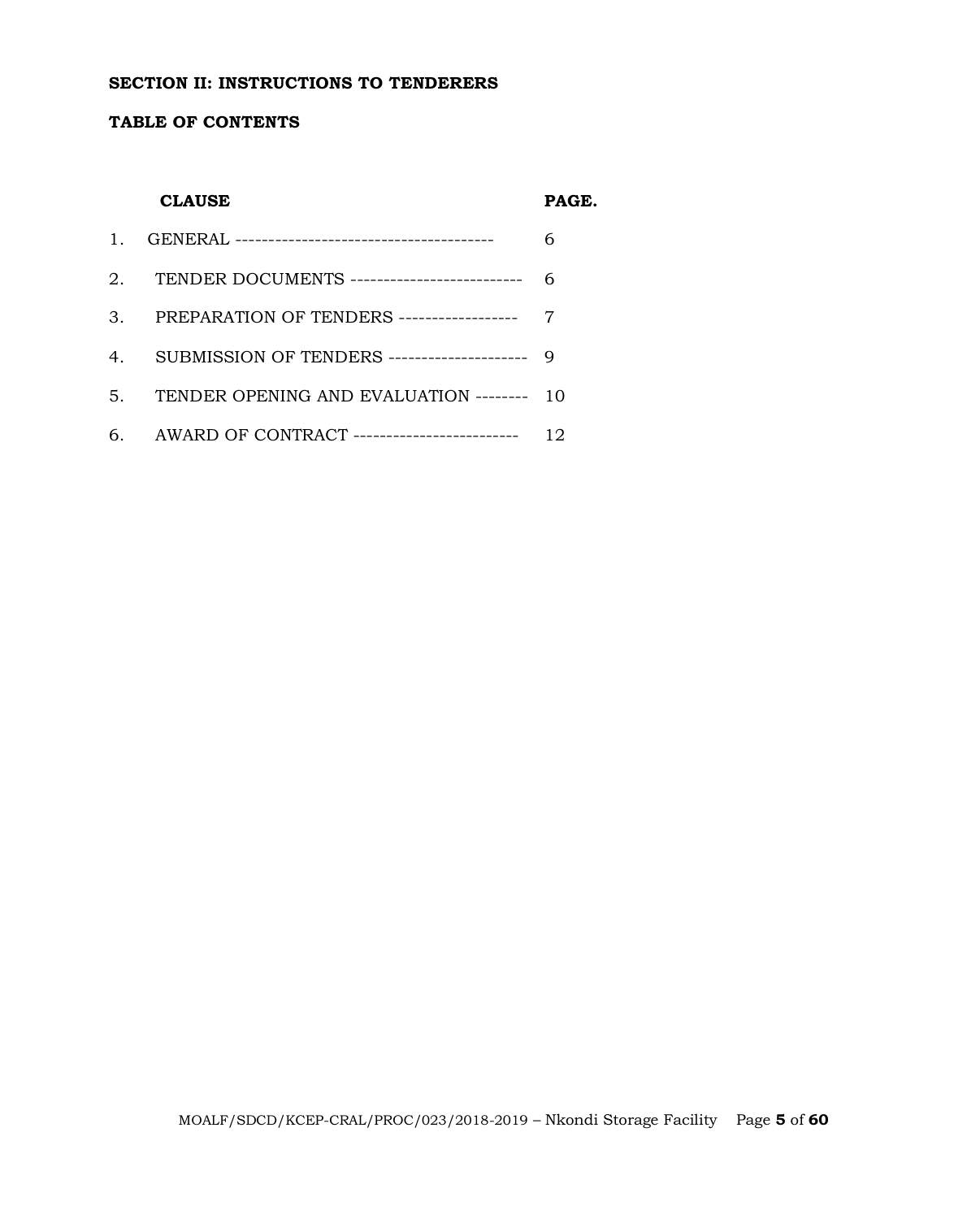#### **1. General**

- 1.1 Kenya Cereal Enhancement Programme-Climate Resilient Agricultural Livelihoods Window (KCEP-CRAL) as defined in the Appendix to Conditions of Contract invites tenders for a Works Contract as described in the tender documents. The successful Tenderer will be expected to complete the Works by the Intended Completion Date specified in the said Appendix.
- 1.2 Tenderers shall include the following information and documents with their tenders, unless otherwise stated:
	- (a) copies of certificates of registration, and principal place of business;
	- (b) total monetary value of construction work performed for each of the last five years;
	- (c) experience in works of a similar nature and size for each of the last five years, and clients who may be contacted for further information on these contracts;
	- (d) major items of construction equipment owned;
	- (e) qualifications and experience of key site management and technical personnel proposed for the Contract;
	- (f) reports on the financial standing of the Tenderer, such as profit and loss statements and auditor's reports for the last five years;
	- (g) authority to seek references from the Tenderer's bankers.
- 1.3 The Tenderer shall bear all costs associated with the preparation and submission of his tender, and KCEP-CRAL will in no case be responsible or liable for those costs.
- 1.4 The Tenderer, at the Tenderer's own responsibility and risk, is encouraged to visit and examine the Site of the Works and its surroundings and obtain all information that may be necessary for preparing the tender and entering into a contract for construction of the Works. The costs of visiting the Site shall be at the Tenderer's own expense.
- 1.5 The procurement entity's employees, committee members, board members and their relative (spouse and children) are not eligible to participate in the tender.
- 1.6 The price to be charged for the tender document shall be Kshs.1,000/=
- 1.7 The procuring entity shall allow the tenderer to review the tender document free of charge before purchase.

# **2. Tender Documents**

- 2.1 The complete set of tender documents comprises the documents listed here below and any addenda issued in accordance with clause 2.4 here below: -
	- (a) Invitation for Tenders
	- (b) Instructions to Tenderers
	- (c) Form of Tender
	- (d) Conditions of Contract and Appendix to Conditions of Contract

MOALF/SDCD/KCEP-CRAL/PROC/023/2018-2019 – Nkondi Storage Facility Page **6** of **60**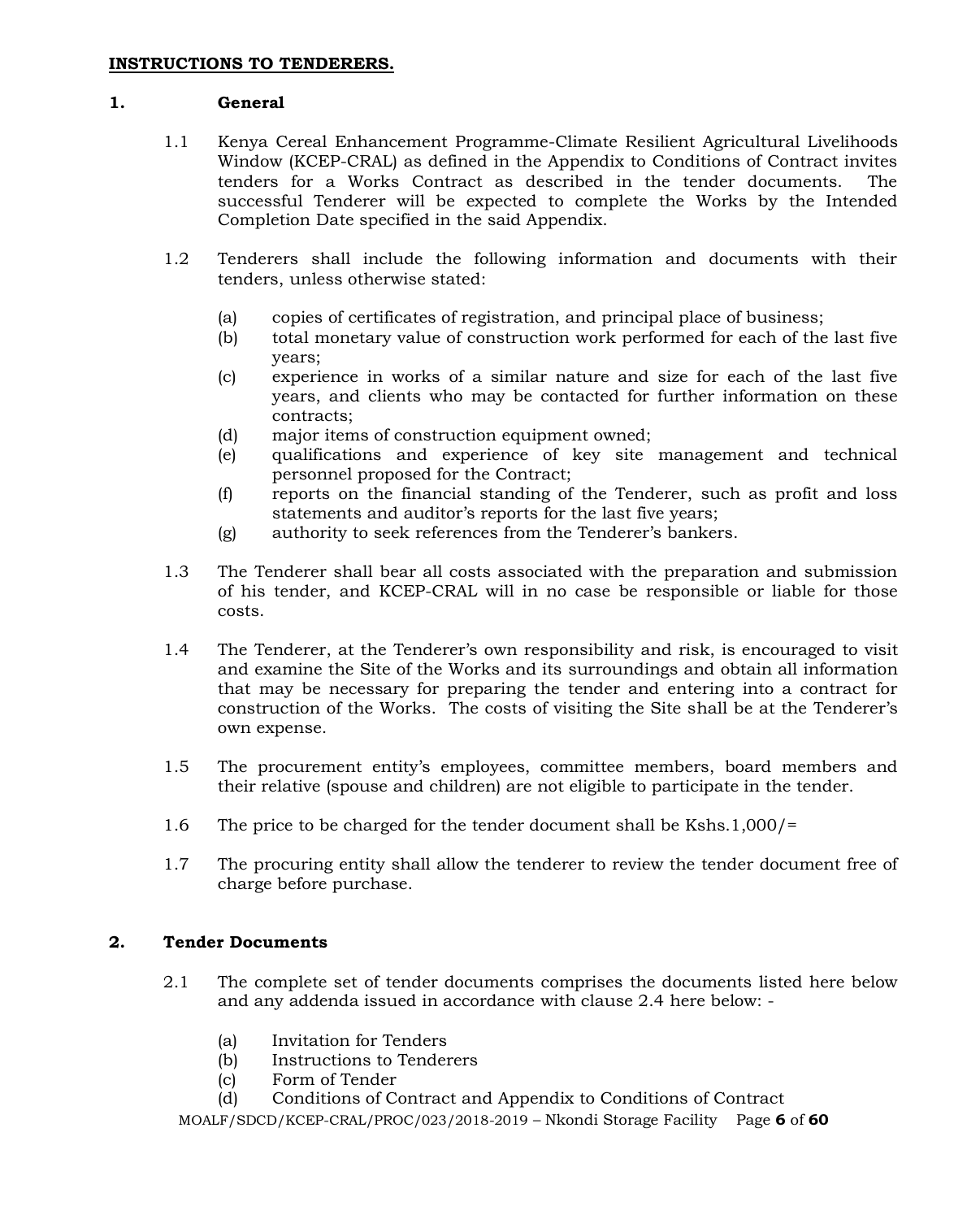- (e) Specifications
- (f) Drawings
- (g) Bills of Quantities/Schedule of Rates (whichever is applicable)
- (h) Other materials required to be filled and submitted in accordance with these Instructions and Conditions
- (i) Tender Security
- (j) Tender Questionnaire
- (k) Mandatory Business Questionnaire
- 2.2 The Tenderer shall examine all instructions, forms and specifications in the tender documents. Failure to furnish all information required by the tender documents may result in rejection of his tender.
- 2.3 A prospective Tenderer making inquiries of the tendering documents may notify Kenya Cereals Enhancement Programme-Climate Resilient Agricultural Livelihoods (KCEP-CRAL) in writing or by cable, telex or facsimile at the address indicated in the letter of invitation to tender. Kenya Cereals Enhancement Programme-Climate Resilient Agricultural Livelihoods (KCEP-CRAL) will respond to any request for clarification received earlier than seven [7] days prior to the deadline for submission of tenders. Copies of the Employer's response will be forwarded to all persons issued with tendering documents, including a description of the inquiry, but without identifying its source.
- 2.4 Before the deadline for submission of tenders, Kenya Cereals Enhancement Programme-Climate Resilient Agricultural Livelihoods (KCEP-CRAL) may modify the tendering documents by issuing addenda. Any addendum thus issued shall be part of the tendering documents and shall be communicated in writing or by cable, telex or facsimile to all Tenderers. Prospective Tenderers shall acknowledge receipt of each addendum in writing to the Employer.
- 2.5 To give prospective Tenderers reasonable time in which to take an addendum into account in preparing their tenders, KCEP-CRAL shall extend, as necessary, the deadline for submission of tenders in accordance with clause 4.2 here below.

# **3. Preparation of Tenders**

- 3.1 All documents relating to the tender and any correspondence shall be in English Language.
- 3.2 The tender submitted by the Tenderer shall comprise the following:
	- (a) The Tender;
	- (b) Tender Security;
	- (c) Priced Bill of Quantities/Schedule of Rates for lump-sum Contracts
	- (d) Any other materials required to be completed and submitted by Tenderers.
- 3.3 The Tenderer shall fill in rates and prices for all items of the Works described in the Bill of Quantities/Schedule of Rates. Items for which no rate or price is entered by the Tenderer will not be paid for when executed and shall be deemed covered by the other rates and prices in the Bill of Quantities/Schedule of Rates. All duties, taxes and other levies payable by the Contractor under the Contract, as of 30 days prior to the deadline for submission of tenders, shall be included in the tender price submitted by the Tenderer.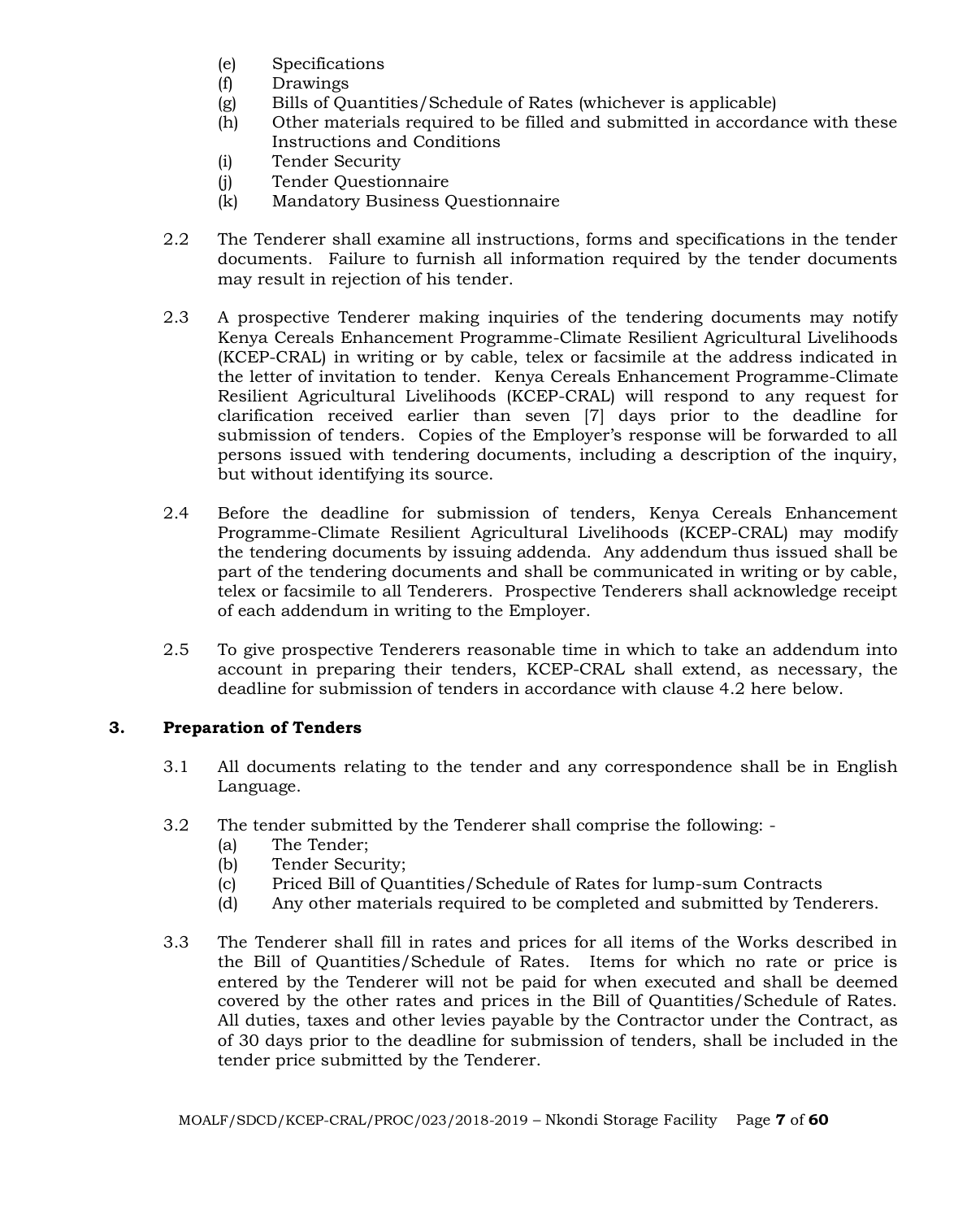3.4 The rates and prices quoted by the Tenderer shall not be subject to any adjustment during the performance of the Contract.

# 3.5 **The unit rates and prices shall be in Kenya Shillings.**

- 3.6 Tenders shall **remain valid for a period of one hundred and twenty (120) days** from the date of submission. However, in exceptional circumstances, KCEP-CRAL may request that the Tenderers extend the period of validity for a specified additional period. The request and the Tenderers' responses shall be made in writing.
- 3.7 The Tenderer shall prepare **one original and two copies** of the documents comprising the tender documents as described in these Instructions to Tenderers.
- 3.8 The original shall be typed or written in indelible ink and shall be signed by a person or persons duly authorized to sign on behalf of the Tenderer. All pages of the tender where alterations or additions have been made shall be initialed by the person or persons signing the tender.
- 3.9 Clarification of tenders shall be requested by the tenderer to be received by the procuring entity **not later than 7 days prior to the deadline for submission of tenders.**
- 3.10 The procuring entity shall reply to any clarifications sought by the tenderer within 3 days of receiving the request to enable the tenderer to make timely submission of its tender.

#### 3.11 The tenderer shall furnish, as part of its tender, **a tender security for the amount of Ksh 100,000 with a Validity period of 150days and form specified in the Appendix to Instructions to Tenderers**

- 3.11.1 The tender security is required to protect KCEP-CRAL against the risk of Tenderer's conduct which would warrant the security's forfeiture.
- 3.11.2 The tender security shall be denominated in Kenya Shillings or in another freely convertible currency, and shall be in one of the following forms;
	- a) Cash.
	- b) A bank Guarantee.
	- c) Such insurance guarantee approved by the Authority.
	- d) Letter of credit.
- 3.11.3 Any tender not secured in accordance with paragraph 3.11 and 13.11.2 shall be rejected as non-responsive.
- 3.11.4 Unsuccessful Tenderer's tender security will be discharged or returned as promptly as possible but not later than thirty (30) days after the expiration of the period of tender validity
- 3.11.5 The successful Tenderer's tender security will be discharged upon the tenderer signing the contract and furnishing the performance security
	- 3.11.6The tender security may be forfeited:
		- (a) If a tenderer withdraws its tender during the period of tender validity.
		- (b) In the case of a successful tenderer, if the tenderer fails:
			- (i) To sign the contract
			- (ii) To furnish performance security

MOALF/SDCD/KCEP-CRAL/PROC/023/2018-2019 – Nkondi Storage Facility Page **8** of **60**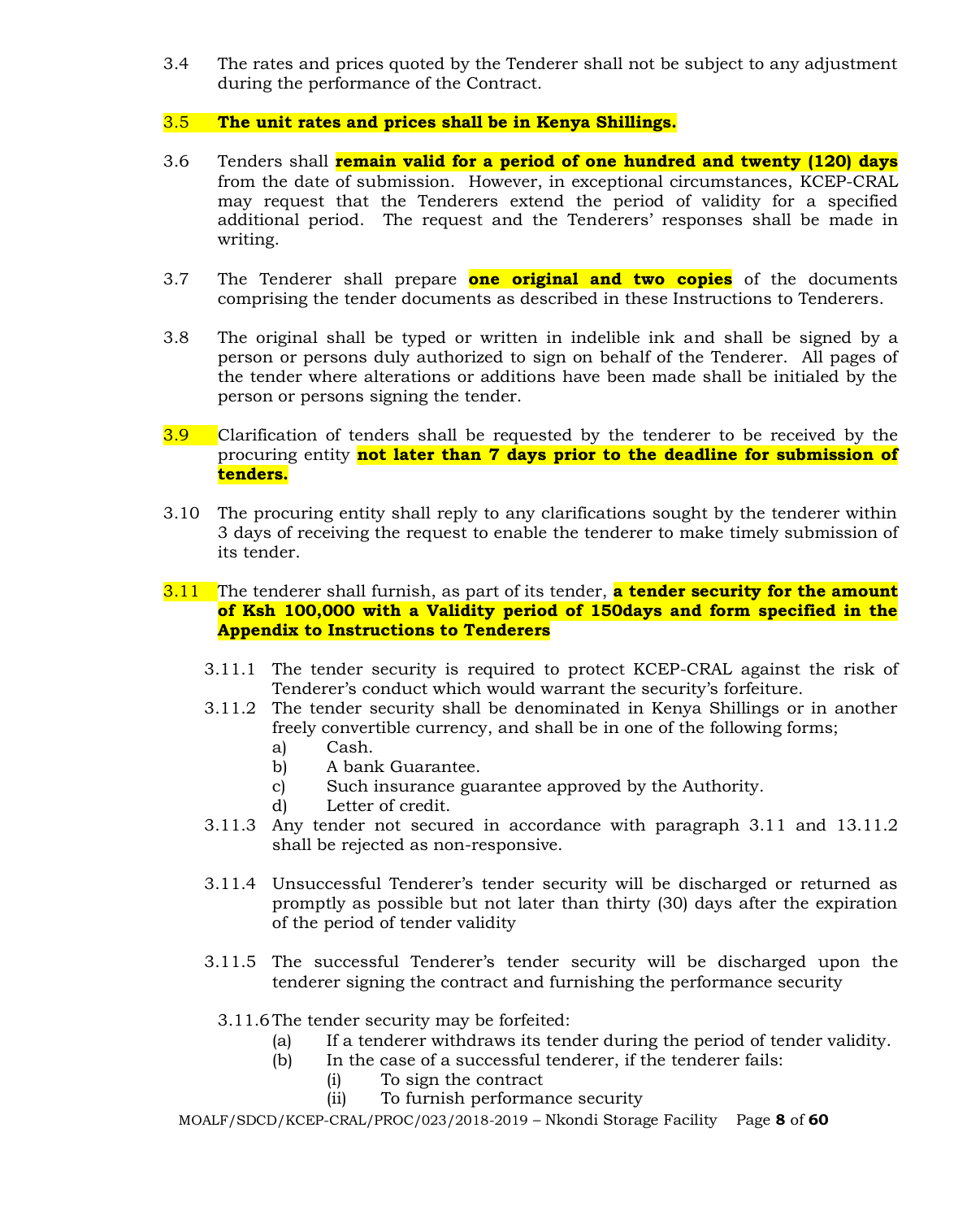- (c) If the tenderer rejects correction of an arithmetic error in the tender.
- 3.11.7 Notwithstanding paragraph 3.11 No tender securities shall be required from small and micro enterprises or enterprises owned by disadvantage groups participating in this tender. The firms shall submit a tender securing declaration form and registration certificates from the National Treasury for each category.

#### **4. Submission of Tenders**

4.1 The tender duly filled and sealed in an envelope shall be clearly marked "**TENDER FOR REFURBISHMENT AND COMPLETION FOR NKONDI STORAGE FACILITY: MOALF/SDCD/KCEP-CRAL/023/2018-2019 addressed and delivered to:**

**The Principal Secretary, State Department of Agriculture, P.O. Box 30028-00100, Kilimo House, cathedral road, Nairobi Tel: 0770174188 On or before: 12th February 2019 at 10.00am**

- 4.2 Tenders shall be delivered to Kenya Cereals Enhancement Programme-Climate Resilient Agricultural Livelihoods (KCEP-CRAL) at the address specified above not later than the time and date specified in the invitation to tender.
- 4.3 The tenderer shall not submit any alternative offers unless they are specifically required in the tender documents.
- 4.4 Only one tender may be submitted by each tenderer. Any tenderer who fails to comply with this requirement will be disqualified.
- 4.5 Any tender received after the deadline for opening tenders will be returned to the tenderer un-opened.
- 4.6 Kenya Cereals Enhancement Programme-Climate Resilient Agricultural Livelihoods (KCEP-CRAL) may extend the deadline for submission of tenders by issuing an amendment in accordance with sub-clause 2.5 in which case all rights and obligations of Kenya Cereals Enhancement Programme-Climate Resilient Agricultural Livelihoods (KCEP-CRAL) and the Tenderers previously subject to the original deadline will then be subject to the new deadline.

#### **5. Site Visit**

- 5.1 The bidder is informed that pre-tender site visit is mandatory and he/she shall examine the Site of Works and its surroundings and obtain for himself all information that may be necessary for preparing the bid and entering into a contract for refurbishment and completion of the Works. The costs of visiting the site shall be at the bidder's own expense.
- 5.2 The bidder and any of his personnel or agents will be granted permission by the Client to enter its premises and lands for the purpose of such inspection, but only on the express condition that the bidder, its personnel and agents, will release and indemnify the client and its personnel and agents from and against all liability in respect thereof, and will be responsible for personal injury (whether fatal or otherwise), loss of or damage to property and any other loss, damage, costs and

MOALF/SDCD/KCEP-CRAL/PROC/023/2018-2019 – Nkondi Storage Facility Page **9** of **60**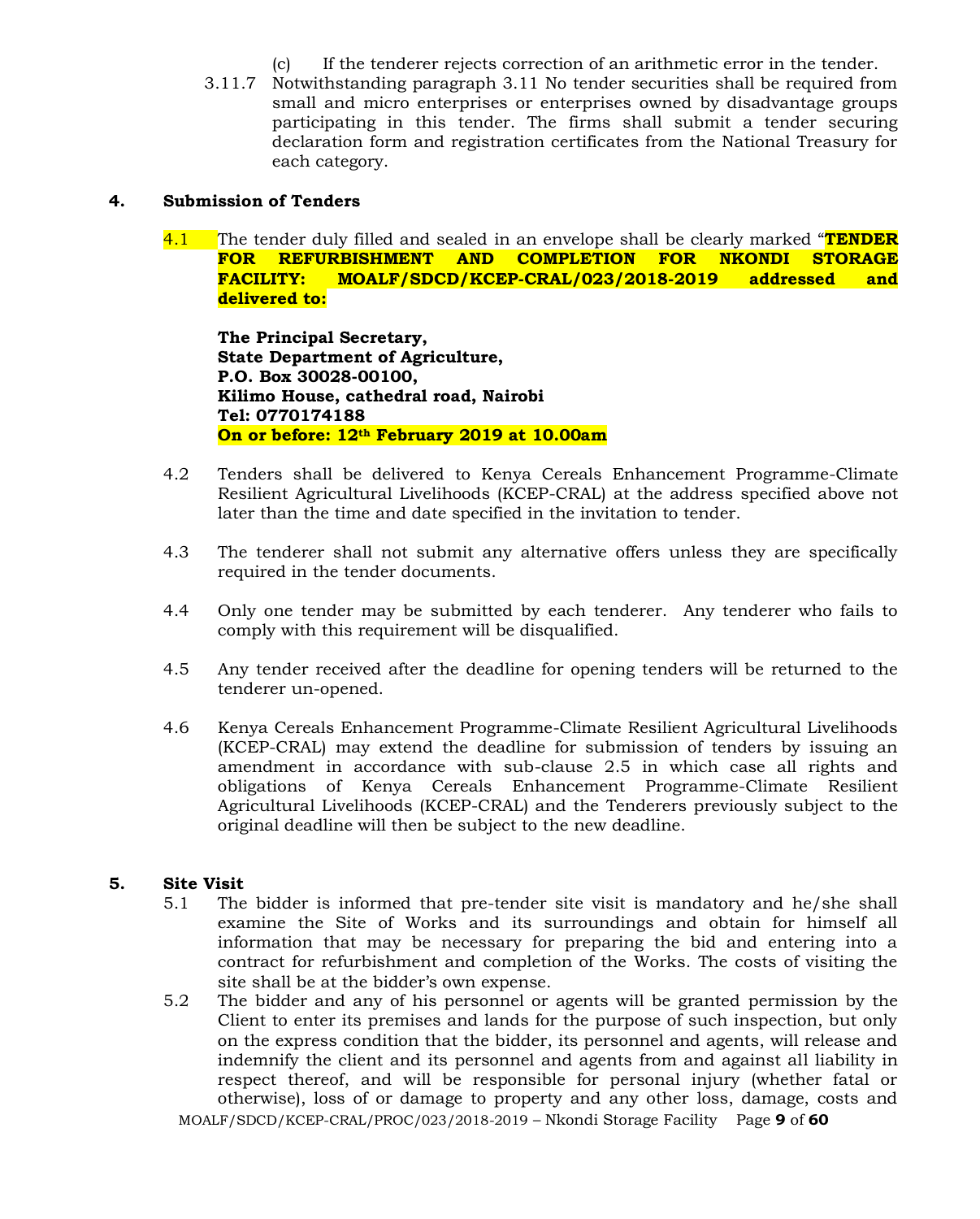expenses however caused, which but for the exercise of such permission would not have arisen

- 5.3 The client will conduct a Site whose attendance is mandatory for all bidders. Failure to attend the site visit by any bidder will lead to disqualification of his /her bid.
- 5.4 The bidders' representatives who are present shall sign a register while the client's representative shall sign the Certificate of Bidder's Visit to Site evidencing bidders' attendance

#### **6. Tender Opening and Evaluation**

- 6.1 The tenders will be opened in the presence of the Tenderers' representatives who choose to attend at the time and in the place specified in the invitation to tender.
- 6.2 The Tenderers' names, the total amount of each tender and such other details as may be considered appropriate, will be announced at the opening by Kenya Cereals Enhancement Programme-Climate Resilient Agricultural Livelihoods (KCEP-CRAL). Minutes of the tender opening, including the information disclosed to those present will also be prepared by the tender opening committee.
- 6.3 Information relating to the examination, clarification, evaluation and comparison of tenders and recommendations for the award of the Contract shall not be disclosed to Tenderers or any other persons not officially concerned with such process until the award to the successful Tenderer has been announced. Any effort by a Tenderer to influence the processing of tenders or award decisions may result in the rejection of their tender.
- 6.4 Tenders determined to be substantially responsive will be checked for any arithmetic errors. Errors will be corrected as follows:
	- (a) where there is a discrepancy between the amount in figures and the amount in words, the amount in words will prevail; and
	- (b) where there is a discrepancy between the unit rate and the line item total resulting from multiplying the unit rate by the quantity, the unit rate as quoted will prevail, unless in the opinion of KCEP-CRAL representative, there is an obvious typographical error, in which case the adjustment will be made to the entry containing that error.
	- (c) In the event of a discrepancy between the tender amount as stated in the Form of Tender and the corrected tender figure in the main summary of the Bill of Quantities/Quotation, the amount as stated in the Form of Tender shall prevail. The tender sum as submitted and read out aloud during the tender opening shall be absolute and final and shall not be subject of correction, adjustment or amendment in any way by any person or entity.
- 6.5 The tender evaluation committee shall evaluate the tender within 30 days of the validity period from the date of opening the tender.

#### 6.6 **Evaluations and Comparison of Tenders**

- 6.6.1 Kenya Cereal Enhancement Programme-Climate Resilient Agricultural Livelihoods Window will evaluate and compare the tenders which have been determined to be substantially responsive.
- 6.6.2 Evaluation shall be conducted in three stages namely; the preliminary/Mandatory Evaluation stage; The technical evaluation stage and

MOALF/SDCD/KCEP-CRAL/PROC/023/2018-2019 – Nkondi Storage Facility Page **10** of **60**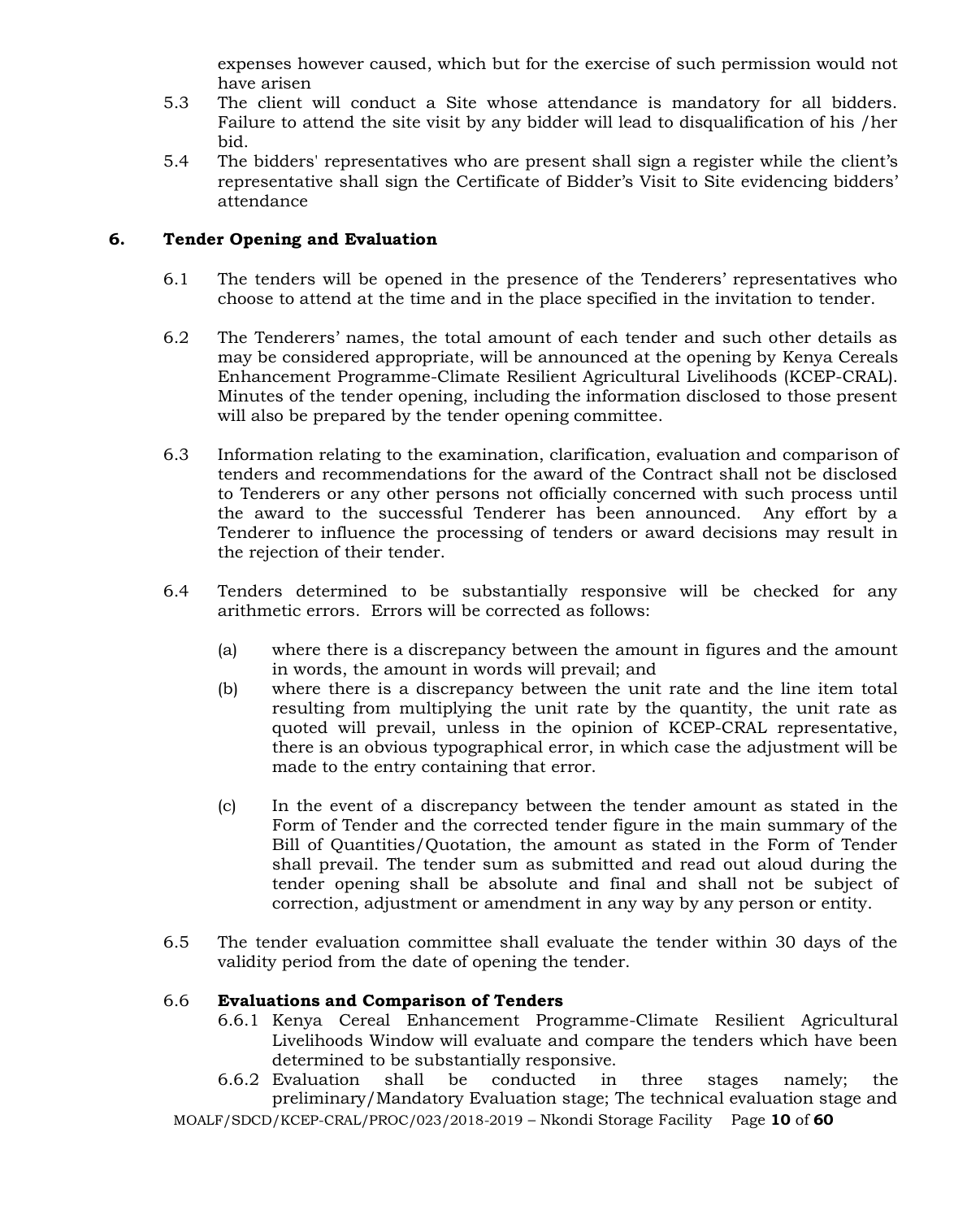Financial Evaluation Stage as shown in the appendix to instructions to tenderers.

- 6.6.3 The Evaluation Criteria shall include the following:
	- 6.6.3.1 General Experience

The Applicant shall be evaluated based on the requirements as specified in the appendix to instructions to tenderers on: -

- 1) Average annual turnover
- 2) Successful completion as a prime contractor or subcontractor in the execution of at least three rehabilitation/new construction projects of a similar nature and comparable in complexity to the proposed contract within the last three years.
- 6.6.3.2 Personnel Capabilities

The Applicant should list down personnel of minimum qualification of Diploma in Building construction or Civil Engineering for Site Agent or supervisor

6.6.3.3 Cash flow statement.

The Applicant should demonstrate that he has access to or has available, liquid assets, unencumbered real assets, lines or credit, and other financial means sufficient to meet the construction cash flow for a period of 2 months, estimated at 30% of the estimated tender sum.

6.6.3.4 Balance Sheets.

Signed and stamped financial statements for the last two years should be submitted and must demonstrate the soundness of the Applicant's financial position, availability of working capital and net worth

# 6.6.3.5 Financial position/Ratios.

The applicant's financial information will be assessed in terms of liquidity ratio. Where necessary, the Client may make inquiries with the Applicant's bankers.

# 6.6.3.6 Financial Evaluation

The Client will compare the tenderers' rates with the Engineer's estimates for major items of construction. If some bids are seriously unbalanced or front loaded in relation to the Engineer's estimates for the major items of work to be performed under the contract.

- 6.6.4 The Award Criteria shall be the Lowest evaluated bidder.
- 6.7 Contract price variations shall not be allowed for contracts not exceeding one year (12 months)
- 6.8 Where contract price variation is allowed, the valuation shall not exceed 20% of the original contract price.
- 6.9 Price variation requests shall be processed by the procuring entity within 30 days of receiving the request.
- MOALF/SDCD/KCEP-CRAL/PROC/023/2018-2019 Nkondi Storage Facility Page **11** of **60** 6.10 To assist in the examination, evaluation, and comparison of tenders, Kenya Cereals Enhancement Programme-Climate Resilient Agricultural Livelihoods (KCEP-CRAL)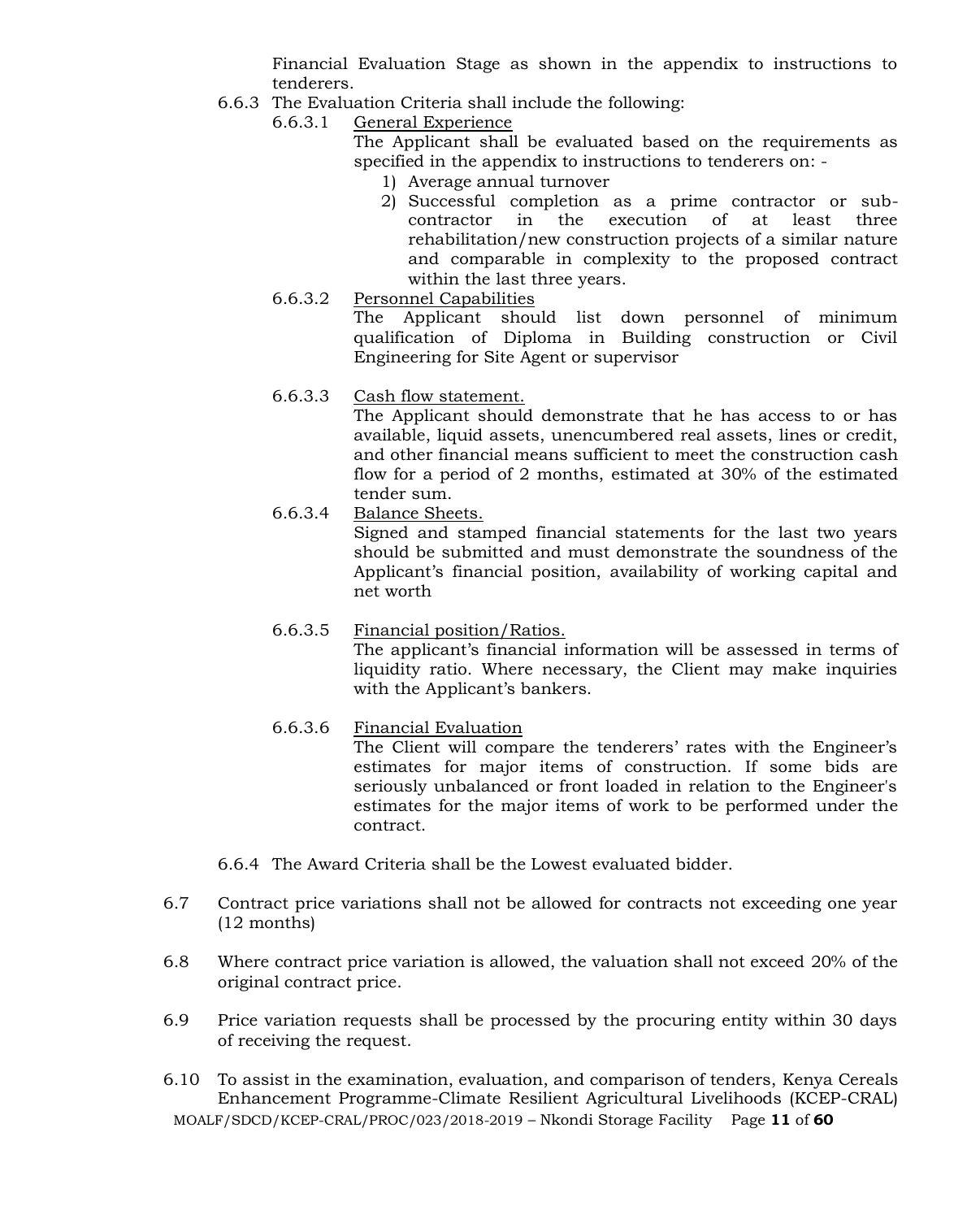at his discretion, may request [in writing] any Tenderer for clarification of the tender, including breakdowns of unit rates. The request for clarification and the response shall be in writing or by cable, telex or facsimile but no change in the tender price or substance of the tender shall be sought, offered or permitted.

6.11 The Tenderer shall not influence Kenya Cereals Enhancement Programme-Climate Resilient Agricultural Livelihoods (KCEP-CRAL) on any matter relating to their tender from the time of the tender opening to the time the Contract is awarded. Any effort by the Tenderer to influence Kenya Cereals Enhancement Programme-Climate Resilient Agricultural Livelihoods (KCEP-CRAL) or employees in their decision on tender evaluation, tender comparison or Contract award may result in the rejection of the tender.

# **7. Award of Contract**

# 7.1 **Post Qualification**

- 7.1.1 Kenya Cereal Enhancement Programme-Climate Resilient Agricultural Livelihoods Window may determine to its satisfaction whether the tenderer that is selected as having submitted the lowest evaluated responsive tender is qualified to perform the contract satisfactorily
- 7.1.2 The determination will consider the tenderer financial and technical capabilities. It will be based upon an examination of the documentary evidence of the tenderers qualifications submitted by the tenderer as well as such other information as Kenya Cereal Enhancement Programme-Climate Resilient Agricultural Livelihoods Window deems necessary and appropriate
- 7.1.3 An affirmative determination will be a prerequisite for award of the contract to the tenderer. A negative determination will result in rejection of the Tenderer's tender, in which event Kenya Cereal Enhancement Programme-Climate Resilient Agricultural Livelihoods Window will proceed to the next lowest evaluated tender to make a similar determination of that Tenderer's capabilities to perform satisfactorily.
- 7.2 The award of the Contract will be made to the Tenderer who has offered the lowest evaluated tender price.
- 7.3 Notwithstanding the provisions of clause 6.1 above, Kenya Cereals Enhancement Programme-Climate Resilient Agricultural Livelihoods (KCEP-CRAL) reserves the right to accept or reject any tender and to cancel the tendering process and reject all tenders at any time prior to the award of Contract without thereby incurring any liability to the affected Tenderer or Tenderers or any obligation to inform the affected Tenderer or Tenderers of the grounds for the action.
- 7.4 The Tenderer whose tender has been accepted will be notified of the award prior to expiration of the tender validity period in writing or by cable, telex or facsimile. This notification (hereinafter and in all Contract, documents called the "Letter of Acceptance") will state the sum [hereinafter and in all Contract, documents called the "Contract Price" which Kenya Cereals Enhancement Programme-Climate Resilient Agricultural Livelihoods (KCEP-CRAL) will pay the Contractor in consideration of the execution, completion, and maintenance of the Works by the Contractor as prescribed by the Contract. The contract shall be formed on the parties signing the contract. At the same time the other tenderers shall be informed that their tenders have not been successful.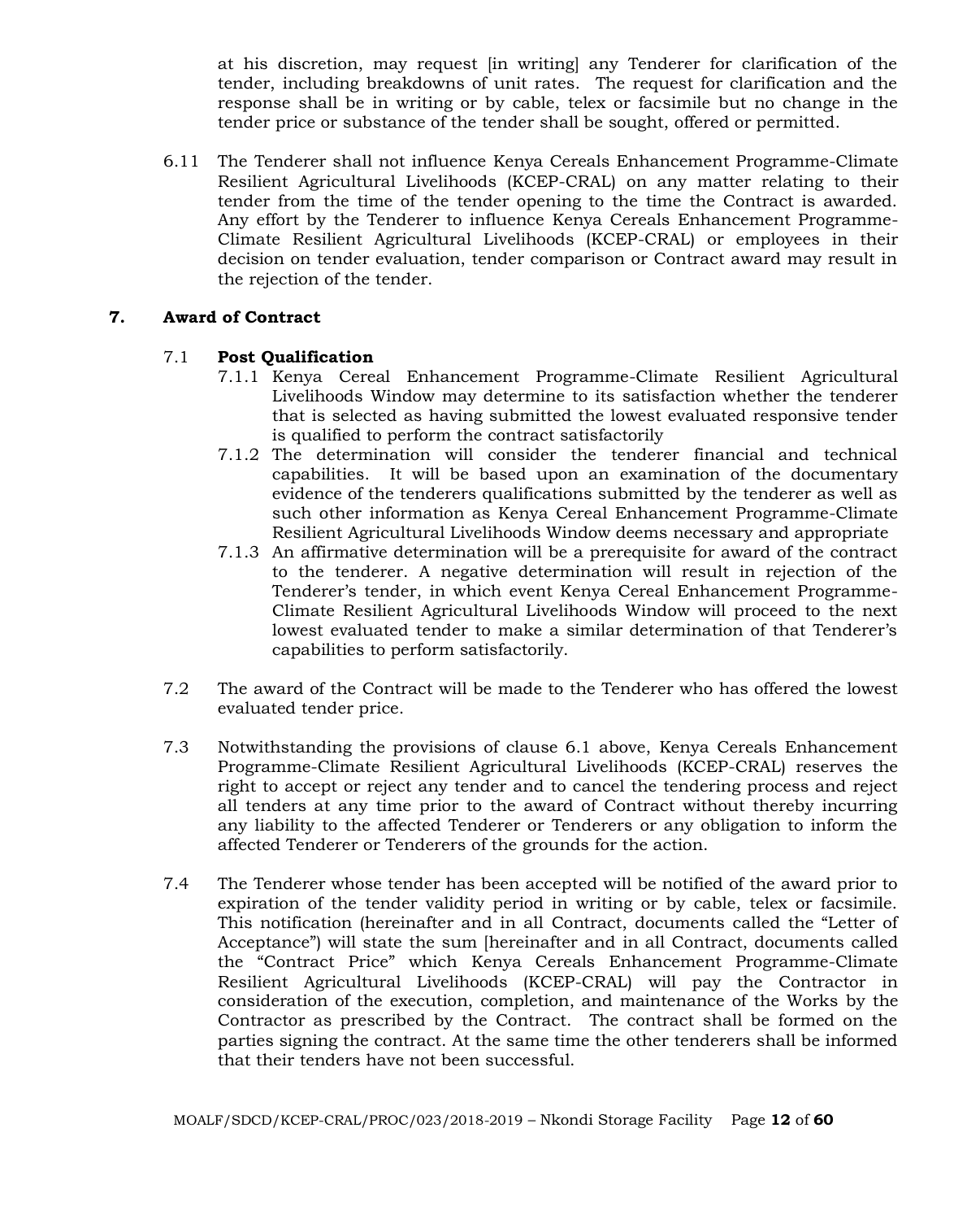- 7.5 The Contract Agreement will incorporate all agreements between Kenya Cereals Enhancement Programme-Climate Resilient Agricultural Livelihoods (KCEP-CRAL) and the successful Tenderer. It will be signed by Kenya Cereals Enhancement Programme-Climate Resilient Agricultural Livelihoods (KCEP-CRAL) and sent to the successful Tenderer, within 30 days following the notification of award. Within 30 days of receipt, the successful Tenderer will sign the Agreement and return it to KCEP-CRAL.
- 7.6 Within 15 days after receipt of the Letter of Acceptance, the successful Tenderer shall deliver to Kenya Cereals Enhancement Programme-Climate Resilient Agricultural Livelihoods (KCEP-CRAL) a Performance Security amount stipulated in the Appendix to Conditions of Contract.
- 7.7 The parties to the contract shall have it signed within 30 days from the date of notification of contract award unless there is an administrative review request.
- 7.8 The procuring entity may at any time prior to notification of tender award, terminate or cancel procurement proceedings before without entering into a contract provided the provisions in section 63 of the Act are met.
- 7.9 The procuring entity shall give prompt notice of the termination to the tenderers and on request give its reasons for termination within 14 days of receiving the request from any tenderer.

#### **8. Corrupt and fraudulent practices**

- 8.1 The procuring entity requires that the tenderer observes the highest standard of ethics during the procurement process and execution of the contract. A tenderer shall sign a declaration that he has not and will not be involved in corrupt and fraudulent practices.
- 8.2 The procuring entity will reject a tender if it determines that the tenderer recommended for award has engaged in corrupt and fraudulent practices in competing for the contract in question.
- 8.3 Further a tenderer who is found to have indulged in corrupt and fraudulent practices risks being debarred from participating in public procurement in Kenya.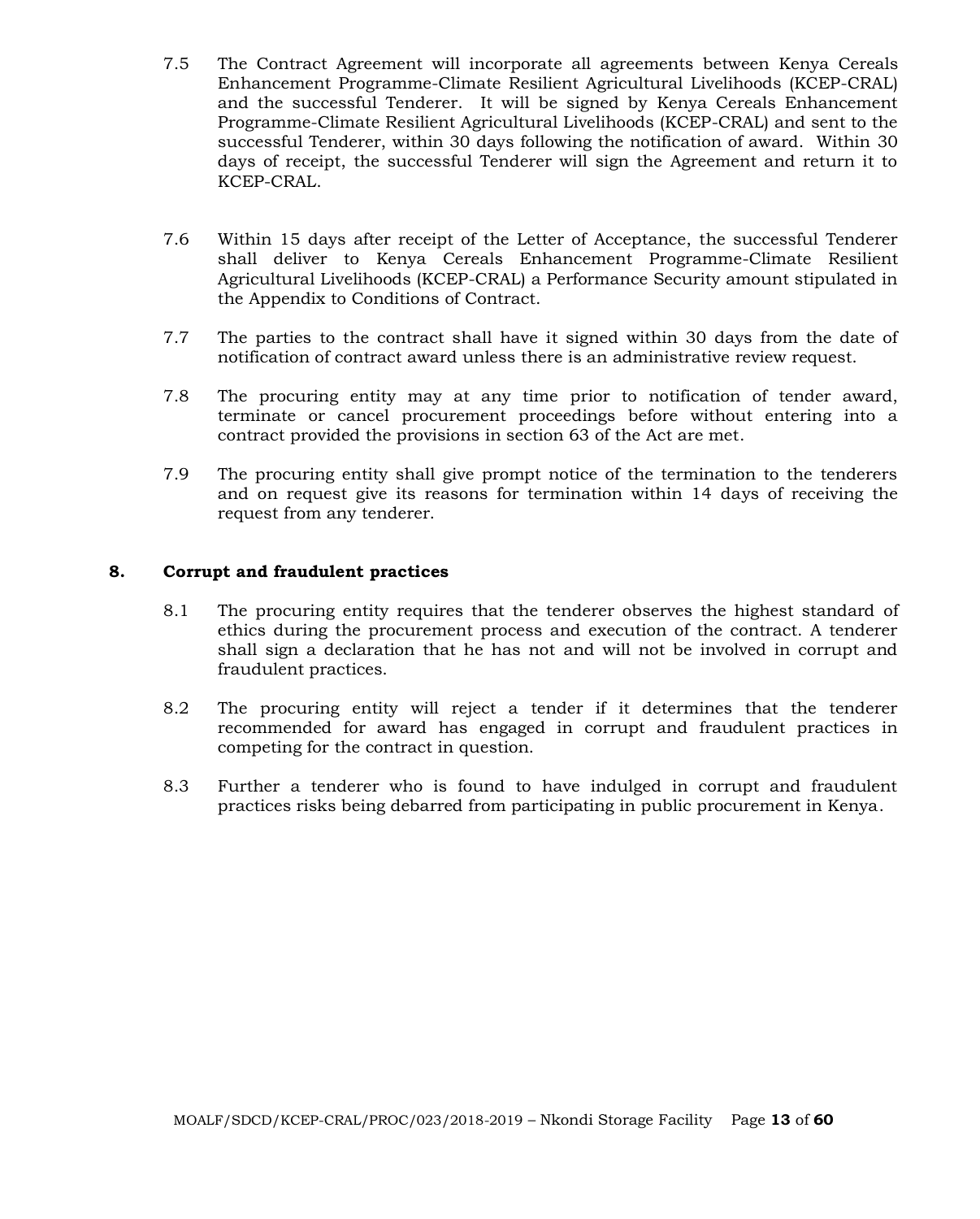# **APPENDIX TO INSTRUCTIONS TO TENDERERS**

The following information regarding the particulars of the tender shall complement, supplement or amend the provisions of the instructions to tenderers. Wherever there is a conflict between the provision of the instructions to tenderers and the provisions of the appendix, the provisions of the appendix herein shall prevail over those of the instructions to tenderers

| <b>INSTRUCTIONS</b> | PARTICULARS OF APPENDIX TO INSTRUCTIONS TO TENDERS                                 |  |  |  |  |  |
|---------------------|------------------------------------------------------------------------------------|--|--|--|--|--|
| <b>TO</b>           |                                                                                    |  |  |  |  |  |
| <b>TENDERERS</b>    |                                                                                    |  |  |  |  |  |
| <b>REFERENCE</b>    |                                                                                    |  |  |  |  |  |
| <b>ITT 1.1</b>      | The invitation is open to all eligible, qualified and competent bidders            |  |  |  |  |  |
|                     | registered with the National Construction Authority in category 4,5,6 and 7        |  |  |  |  |  |
|                     | only.                                                                              |  |  |  |  |  |
| <b>ITT 1.6</b>      | The price to be charged for the tender document shall be Kshs.1,000/=<br>$\bullet$ |  |  |  |  |  |
|                     | The document may also be downloaded FREE OF CHARGE from the                        |  |  |  |  |  |
|                     | Ministry's website: www.kilimo.go.ke under "tender" links or from the              |  |  |  |  |  |
|                     | Programme Website www.kcepcral.go.ke                                               |  |  |  |  |  |
| <b>ITT 2.4</b>      | The original and two copies of the tender must be delivered to and dropped         |  |  |  |  |  |
|                     | in the tender box situated at the reception of MOALF Ground floor Kilimo           |  |  |  |  |  |
|                     | house, Cathedral Road clearly marked "TENDER FOR REFURBISHMENT                     |  |  |  |  |  |
|                     | <b>COMPLETION FOR NKONDI</b><br><b>AND</b><br><b>STORAGE</b><br><b>FACILITY:</b>   |  |  |  |  |  |
|                     | addressed<br>MOALF/SDCD/KCEP-CRAL/023/2018-2019"<br>and<br>and                     |  |  |  |  |  |
|                     | delivered to:                                                                      |  |  |  |  |  |
|                     | The Principal Secretary,                                                           |  |  |  |  |  |
|                     | State Department of Agriculture,                                                   |  |  |  |  |  |
|                     | P.O. Box 30028-00100,                                                              |  |  |  |  |  |
|                     | Kilimo House, cathedral road, Nairobi                                              |  |  |  |  |  |
|                     | Tel: 0770174188                                                                    |  |  |  |  |  |
|                     | On or before: 12th February 2019 at 10.00am                                        |  |  |  |  |  |
|                     |                                                                                    |  |  |  |  |  |
| <b>ITT 3.6</b>      | Tenders shall remain valid for a period of one hundred and twenty (120)            |  |  |  |  |  |
|                     | days from the date of submission                                                   |  |  |  |  |  |
| <b>ITT 3.11</b>     | The tenderer shall furnish, as part of its tender, a tender security for the       |  |  |  |  |  |
|                     | amount of Ksh 100,000 with a Validity period of 150days                            |  |  |  |  |  |
| <b>ITT 5.1</b>      | Mandatory Site Visit: To be conducted on <b>31st January 2019 at 3pm at</b>        |  |  |  |  |  |
|                     | Tharaka South Sub County Agricultural offices at Marimanti trading                 |  |  |  |  |  |
|                     | centre                                                                             |  |  |  |  |  |
|                     | The site is approximately 62 kms from Kathwana town. The storage facility          |  |  |  |  |  |
|                     | was formerly owned by cotton farmers in the area. The production of cotton         |  |  |  |  |  |
|                     | in the area has since decreased and farmers have turned to sorghum as a            |  |  |  |  |  |
|                     | source of income.                                                                  |  |  |  |  |  |
|                     |                                                                                    |  |  |  |  |  |
| <b>ITT 6.1</b>      | Tenders will be opened on $12th$ February 2019 at 10.30am in the                   |  |  |  |  |  |
|                     | presence of the candidates' Representatives who choose to attend at                |  |  |  |  |  |
|                     |                                                                                    |  |  |  |  |  |
|                     | boardroom on 7th floor, Kilimo House.                                              |  |  |  |  |  |
|                     |                                                                                    |  |  |  |  |  |
|                     |                                                                                    |  |  |  |  |  |
|                     |                                                                                    |  |  |  |  |  |
|                     |                                                                                    |  |  |  |  |  |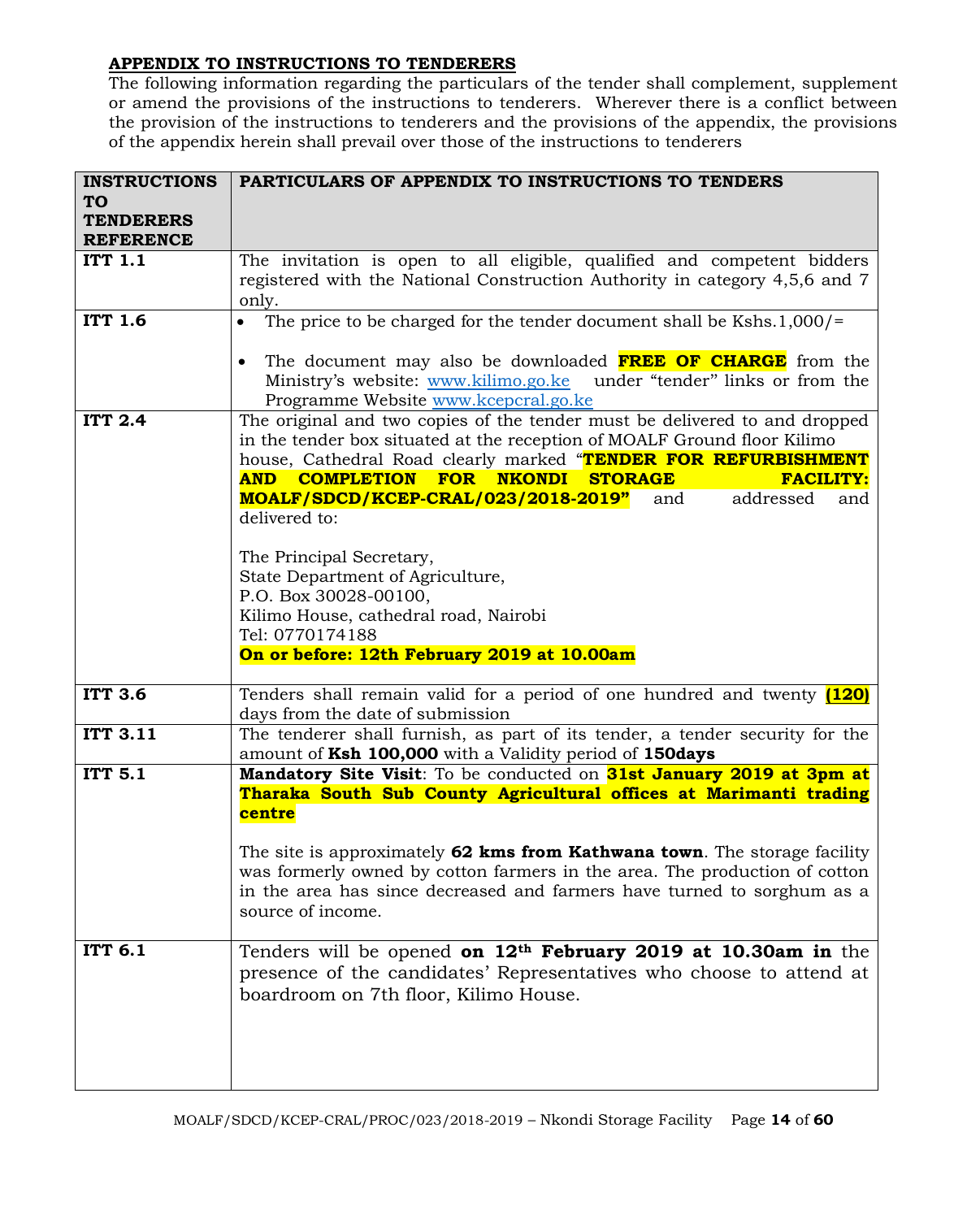| 1.<br><b>Mandatory Evaluation Criteria: -</b><br>(Yes/NO)<br>Stage One: Mandatory / Preliminary Evaluation:<br>1. Certified<br>Copy<br>of Certificate<br>of<br>Incorporation.<br>2. <b>Certified Copy</b> of Registration Certificate<br>with the National Construction Authority<br>(NCA) in Category 4, 5, 6 and 7 Only for<br>building works<br>3. Valid NCA practicing license<br>4. <b>Certified Copy</b> of Valid Tax Compliance<br>Certificate (will be verified on the KRA TCC<br>Checker<br>5. Certified Copy of Valid business permit<br>(trade license)<br>6. Certified Copy of CR12 Form<br>7. Duly filled, signed and stamped business<br>questionnaire form in all sections<br>8. Duly filled,<br>signed and<br>stamped<br>qualification questionnaire form in all<br>sections<br>9. Duly filled and Signed Form of Tender<br>10. Tender Security of Ksh 100,000.00<br>Mandatory Site Visit attendance<br>11.<br>certificate:<br>$\checkmark$ Representatives of the Programme shall be<br>available to meet the intending tenderers<br>at the Site. Tenderers must provide their<br>own transport.<br>$\checkmark$ The representatives will not be available<br>at any other time for site inspection visits.<br>shall<br>Each<br>tenderer<br>complete<br>the<br>Certificate of Tenderer's Visit to the Site at<br>the time of the organized site visit.<br>$\checkmark$ Non- attendance of the Mandatory site<br>and Pre-tender meeting visit will lead<br>automatic<br>disqualification of a<br>to<br>Tenderer.<br>12. Duly serialized and or paginated bid<br>document including all the attachments<br>in the bid document in a <b>SEQUENTIAL</b><br>manner<br>Note:<br>$\ddot{\bullet}$ Bidders shall ensure that all the mandatory<br>forms and the standard forms attached in the<br>bid document are <b>duly filled, signed and</b><br>stamped. | # | <b>Evaluation Criteria</b>               |                  |
|------------------------------------------------------------------------------------------------------------------------------------------------------------------------------------------------------------------------------------------------------------------------------------------------------------------------------------------------------------------------------------------------------------------------------------------------------------------------------------------------------------------------------------------------------------------------------------------------------------------------------------------------------------------------------------------------------------------------------------------------------------------------------------------------------------------------------------------------------------------------------------------------------------------------------------------------------------------------------------------------------------------------------------------------------------------------------------------------------------------------------------------------------------------------------------------------------------------------------------------------------------------------------------------------------------------------------------------------------------------------------------------------------------------------------------------------------------------------------------------------------------------------------------------------------------------------------------------------------------------------------------------------------------------------------------------------------------------------------------------------------------------------------------------------------------------------------------------------------------------------|---|------------------------------------------|------------------|
|                                                                                                                                                                                                                                                                                                                                                                                                                                                                                                                                                                                                                                                                                                                                                                                                                                                                                                                                                                                                                                                                                                                                                                                                                                                                                                                                                                                                                                                                                                                                                                                                                                                                                                                                                                                                                                                                        |   |                                          | <b>Mandatory</b> |
|                                                                                                                                                                                                                                                                                                                                                                                                                                                                                                                                                                                                                                                                                                                                                                                                                                                                                                                                                                                                                                                                                                                                                                                                                                                                                                                                                                                                                                                                                                                                                                                                                                                                                                                                                                                                                                                                        |   |                                          |                  |
|                                                                                                                                                                                                                                                                                                                                                                                                                                                                                                                                                                                                                                                                                                                                                                                                                                                                                                                                                                                                                                                                                                                                                                                                                                                                                                                                                                                                                                                                                                                                                                                                                                                                                                                                                                                                                                                                        |   |                                          |                  |
|                                                                                                                                                                                                                                                                                                                                                                                                                                                                                                                                                                                                                                                                                                                                                                                                                                                                                                                                                                                                                                                                                                                                                                                                                                                                                                                                                                                                                                                                                                                                                                                                                                                                                                                                                                                                                                                                        |   |                                          |                  |
|                                                                                                                                                                                                                                                                                                                                                                                                                                                                                                                                                                                                                                                                                                                                                                                                                                                                                                                                                                                                                                                                                                                                                                                                                                                                                                                                                                                                                                                                                                                                                                                                                                                                                                                                                                                                                                                                        |   |                                          |                  |
|                                                                                                                                                                                                                                                                                                                                                                                                                                                                                                                                                                                                                                                                                                                                                                                                                                                                                                                                                                                                                                                                                                                                                                                                                                                                                                                                                                                                                                                                                                                                                                                                                                                                                                                                                                                                                                                                        |   |                                          |                  |
|                                                                                                                                                                                                                                                                                                                                                                                                                                                                                                                                                                                                                                                                                                                                                                                                                                                                                                                                                                                                                                                                                                                                                                                                                                                                                                                                                                                                                                                                                                                                                                                                                                                                                                                                                                                                                                                                        |   |                                          |                  |
|                                                                                                                                                                                                                                                                                                                                                                                                                                                                                                                                                                                                                                                                                                                                                                                                                                                                                                                                                                                                                                                                                                                                                                                                                                                                                                                                                                                                                                                                                                                                                                                                                                                                                                                                                                                                                                                                        |   |                                          |                  |
|                                                                                                                                                                                                                                                                                                                                                                                                                                                                                                                                                                                                                                                                                                                                                                                                                                                                                                                                                                                                                                                                                                                                                                                                                                                                                                                                                                                                                                                                                                                                                                                                                                                                                                                                                                                                                                                                        |   |                                          |                  |
|                                                                                                                                                                                                                                                                                                                                                                                                                                                                                                                                                                                                                                                                                                                                                                                                                                                                                                                                                                                                                                                                                                                                                                                                                                                                                                                                                                                                                                                                                                                                                                                                                                                                                                                                                                                                                                                                        |   |                                          |                  |
|                                                                                                                                                                                                                                                                                                                                                                                                                                                                                                                                                                                                                                                                                                                                                                                                                                                                                                                                                                                                                                                                                                                                                                                                                                                                                                                                                                                                                                                                                                                                                                                                                                                                                                                                                                                                                                                                        |   |                                          |                  |
|                                                                                                                                                                                                                                                                                                                                                                                                                                                                                                                                                                                                                                                                                                                                                                                                                                                                                                                                                                                                                                                                                                                                                                                                                                                                                                                                                                                                                                                                                                                                                                                                                                                                                                                                                                                                                                                                        |   |                                          |                  |
|                                                                                                                                                                                                                                                                                                                                                                                                                                                                                                                                                                                                                                                                                                                                                                                                                                                                                                                                                                                                                                                                                                                                                                                                                                                                                                                                                                                                                                                                                                                                                                                                                                                                                                                                                                                                                                                                        |   |                                          |                  |
|                                                                                                                                                                                                                                                                                                                                                                                                                                                                                                                                                                                                                                                                                                                                                                                                                                                                                                                                                                                                                                                                                                                                                                                                                                                                                                                                                                                                                                                                                                                                                                                                                                                                                                                                                                                                                                                                        |   |                                          |                  |
|                                                                                                                                                                                                                                                                                                                                                                                                                                                                                                                                                                                                                                                                                                                                                                                                                                                                                                                                                                                                                                                                                                                                                                                                                                                                                                                                                                                                                                                                                                                                                                                                                                                                                                                                                                                                                                                                        |   |                                          |                  |
|                                                                                                                                                                                                                                                                                                                                                                                                                                                                                                                                                                                                                                                                                                                                                                                                                                                                                                                                                                                                                                                                                                                                                                                                                                                                                                                                                                                                                                                                                                                                                                                                                                                                                                                                                                                                                                                                        |   |                                          |                  |
|                                                                                                                                                                                                                                                                                                                                                                                                                                                                                                                                                                                                                                                                                                                                                                                                                                                                                                                                                                                                                                                                                                                                                                                                                                                                                                                                                                                                                                                                                                                                                                                                                                                                                                                                                                                                                                                                        |   |                                          |                  |
|                                                                                                                                                                                                                                                                                                                                                                                                                                                                                                                                                                                                                                                                                                                                                                                                                                                                                                                                                                                                                                                                                                                                                                                                                                                                                                                                                                                                                                                                                                                                                                                                                                                                                                                                                                                                                                                                        |   |                                          |                  |
|                                                                                                                                                                                                                                                                                                                                                                                                                                                                                                                                                                                                                                                                                                                                                                                                                                                                                                                                                                                                                                                                                                                                                                                                                                                                                                                                                                                                                                                                                                                                                                                                                                                                                                                                                                                                                                                                        |   |                                          |                  |
|                                                                                                                                                                                                                                                                                                                                                                                                                                                                                                                                                                                                                                                                                                                                                                                                                                                                                                                                                                                                                                                                                                                                                                                                                                                                                                                                                                                                                                                                                                                                                                                                                                                                                                                                                                                                                                                                        |   |                                          |                  |
|                                                                                                                                                                                                                                                                                                                                                                                                                                                                                                                                                                                                                                                                                                                                                                                                                                                                                                                                                                                                                                                                                                                                                                                                                                                                                                                                                                                                                                                                                                                                                                                                                                                                                                                                                                                                                                                                        |   |                                          |                  |
|                                                                                                                                                                                                                                                                                                                                                                                                                                                                                                                                                                                                                                                                                                                                                                                                                                                                                                                                                                                                                                                                                                                                                                                                                                                                                                                                                                                                                                                                                                                                                                                                                                                                                                                                                                                                                                                                        |   |                                          |                  |
|                                                                                                                                                                                                                                                                                                                                                                                                                                                                                                                                                                                                                                                                                                                                                                                                                                                                                                                                                                                                                                                                                                                                                                                                                                                                                                                                                                                                                                                                                                                                                                                                                                                                                                                                                                                                                                                                        |   |                                          |                  |
|                                                                                                                                                                                                                                                                                                                                                                                                                                                                                                                                                                                                                                                                                                                                                                                                                                                                                                                                                                                                                                                                                                                                                                                                                                                                                                                                                                                                                                                                                                                                                                                                                                                                                                                                                                                                                                                                        |   |                                          |                  |
|                                                                                                                                                                                                                                                                                                                                                                                                                                                                                                                                                                                                                                                                                                                                                                                                                                                                                                                                                                                                                                                                                                                                                                                                                                                                                                                                                                                                                                                                                                                                                                                                                                                                                                                                                                                                                                                                        |   |                                          |                  |
|                                                                                                                                                                                                                                                                                                                                                                                                                                                                                                                                                                                                                                                                                                                                                                                                                                                                                                                                                                                                                                                                                                                                                                                                                                                                                                                                                                                                                                                                                                                                                                                                                                                                                                                                                                                                                                                                        |   |                                          |                  |
|                                                                                                                                                                                                                                                                                                                                                                                                                                                                                                                                                                                                                                                                                                                                                                                                                                                                                                                                                                                                                                                                                                                                                                                                                                                                                                                                                                                                                                                                                                                                                                                                                                                                                                                                                                                                                                                                        |   |                                          |                  |
|                                                                                                                                                                                                                                                                                                                                                                                                                                                                                                                                                                                                                                                                                                                                                                                                                                                                                                                                                                                                                                                                                                                                                                                                                                                                                                                                                                                                                                                                                                                                                                                                                                                                                                                                                                                                                                                                        |   |                                          |                  |
|                                                                                                                                                                                                                                                                                                                                                                                                                                                                                                                                                                                                                                                                                                                                                                                                                                                                                                                                                                                                                                                                                                                                                                                                                                                                                                                                                                                                                                                                                                                                                                                                                                                                                                                                                                                                                                                                        |   |                                          |                  |
|                                                                                                                                                                                                                                                                                                                                                                                                                                                                                                                                                                                                                                                                                                                                                                                                                                                                                                                                                                                                                                                                                                                                                                                                                                                                                                                                                                                                                                                                                                                                                                                                                                                                                                                                                                                                                                                                        |   |                                          |                  |
|                                                                                                                                                                                                                                                                                                                                                                                                                                                                                                                                                                                                                                                                                                                                                                                                                                                                                                                                                                                                                                                                                                                                                                                                                                                                                                                                                                                                                                                                                                                                                                                                                                                                                                                                                                                                                                                                        |   |                                          |                  |
|                                                                                                                                                                                                                                                                                                                                                                                                                                                                                                                                                                                                                                                                                                                                                                                                                                                                                                                                                                                                                                                                                                                                                                                                                                                                                                                                                                                                                                                                                                                                                                                                                                                                                                                                                                                                                                                                        |   |                                          |                  |
|                                                                                                                                                                                                                                                                                                                                                                                                                                                                                                                                                                                                                                                                                                                                                                                                                                                                                                                                                                                                                                                                                                                                                                                                                                                                                                                                                                                                                                                                                                                                                                                                                                                                                                                                                                                                                                                                        |   |                                          |                  |
|                                                                                                                                                                                                                                                                                                                                                                                                                                                                                                                                                                                                                                                                                                                                                                                                                                                                                                                                                                                                                                                                                                                                                                                                                                                                                                                                                                                                                                                                                                                                                                                                                                                                                                                                                                                                                                                                        |   |                                          |                  |
|                                                                                                                                                                                                                                                                                                                                                                                                                                                                                                                                                                                                                                                                                                                                                                                                                                                                                                                                                                                                                                                                                                                                                                                                                                                                                                                                                                                                                                                                                                                                                                                                                                                                                                                                                                                                                                                                        |   |                                          |                  |
|                                                                                                                                                                                                                                                                                                                                                                                                                                                                                                                                                                                                                                                                                                                                                                                                                                                                                                                                                                                                                                                                                                                                                                                                                                                                                                                                                                                                                                                                                                                                                                                                                                                                                                                                                                                                                                                                        |   |                                          |                  |
|                                                                                                                                                                                                                                                                                                                                                                                                                                                                                                                                                                                                                                                                                                                                                                                                                                                                                                                                                                                                                                                                                                                                                                                                                                                                                                                                                                                                                                                                                                                                                                                                                                                                                                                                                                                                                                                                        |   |                                          |                  |
|                                                                                                                                                                                                                                                                                                                                                                                                                                                                                                                                                                                                                                                                                                                                                                                                                                                                                                                                                                                                                                                                                                                                                                                                                                                                                                                                                                                                                                                                                                                                                                                                                                                                                                                                                                                                                                                                        |   |                                          |                  |
|                                                                                                                                                                                                                                                                                                                                                                                                                                                                                                                                                                                                                                                                                                                                                                                                                                                                                                                                                                                                                                                                                                                                                                                                                                                                                                                                                                                                                                                                                                                                                                                                                                                                                                                                                                                                                                                                        |   |                                          |                  |
|                                                                                                                                                                                                                                                                                                                                                                                                                                                                                                                                                                                                                                                                                                                                                                                                                                                                                                                                                                                                                                                                                                                                                                                                                                                                                                                                                                                                                                                                                                                                                                                                                                                                                                                                                                                                                                                                        |   |                                          |                  |
|                                                                                                                                                                                                                                                                                                                                                                                                                                                                                                                                                                                                                                                                                                                                                                                                                                                                                                                                                                                                                                                                                                                                                                                                                                                                                                                                                                                                                                                                                                                                                                                                                                                                                                                                                                                                                                                                        |   |                                          |                  |
|                                                                                                                                                                                                                                                                                                                                                                                                                                                                                                                                                                                                                                                                                                                                                                                                                                                                                                                                                                                                                                                                                                                                                                                                                                                                                                                                                                                                                                                                                                                                                                                                                                                                                                                                                                                                                                                                        |   |                                          |                  |
|                                                                                                                                                                                                                                                                                                                                                                                                                                                                                                                                                                                                                                                                                                                                                                                                                                                                                                                                                                                                                                                                                                                                                                                                                                                                                                                                                                                                                                                                                                                                                                                                                                                                                                                                                                                                                                                                        |   | well-organized bid document, with a<br>a |                  |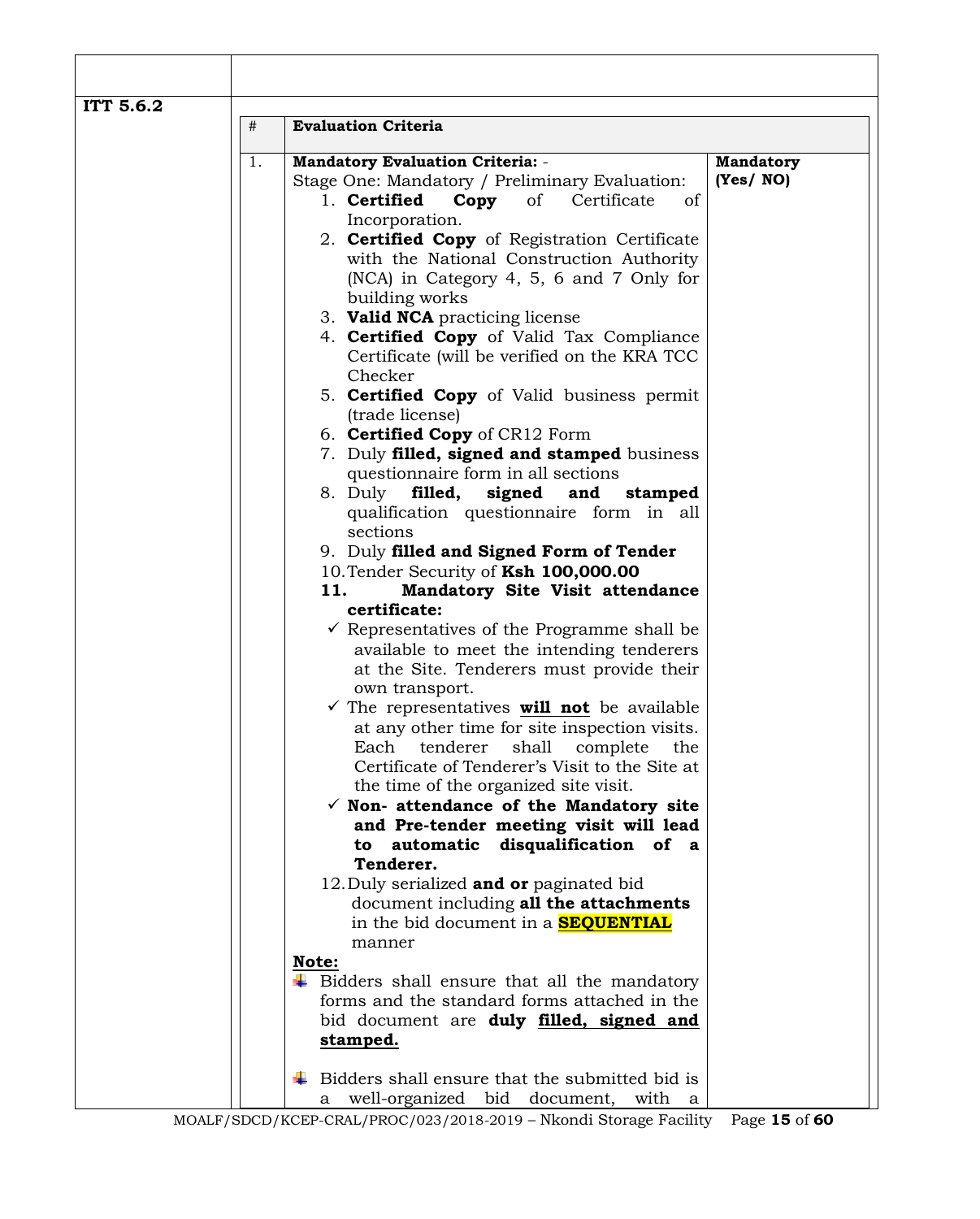|                           |    | reference table of contents including all the<br>attachments in the bid.<br>All items must be submitted to proceed to the<br>next stage.                                                                                                                                                                                                                                                                                                                                                                                                                                                                                                                                              |           |
|---------------------------|----|---------------------------------------------------------------------------------------------------------------------------------------------------------------------------------------------------------------------------------------------------------------------------------------------------------------------------------------------------------------------------------------------------------------------------------------------------------------------------------------------------------------------------------------------------------------------------------------------------------------------------------------------------------------------------------------|-----------|
|                           | 2. | <b>Technical Evaluation</b><br>1. Provide Evidence of previous works done in the<br>last three years with an annual turnover of Ksh<br>3,000,000.00<br>Building<br>as<br>contractor,<br>management contractor or subcontractor<br>2. Provide three (3) documentary evidence for<br>completion of works in the last three years.<br>(Attach Completion Certificates, contracts,<br>letter of reference giving details of the contract,<br>value, contact person and period of contract)<br>3. Provide Evidence of a reliable line of credit of a<br>minimum of Ksh 3,000,000.00<br>4. Provide Evidence that the construction firm is<br>equipped with skilled personnel that includes: | Pass/Fail |
|                           | 3. | 1. The Site Agent and the Foreman should<br>have a minimum of a diploma in<br>construction management and related field:<br>Must Attach copies of Qualification<br>attained and CV<br>All the documents must be submitted to proceed to<br>financial Evaluation<br><b>Financial Evaluation</b>                                                                                                                                                                                                                                                                                                                                                                                        |           |
|                           |    | 1. Award shall be done on the lowest evaluated<br>total bid<br>2. The bidder with the lowest evaluated financial<br>bid will be recommended for the award of the<br>contract for the works<br>3. In case of discrepancy between unit price and<br>total in the price schedules/ BOQ, the unit<br>price shall prevail.<br>4. If there is a tie on the lowest quoted sum price,<br>competitive negotiations as prescribed in<br>section 132 of the PPAD ACT 2015 shall be<br>used to determine award.<br>5. A person shall not be disqualified on the basis<br>that a bidder quoted above or below a certain<br>percentage of engineers estimate                                        |           |
| of  <br>Opening<br>Tender |    | <b>Clause 82:</b> There shall be no correction of errors. The tender sum submitted<br>and read out during the tender opening shall be absolute and final and shall<br>not be subject of correction, adjustment or amendment in any way by any<br>person or entity.                                                                                                                                                                                                                                                                                                                                                                                                                    |           |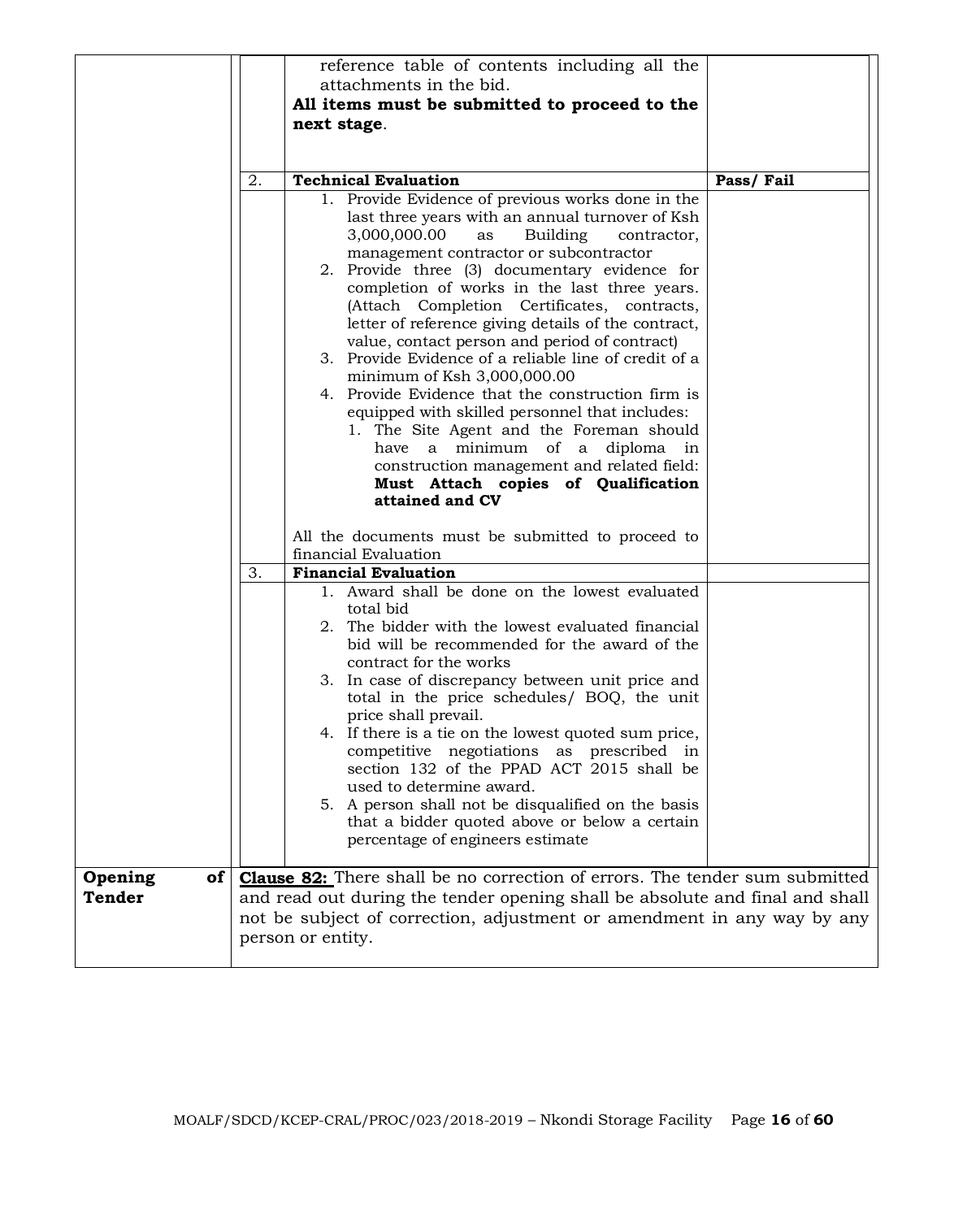# **SECTION III: CONDITIONS OF CONTRACT**

| 1.<br>2. |                                              | 18<br>19             |
|----------|----------------------------------------------|----------------------|
| 3.       | EMPLOYER'S REPRESENTATIVE'S DECISIONS        | 19                   |
| 4.       | WORKS, LANGUAGE AND LAW OF CONTRACT          | 19                   |
| 5.       | SAFETY, TEMPORARY WORKS AND DISCOVERIES      | 20                   |
| 6.       |                                              | 20                   |
| 7.       |                                              | 20                   |
| 8.       |                                              | 20                   |
| 9.       |                                              | 20                   |
|          |                                              | 21                   |
|          |                                              | 21                   |
|          | 12. BILLS OF QUANTITIES/SCHEDULE OF RATES    | 22                   |
|          | 14. PAYMENT CERTIFICATES AND FINAL ACCOUNT   | 22<br>23             |
|          |                                              | 24                   |
|          |                                              | 25<br>25<br>26<br>27 |
|          | 20. CORRUPT GIFTS AND PAYMENTS OF COMMISSION | 27<br>28             |
| 22.      | APPENDIX TO CONDITIONS OF CONTRACT           | 29                   |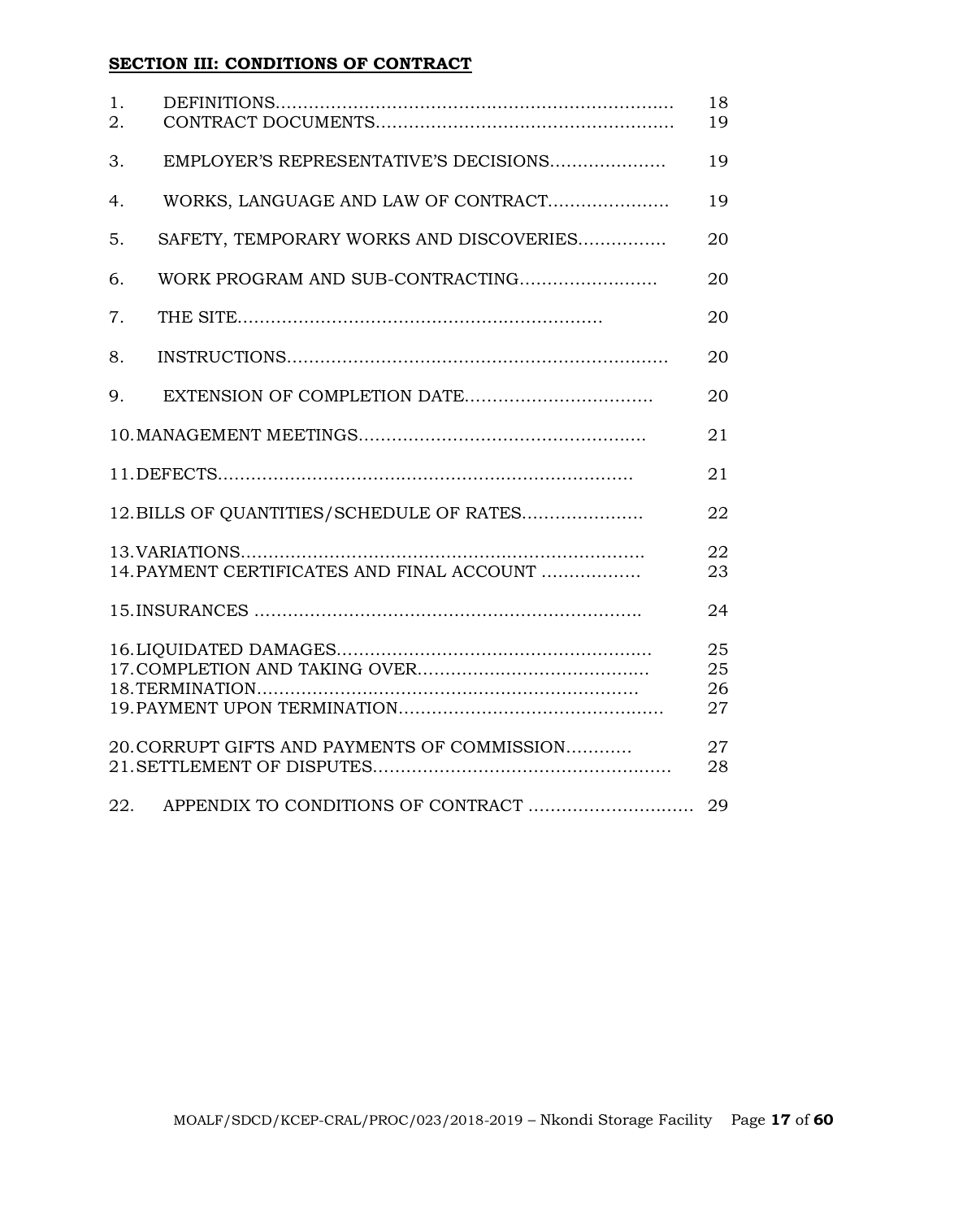#### **SECTION III - CONDITIONS OF CONTRACT**

# **1. Definitions**

1.1 In this Contract, except where context otherwise requires, the following terms shall be interpreted as indicated;

**"Bills of Quantities" means** the priced and completed Bill of Quantities forming part of the tender.

**"Schedule of Rates"** means the priced Schedule of Rates forming part of the tender.

**"The Completion Date" means** the date of completion of the Works as certified by the Employer's Representative.

**"The Contract"** means the agreement entered into by Kenya Cereals Enhancement Programme-Climate Resilient Agricultural Livelihoods (KCEP-CRAL) and the Contractor as recorded in the Agreement Form and signed by the parties.

**"The Contractor" refers** to the person or corporate body whose tender to carry out the Works has been accepted by the Employer.

**"The Contractor's Tender"** is the completed tendering document submitted by the Contractor to the Employer.

**"The Contract Price" is** the price stated in the Letter of Acceptance.

**"Days" are** calendar days; **"Months"** are calendar months.

**"A Defect"** is any part of the Works not completed in accordance with the Contract.

**"The Defects Liability Certificate" is** the certificate issued by Employer's Representative upon correction of defects by the Contractor.

**"The Defects Liability Period" is** the period named in the Appendix to Conditions of Contract and calculated from the Completion Date.

**"Drawings" include** calculations and other information provided or approved by the Employer's Representative for the execution of the Contract.

**"Employer" is** KCEP-CRAL and is the party who employs the Contractor to carry out the Works.

**"Equipment" is** the Contractor's machinery and vehicles brought temporarily to the Site for the execution of the Works.

**"Site" means** the place or places where the permanent Works are to be carried out including workshops where the same is being prepared.

**"Materials" are** all supplies, including consumables, used by the Contractor for incorporation in the Works.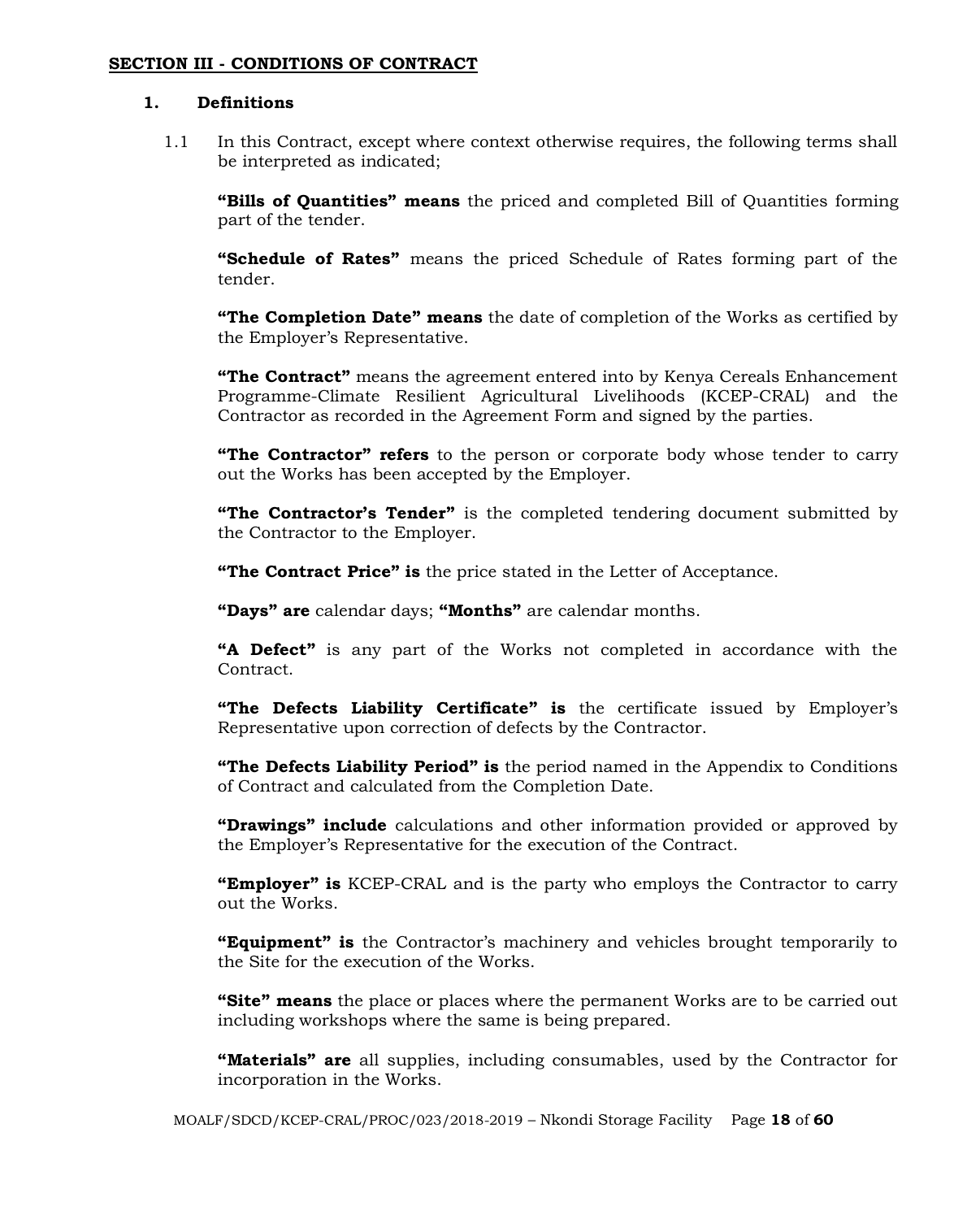**"Employer's Representative" is** the person appointed by Kenya Cereals Enhancement Programme-Climate Resilient Agricultural Livelihoods (KCEP-CRAL) and notified to the Contractor for the purpose of supervision of the Works.

**"Specification" means** the Specification of the Works included in the Contract.

**"Start Date" is** the date when the Contractor shall commence execution of the Works.

**"A Subcontractor" is** a person or corporate body who has a Contract with the Contractor to carry out a part of the Work in the Contract, which includes Work on the Site.

**"Temporary works" are** works designed, constructed, installed, and removed by the Contractor which are needed for construction or installation of the Works.

**"A Variation" is** an instruction given by the Employer's Representative which varies the Works.

**"The Works" are** what the Contract requires the Contractor to construct, install, and turnover to the Employer.

# **2. Contract Documents**

- 2.1 The following documents shall constitute the Contract documents and shall be interpreted in the following order of priority;
	- (1) Agreement,
	- (2) Letter of Acceptance,
	- (3) Contractor's Tender,
	- (4) Conditions of Contract,
	- (5) Specifications,
	- (6) Drawings,
	- (7) Bills of Quantities or Schedule of Rates

# **3. Employer's Representative's Decisions**

3.1 Except where otherwise specifically stated, the Employer's Representative will decide contractual matters between KCEP-CRAL and the Contractor in the role representing the Employer.

# **4. Works, Language and Law of Contract**

- 4.1 The Contractor shall construct and install the Works in accordance with the Contract documents. The Works may commence on the Start Date and shall be carried out in accordance with the Program submitted by the Contractor, as updated with the approval of the Employer's Representative, and complete them by the Intended Completion Date.
- 4.2 The ruling language of the Contract shall be English language and the law governing the Contract shall be the law of the Republic of Kenya.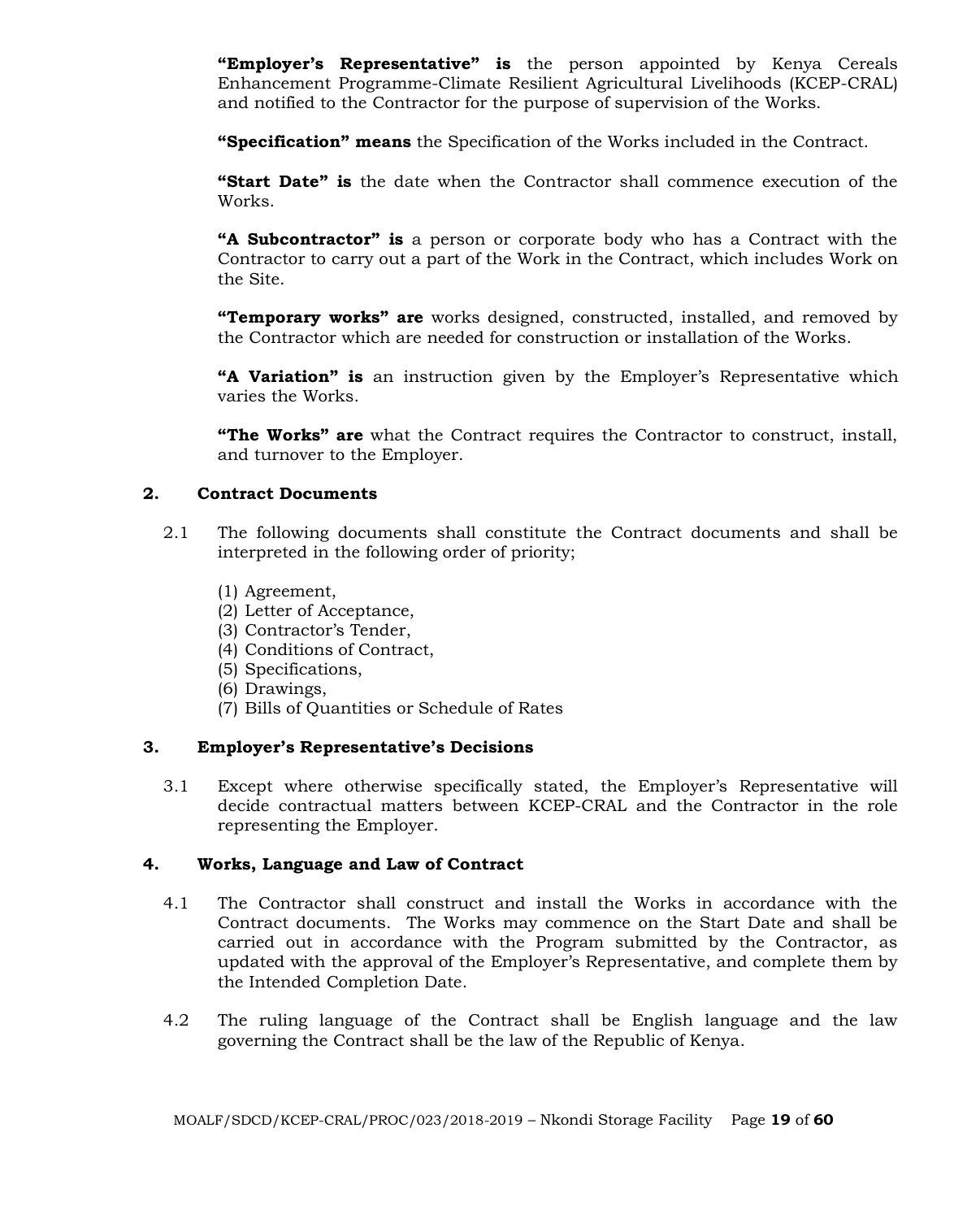# **5. Safety, Temporary works and Discoveries**

- 5.1 The Contractor shall be responsible for design of temporary works and shall obtain approval of third parties to the design of the temporary works where required.
- 5.2 The Contractor shall be responsible for the safety of all activities on the Site.
- 5.3 Any thing of historical or other interest or significant value unexpectedly discovered on the Site shall be the property of the Employer. The Contractor shall notify the Employer's Representative of such discoveries and carry out the Employer's Representative's instructions for dealing with them.

# **6. Work Program and Sub-contracting**

- 6.2 Within seven days after Site possession date, the Contractor shall submit to the Employer's Representative for approval a program showing the general methods, arrangements, order and timing for all the activities in the Works.
- 6.3 The Contractor shall not sub-contract the Works (but only to a maximum of 25 percent of the Contract Price) with the approval of the Employer's Representative. However, he shall not assign the Contract without the approval of Kenya Cereals Enhancement Programme-Climate Resilient Agricultural Livelihoods (KCEP-CRAL) in writing. Sub-contracting shall not alter the Contractor's obligations.

# **7. The site**

- 7.1 Kenya Cereals Enhancement Programme-Climate Resilient Agricultural Livelihoods (KCEP-CRAL) shall give possession of all parts of the Site to the Contractor.
- 7.2 The Contractor shall allow the Employer's Representative and any other person authorized by the Employer's Representative, access to the Site and to any place where work in connection with the Contract is being carried out or is intended to be carried out.

# **8. Instructions**

8.1 The Contractor shall carry out all instructions of the Employer's Representative which are in accordance with the Contract.

# **9. Extension of Completion Date**

- 9.1 The Employer's Representative shall extend the Completion Date if an occurrence arises which makes it impossible for completion to be achieved by the Intended Completion Date. The Employer's Representative shall decide whether and by how much to extend the Completion Date.
- 9.2 For the purposes of this clause, the following occurrences shall be valid for consideration;

Delay by: - (a) force majeure, or

MOALF/SDCD/KCEP-CRAL/PROC/023/2018-2019 – Nkondi Storage Facility Page **20** of **60** (b) reason of any exceptionally adverse weather conditions, or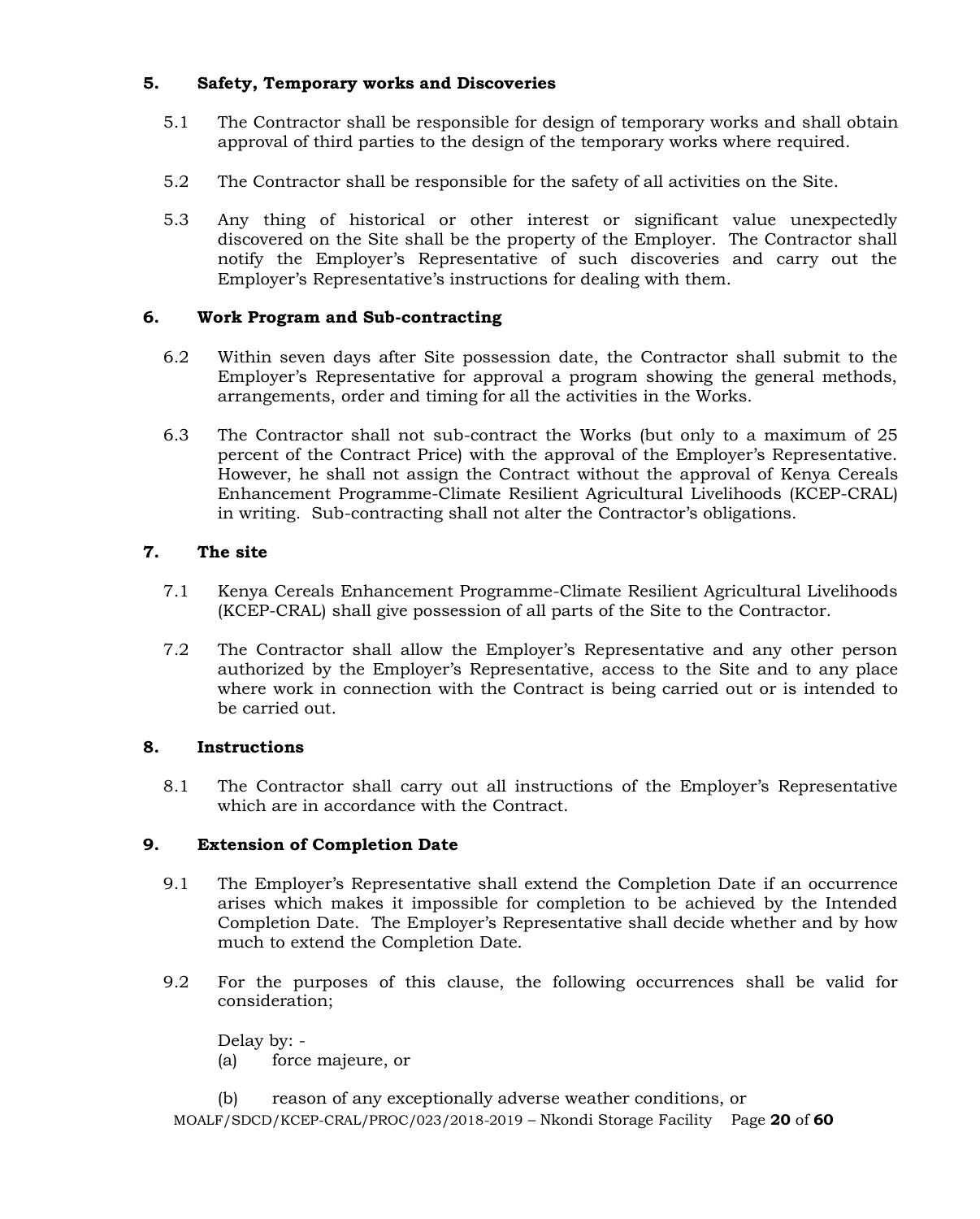- (c) reason of civil commotion, strike or lockout affecting any of the trades employed upon the Works or any of the trades engaged in the preparation, manufacture or transportation of any of the goods or materials required for the Works, or
- (d) reason of the Employer's Representative's instructions issued under these Conditions, or
- (e) reason of the contractor not having received in due time necessary instructions, drawings, details or levels from the Employer's Representative for which he specifically applied in writing on a date which having regard to the date for Completion stated in the appendix to these Conditions or to any extension of time then fixed under this clause was neither unreasonably distant from nor unreasonably close to the date on which it was necessary for him to receive the same, or
- (f) delay on the part of artists, tradesmen or others engaged by Kenya Cereals Enhancement Programme-Climate Resilient Agricultural Livelihoods (KCEP-CRAL) in executing work not forming part of this Contract, or
- (g) reason of delay by statutory or other services providers or similar bodies engaged directly by the Employer, or
- (h) reason of opening up for inspection of any Work covered up or of the testing or any of the Work, materials or goods in accordance with these conditions unless the inspection or test showed that the Work, materials or goods were not in accordance with this Contract, or
- (i) reason of delay in appointing a replacement Employer's Representative, or
- (j) reason of delay caused by the late supply of goods or materials or in executing Work for which Kenya Cereals Enhancement Programme-Climate Resilient Agricultural Livelihoods (KCEP-CRAL) or his agents are contractually obliged to supply or to execute as the case may be, or
- (k) delay in receiving possession of or access to the Site.

#### **10. Management Meetings**

- 10.1 A Contract management meeting shall be held regularly and attended by the Employer's Representative and the Contractor. Its business shall be to review the plans for the remaining Work. The Employer's Representative shall record the business of management meetings and provide copies of the record to those attending the meeting and the Employer. The responsibility of the parties for actions to be taken shall be decided by the Employer's Representative either at the management meeting or after the management meeting and stated in writing to all who attend the meeting.
- 10.2 Communication between parties shall be effective only when in writing.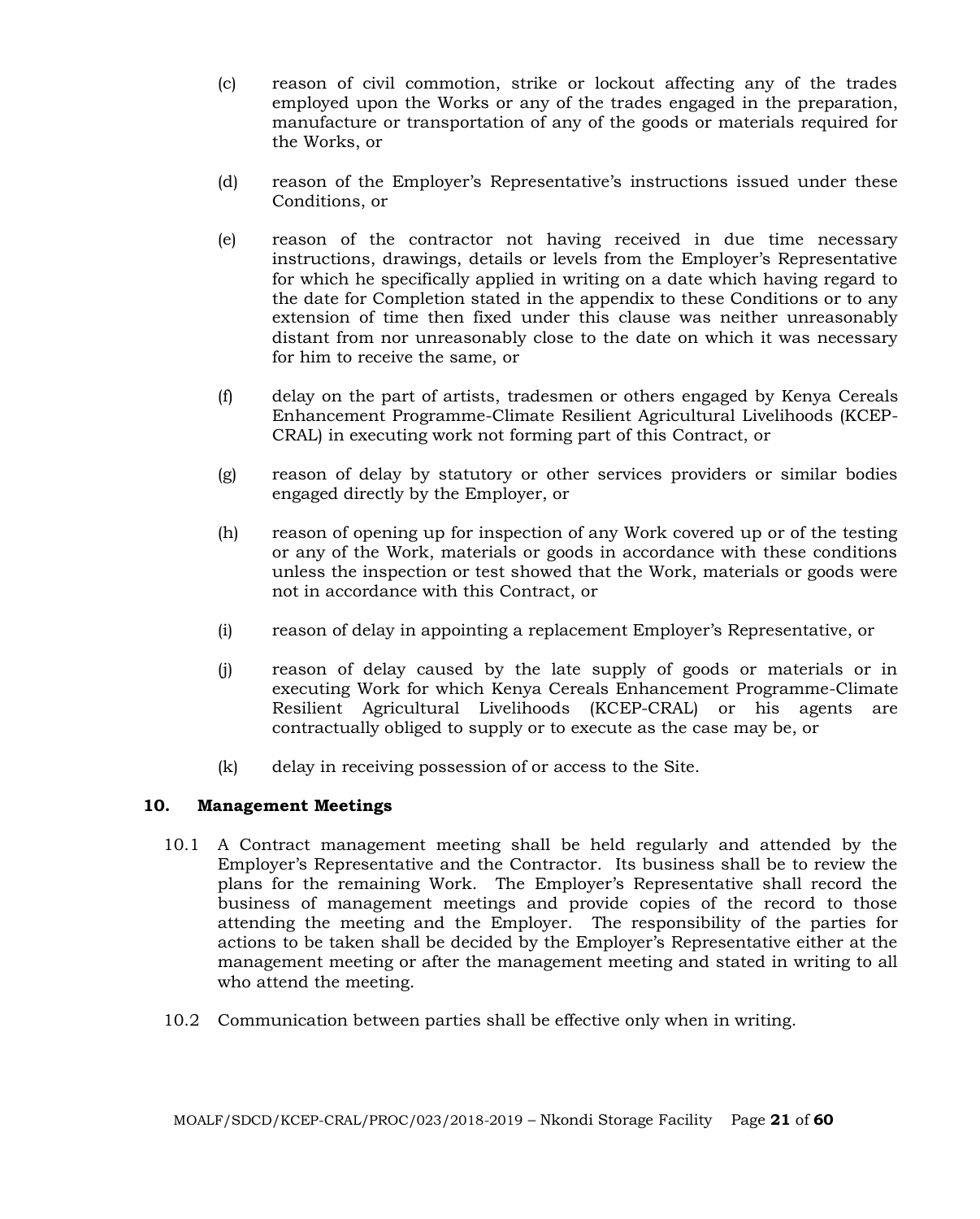# **11. Defects**

- 11.1 The Employer's Representative shall inspect the Contractor's work and notify the Contractor of any defects that are found. Such inspection shall not affect the Contractor's responsibilities. The Employer's Representative may instruct the Contractor to search for a defect and to uncover and test any Work that the Employer's Representative considers may have a defect. Should the defect be found, the cost of uncovering and making good shall be borne by the Contractor. However, if there is no defect found, the cost of uncovering and making good shall be treated as a variation and added to the Contract Price.
- 11.2 The Employer's Representative shall give notice to the Contractor of any defects before the end of the Defects Liability Period, which begins at Completion, and is defined in the Appendix to Conditions of Contract.
- 11.3 Every time notice of a defect is given, the Contractor shall correct the notified defect within the length of time specified by the Employer's Representative's notice. If the Contractor has not corrected a defect within the time specified in the Employer's Representative's notice, the Employer's Representative will assess the cost of having the defect corrected by other parties and such cost shall be treated as a variation and be deducted from the Contract Price.

# **12. Bills of Quantities**

- 12.1 The Bills of Quantities shall contain items for the construction, installation, testing and commissioning of the Work to be done by the Contractor. The Contractor will be paid for the quantity of the Work done at the rates in the Bills of Quantities/Schedule of Rates for each item. Items against which no rate is entered by the Tenderer will not be paid for when executed and shall be deemed covered by the rates for other items in the Bills of Quantities/Schedule of Rates.
- 12.2 Where Bills of Quantities do not form part of the Contract, the Contract Price shall be a lump sum (which shall be deemed to have been based on the rates in the Schedule of Rates forming part of the tender) and shall be subject to remeasurement after each stage.

# **13. Variations**

- 13.1 An amendment or a variation to a contract resulting from the contract shall only be effective only:
	- a) The Variation or amendment has been approved in writing by the respective awarding authority
	- b) The Variation is after twelve months from the date of signing the contract.
- 13.2 The Contractor shall provide the Employer's Representative with a quotation for carrying out the variations when requested to do so. The Employer's Representative shall assess the quotation and shall obtain the necessary authority from Kenya Cereals Enhancement Programme-Climate Resilient Agricultural Livelihoods (KCEP-CRAL) before the variation is ordered.
- 13.3 If the Work in the variation corresponds with an item description in the Bill of Quantities/Schedule of Rates, the rate in the Bill of Quantities/Schedule of Rates shall be used to calculate the value of the variation. If the nature of the Work in the variation does not correspond with items in the Bill of Quantities/Schedule of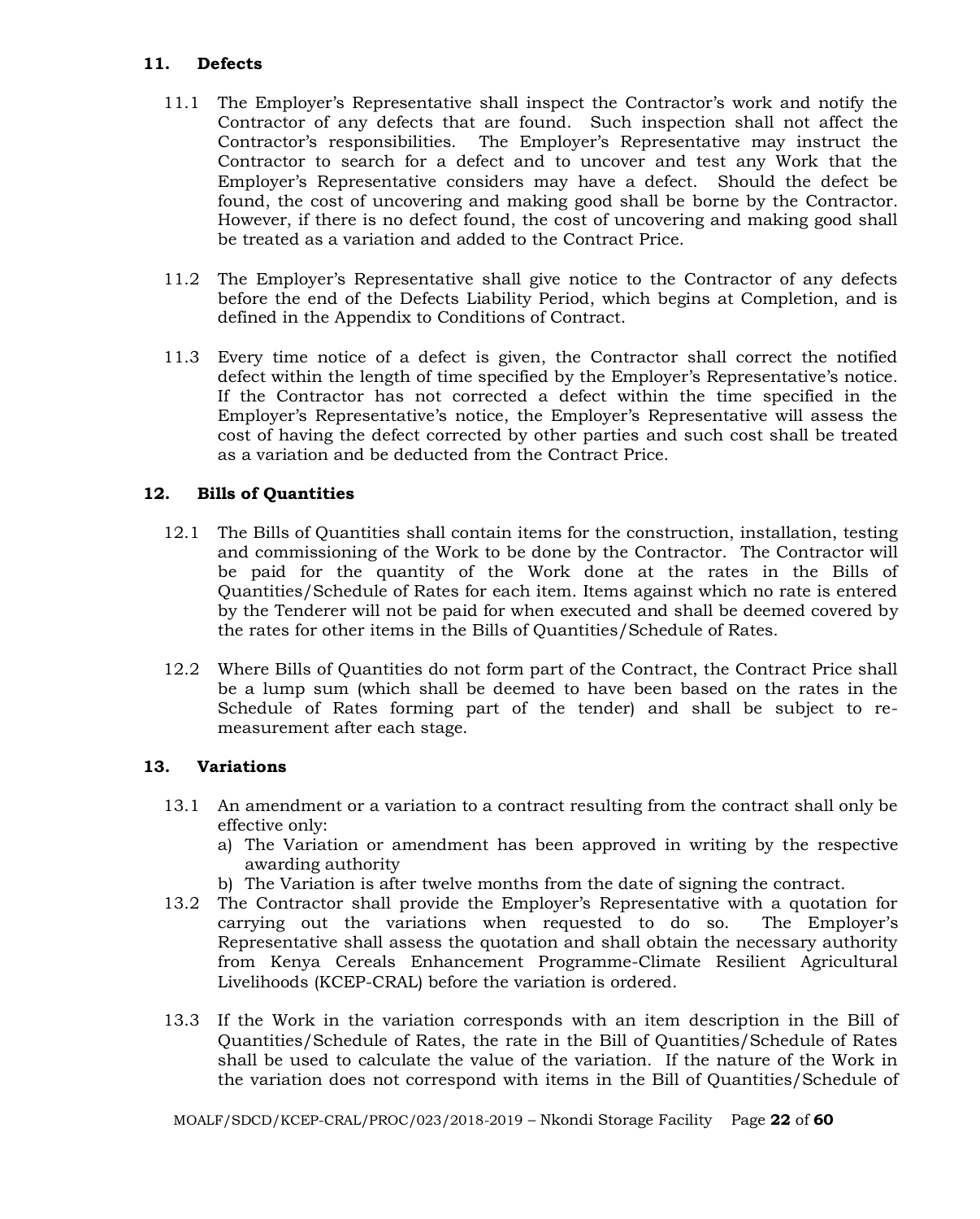Rates, the quotation by the Contractor shall be in the form of new rates for the relevant items of Work.

13.4 If the Contractor's quotation is unreasonable, the Employer's Representative may order the variation and make a change to the Contract Price, which shall be based on the Employer's Representative's own forecast of the effects of the variation on the Contractor's costs.

# **14. Payment Certificates and Final Account**

14.1 The Contractor shall be paid after each of the following stages of Work listed here below (subject to re-measurement by the Employer's Representative of the Work done in each stage before payment is made). In case of lump-sum Contracts, the valuation for each stage shall be based on the quantities so obtained in the remeasurement and the rates in the Schedule of Rates.

(i) Advance payment: There shall be no advance payment for the refurbishment works in this contract.

- (ii) First stage: construction of walls and fitting of windows and doors
- (iii) Second stage: Electrical works, painting and other fittings
- (iv) Third stage: End of defect liability period
- (v) After defects liability period
- 14.2 Upon deciding that Works included in a particular stage are complete, the Contractor shall submit to the Employer's Representative his application for payment. The Employer's Representative shall check, adjust if necessary and certify the amount to be paid to the Contractor within 21 days of receipt of the Contractor's application. KCEP-CRAL shall pay the Contractor the amounts so certified within 30 days of the date of issue of each Interim Certificate.
- 14.3 The Contractor shall supply the Employer's Representative with a detailed final account of the total amount that the Contractor considers payable under the Contract before the end of the Defects Liability Period. The Employer's Representative shall issue a Defect Liability Certificate and certify any final payment that is due to the Contractor within 30 days of receiving the Contractor's account if it is correct and complete. If it is not, the Employer's Representative shall issue within 21 days a schedule that states the scope of the corrections or additions that are necessary. If the final account is still unsatisfactory after it has been resubmitted, the Employer's Representative shall decide on the amount payable to the Contractor and issue a Final Payment Certificate. Kenya Cereals Enhancement Programme-Climate Resilient Agricultural Livelihoods shall pay the Contractor the amount so certified within 60 days of the issue of the Final Payment Certificate.
- 14.4 If the period laid down for payment to the Contractor upon each of the Employer's Representative' Certificate by Kenya Cereals Enhancement Programme-Climate Resilient Agricultural Livelihoods (KCEP-CRAL) has been exceeded, the Contractor shall be entitled to claim simple interest calculated pro-rata on the basis of the number of days delayed at the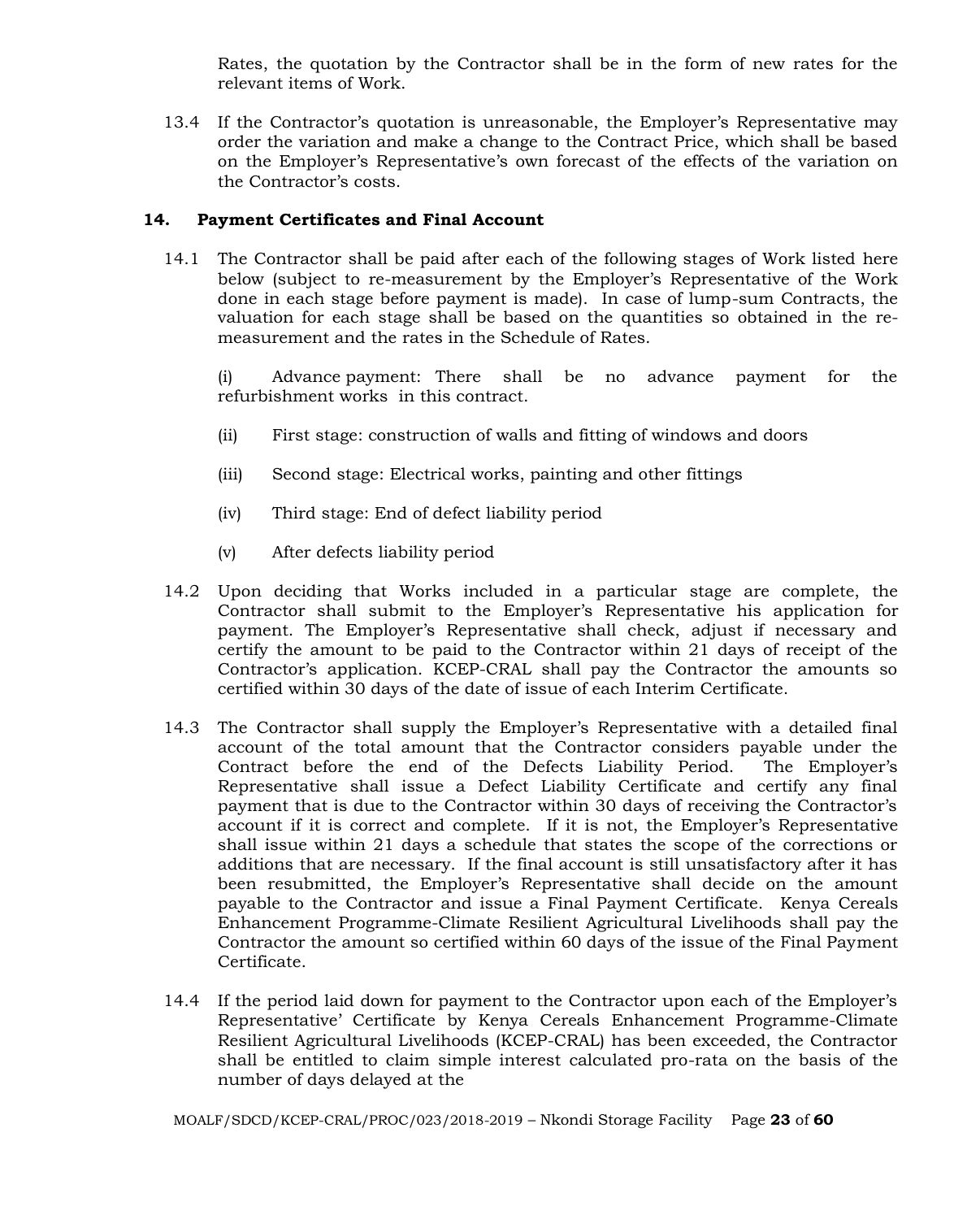Central Bank of Kenya's average base lending rate prevailing on the first day the payment becomes overdue. The Contractor will be required to notify Kenya Cereals Enhancement Programme-Climate Resilient Agricultural Livelihoods (KCEP-CRAL) within 15 days of receipt of delayed payments of his intentions to claim interest.

# **15. Interim Payment Certificate**

- 15.1 The Contractor shall forward to the Engineer an Interim Payment Certificate based on the conditions stipulated in clause 14.1. The Engineer if necessary shall prompt and make any further amendments and corrections to the Interim Payment Certificate.
- 15.2 The Engineer shall not unreasonably withhold certifying an Interim Payment Certificate and in case of likely delay in establishing the value of an item, such item may be set aside and the remainder certified for payment.
- 15.3 Within 21 days after receipt of the Interim Payment Certificate and subject to the Contractor having made such further amendments and corrections as the Engineer may require, the Engineer will forward to the Client the certified Interim Payment Certificate.

#### **16. Employment of Local Personnel**

16.1 The Contractor is encouraged, to the extent practicable and reasonable, to employ staff and labour with appropriate qualifications and experience who are local citizens.

#### **17. Safety, Security and Protection of The Environment**

- 17.1 The Contractor shall observe the following measures with a view to reducing or elimination adverse environmental effects by the site works:
	- a) All quarries and borrow pits shall be filled and landscaped to their original state after extraction of construction material.
	- b) Soil erosion due to surface runoff or water from roof or other catchment sources should be avoided by putting in place proper erosion control measures that shall include, but are not limited to grassing and planting if trees.
	- c) The contractor should ensure that the construction site is well fenced off for maximum security

#### **18. Insurance**

18.1 The Contractor shall be responsible for and shall take out appropriate cover against, among other risks, personal injury; loss of or damage to the Works, materials and plant; and loss of or damage to property.

#### **19. Liquidated Damages**

19.1 The Contractor shall pay liquidated damages to Kenya Cereals Enhancement Programme-Climate Resilient Agricultural Livelihoods at the rate 0.2 per cent of the Contract price per day for each day that the actual Completion Date is later than the Intended Completion Date. Kenya Cereals Enhancement Programme-Climate Resilient Agricultural Livelihoods may deduct liquidated damages from payments due to the Contractor. Payment of liquidated damages shall not affect the Contractor's liabilities.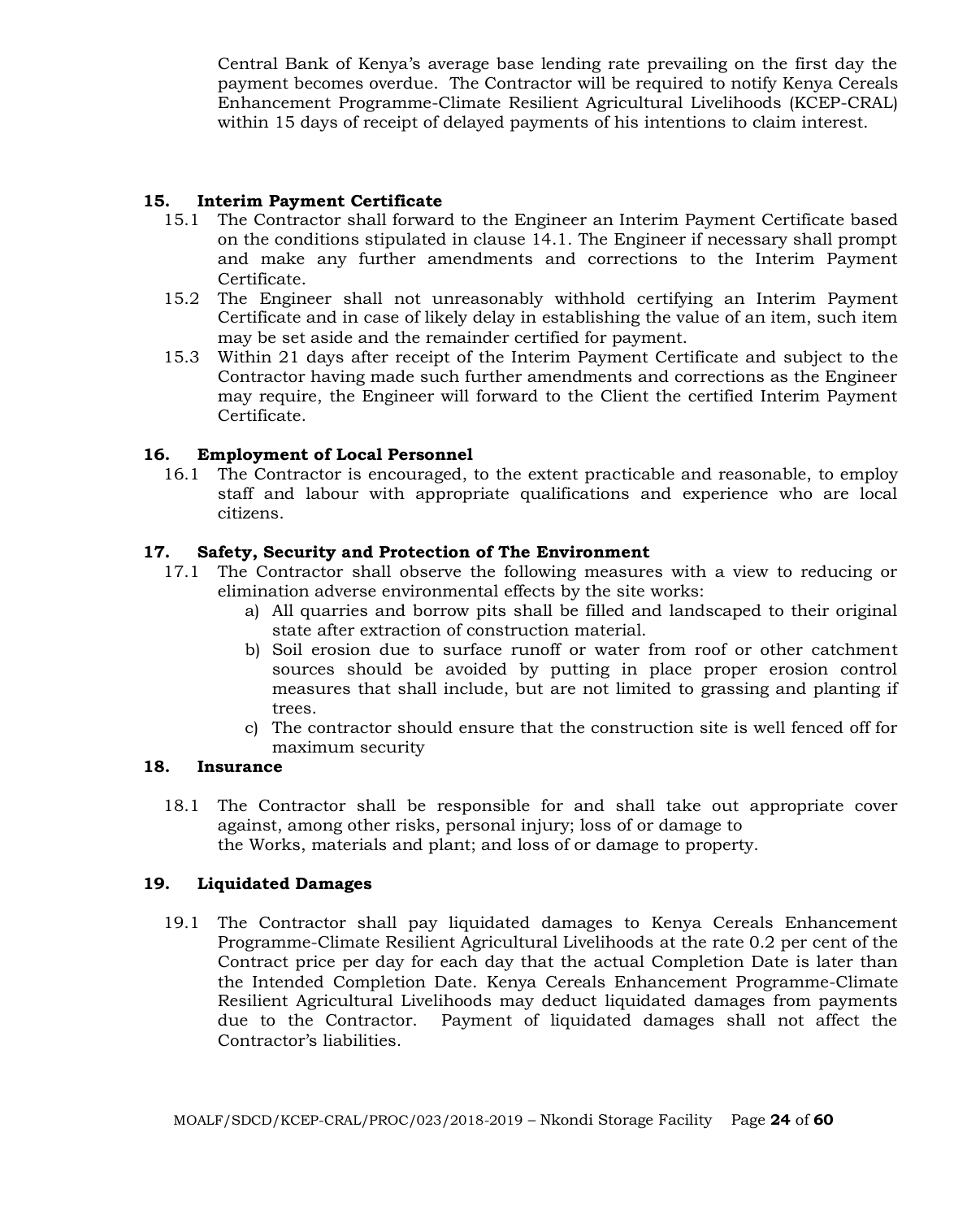#### **20. Completion and Taking Over**

20.1 Upon deciding that the Work is complete the Contractor shall request the Employer's Representative to issue a Certificate of Completion of the Works, upon deciding that the Work is completed.

Kenya Cereals Enhancement Programme-Climate Resilient Agricultural Livelihoods shall take over the Site and the Works within seven days of the Employer's Representative issuing a Certificate of Completion.

# **21. Payment of Retention Money and Defects Liability Period**

- 21.1 A retention amounting to the **10% of the total Bid** shall be made by the Engineer in the first and the following Interim Payment Certificates until the amount retained shall reach the "Limit of Retention Money which is 10%.
- 21.2 Upon the issue of the Taking-Over Certificate, with respect to the whole of the works one half of the retention money shall become due and shall be paid to the Contractor when the Engineer shall certify in writing that the last section of the whole works has been substantially completed.
- 21.3 Upon expiration of the Defects Liability Period for the works, the other half of the Retention Money shall be certified by the Engineer for payment to the Contractor.
- 21.4 The defects liability period shall be **six (6) months.**

#### **22. Termination**

- 22.1 Kenya Cereals Enhancement Programme-Climate Resilient Agricultural Livelihoods or the Contractor may terminate the Contract if the other party causes a fundamental breach of the Contract. These fundamental breaches of Contract shall include, but shall not be limited to, the following;
	- (a) the Contractor stops Work for 30 days continuously without reasonable cause or authority from the Employer's Representative;
	- (b) the Contractor is declared bankrupt or goes into liquidation other than for a reconstruction or amalgamation;
	- (c) a payment certified by the Employer's Representative is not paid by Kenya Cereals Enhancement Programme-Climate Resilient Agricultural Livelihoods to the Contractor within 30 days after the expiry of the payment periods stated in sub clauses 14.2 and 14.3 hereinabove.
	- (d) the Employer's Representative gives notice that failure to correct a particular defect is a fundamental breach of Contract and the Contractor fails to correct it within a reasonable period of time.
- 22.2 If the Contract is terminated, the Contractor shall stop Work immediately, and leave the Site as soon as reasonably possible. The Employer's Representative shall immediately thereafter arrange for a meeting for the purpose of taking record of the Works executed and materials, goods, equipment and temporary buildings on Site.

#### **23. Statement at Completion**

23.1 Not later than 60 days after the issue of the Taking-Over Certificate in respect of the whole of the works, the Contractor shall submit to the Engineer a statement at completion showing in detail, in a form approved by the Engineer;

MOALF/SDCD/KCEP-CRAL/PROC/023/2018-2019 – Nkondi Storage Facility Page **25** of **60**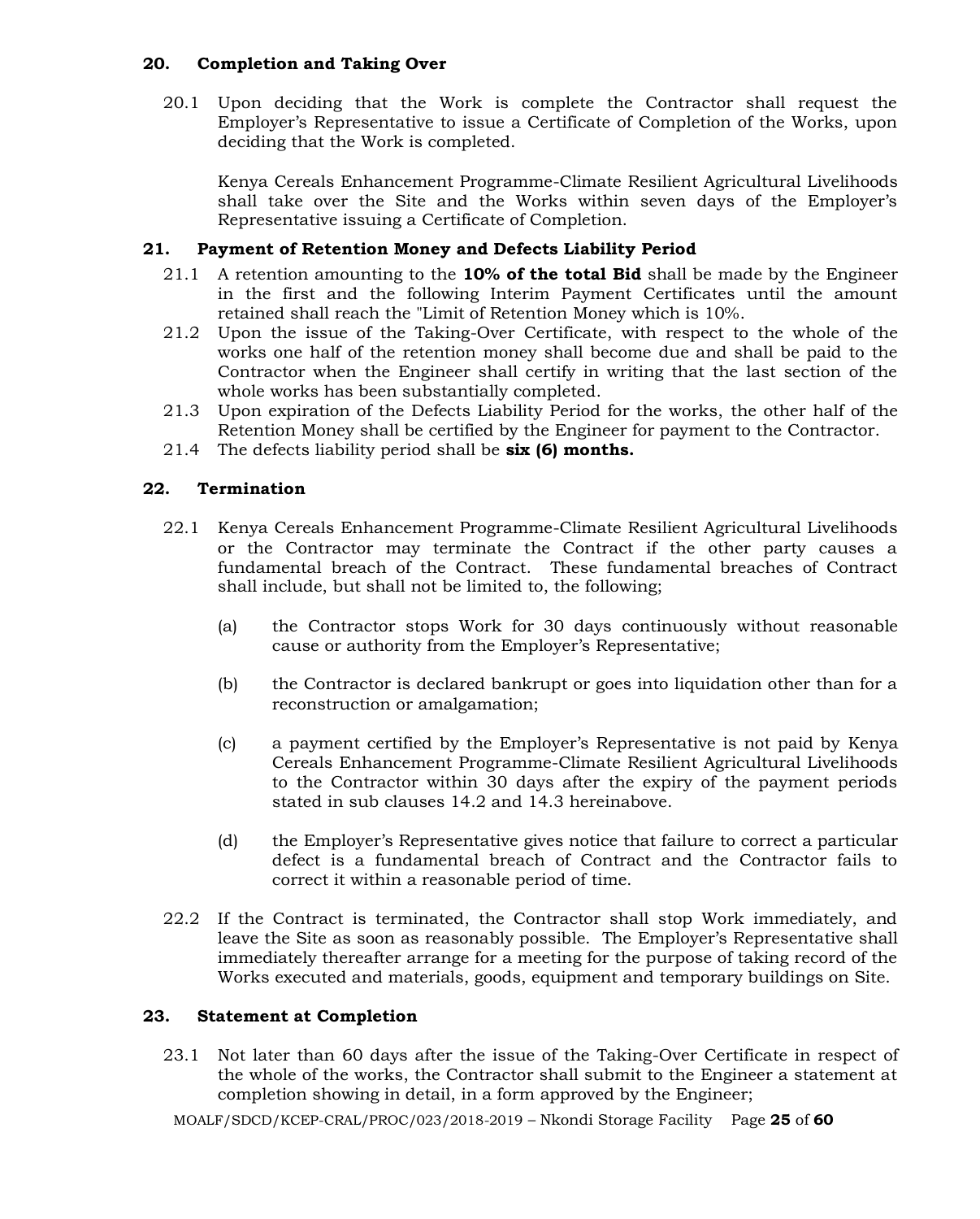- 23.2 The final value of all work done in accordance with the Contract up to the date stated in such Taking-Over Certificate.
- 23.3 Any further sums which the Contractor considers to be due and an estimate of amounts that the Contractor considers will become due to him under the Contract.
- 23.4 Estimate amounts shall be shown separately in the Statement at Completion. The Contractor shall amend and correct the Statement as directed by the Engineer and submit a Certificate at Completion to be processed as in Clause 15.

#### **24. Final Payment Certificate**

- 24.1 Upon acceptance of the Final Statement as completion as given in Clause 23, the Engineer shall prepare a Final Payment Certificate which shall be delivered to the Contractor's authorized agent or representative for his signature. The Final Payment Certificate shall state;
	- a) The final value of all work done in accordance with the Contract; after giving credit to the Client for all amounts previously paid by the Client, the balance, if any, due from the Client to the Contractor or the Contractor to the Client.
- 24.2 Certificate shall be issued for any sum due to the Contractor even if such is less than the contract sum.
- 24.3 unless the Contractor notifies the Engineer of his objection to the Final Certificate within fourteen days of delivery thereof he shall be deemed to have agreed that he accepts the total Contract Price as set out in the Final Certificate as full settlement for all Work Done under the Contract including any variations and omissions thereof but excluding any variations and claims previously made in writing.

#### **25. Payment Upon Termination**

- 25.1 Kenya Cereals Enhancement Programme-Climate Resilient Agricultural Livelihoods may employ and pay other persons to carry out and complete the Works and to rectify any defects and may enter upon the Works and use all materials on Site, plant, equipment and temporary works.
- 25.2 The Contractor shall, during the execution or after the completion of the Works under this clause, remove from the Site as and when required within such reasonable time as the Employer's Representative may in writing specify, any temporary buildings, plant, machinery, appliances, goods or materials belonging to him, and in default thereof , Kenya Cereals Enhancement Programme-Climate Resilient Agricultural Livelihoods (KCEP-CRAL) may (without being responsible for any loss or damage) remove and sell any such property of the Contractor, holding the proceeds less all costs incurred to the credit of the Contractor.
- MOALF/SDCD/KCEP-CRAL/PROC/023/2018-2019 Nkondi Storage Facility Page **26** of **60** 25.3 Until after completion of the Works under this clause, Kenya Cereals Enhancement Programme-Climate Resilient Agricultural Livelihoods shall not be bound by any other provision of this Contract to make any payment to the Contractor, but upon such completion as aforesaid and the verification within a reasonable time of the accounts therefor the Employer's Representative shall certify the amount of expenses properly incurred by Kenya Cereals Enhancement Programme-Climate Resilient Agricultural Livelihoods (KCEP-CRAL) and, if such amount added to the money paid to the Contractor before such determination exceeds the total amount which would have been payable on due completion in accordance with this Contract, the difference shall be a debt payable to Kenya Cereals Enhancement Programme-Climate Resilient Agricultural Livelihoods (KCEP-CRAL) by the Contractor; and if the said amount added to the said money be less than the said total amount, the difference shall be a debt payable by Kenya Cereals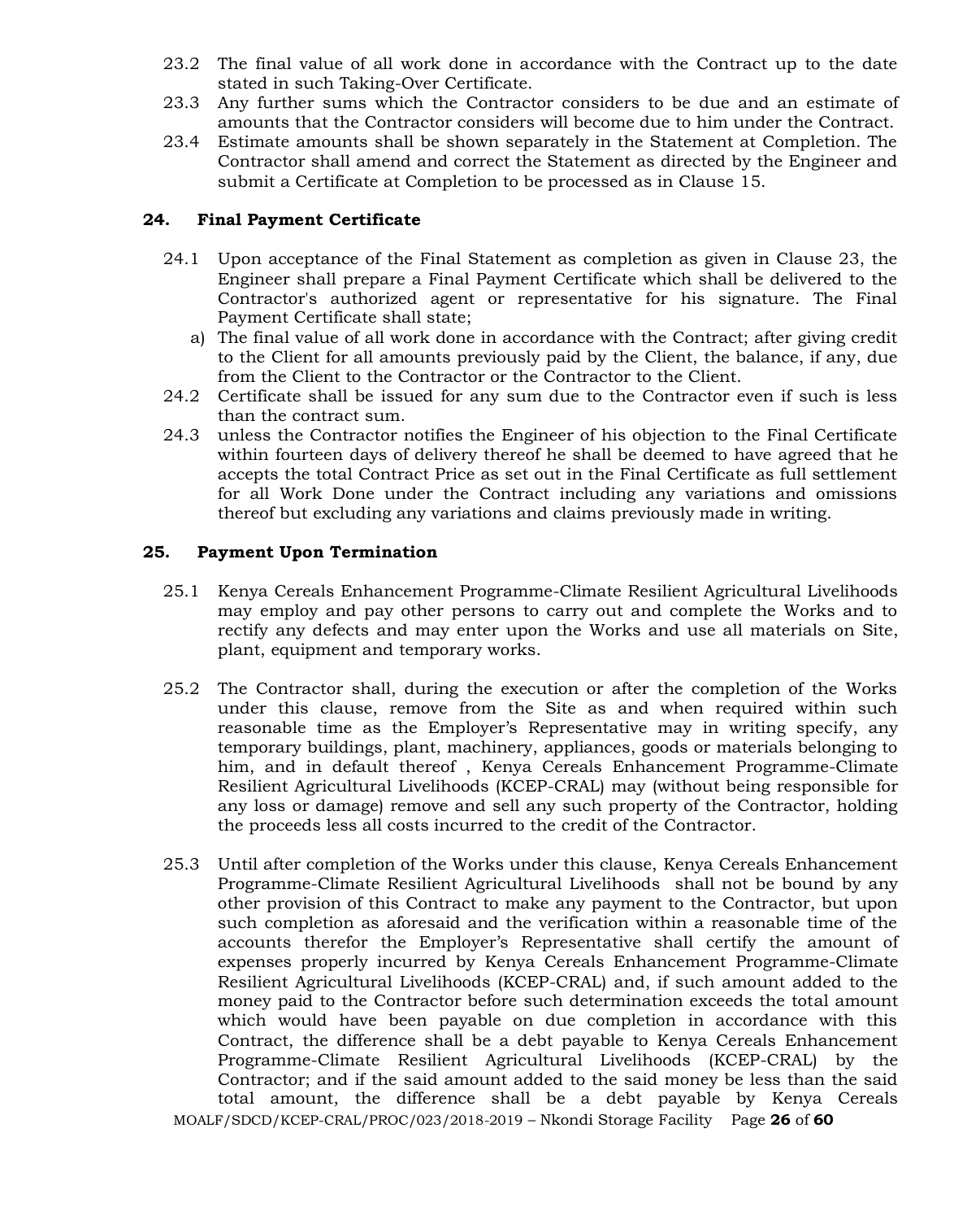Enhancement Programme-Climate Resilient Agricultural Livelihoods (KCEP-CRAL) to the Contractor.

# **26. Corrupt Gifts and Payments of Commission**

- 26.1 The Contractor shall not;
	- (a) Offer or give or agree to give to any person in the service of Kenya Cereals Enhancement Programme-Climate Resilient Agricultural Livelihoods any gifts or consideration of any kind as an inducement or reward for doing or forbearing to do or for having done or forborne to do any act in relation to the obtaining or execution of this or any other contract with Kenya Cereals Enhancement Programme-Climate Resilient Agricultural Livelihoods or for showing or forbearing to show favor or disfavor to any person in relation to this or any other contract with the Employer.
	- (b) Any breach of this Condition by the Contractor or by anyone employed by him or acting on his behalf (whether with or without the knowledge of the Contractor) shall be an offence under the Laws of Kenya.

# **27. Engineer's Decision**

- 27.1 If a dispute of any kind whatsoever arises between the Client and the Contractor in any connection with, or arising out of, the Contract or the execution of the works, whether during the execution of the works or after their completion and whether before or after repudiation or other termination of the Contract including any dispute as to any opinion, instruction, determination, certificate or valuation of the Engineer, the matter in dispute shall, in the first place, be referred in writing to the Engineer, with a copy to the other party. Such reference shall state it is made pursuant to this clause. No later than 28 (twenty-eight) day after the day on which he received such reference the Engineer shall give notice of his decision to the Client and the Contractor. Such decision shall state it is made pursuant to this clause.
- 27.2 Unless the Contract has already been repudiated or terminated, the Contractor shall, in every case, continue to proceed with the works with all due diligence and the Contractor and the Client shall give effect forthwith to every such decision of the Engineer unless and until the same shall be revised, as hereinafter provided, in an Amicable Settlement, Adjudicator's or Arbitrator's award as specified in clause 28.
- 27.3 If either the Client or the Contractor be dissatisfied with the any decision of the Engineer, or if the Engineer fails to give notice of his decision on or before the 28th (twenty eighth) after the day on which he received the reference, then either the Client or the Contractor may, on or before the 28th (twenty eighth) day after the day the day on which he received notice of such decision, or on or before the 28th (twenty eighth) day after the day the day on which the said period of 28 days expired, as the case may be, give notice to the other party, with a copy for information to the Engineer, of his intention to commence Adjudication, as hereinafter provided, as to the matter in dispute. Such notice shall establish the entitlement of the party giving the same to commence Adjudication, as hereinafter provided, as to such dispute; no adjudication in respect thereof may be commenced unless such notice is given.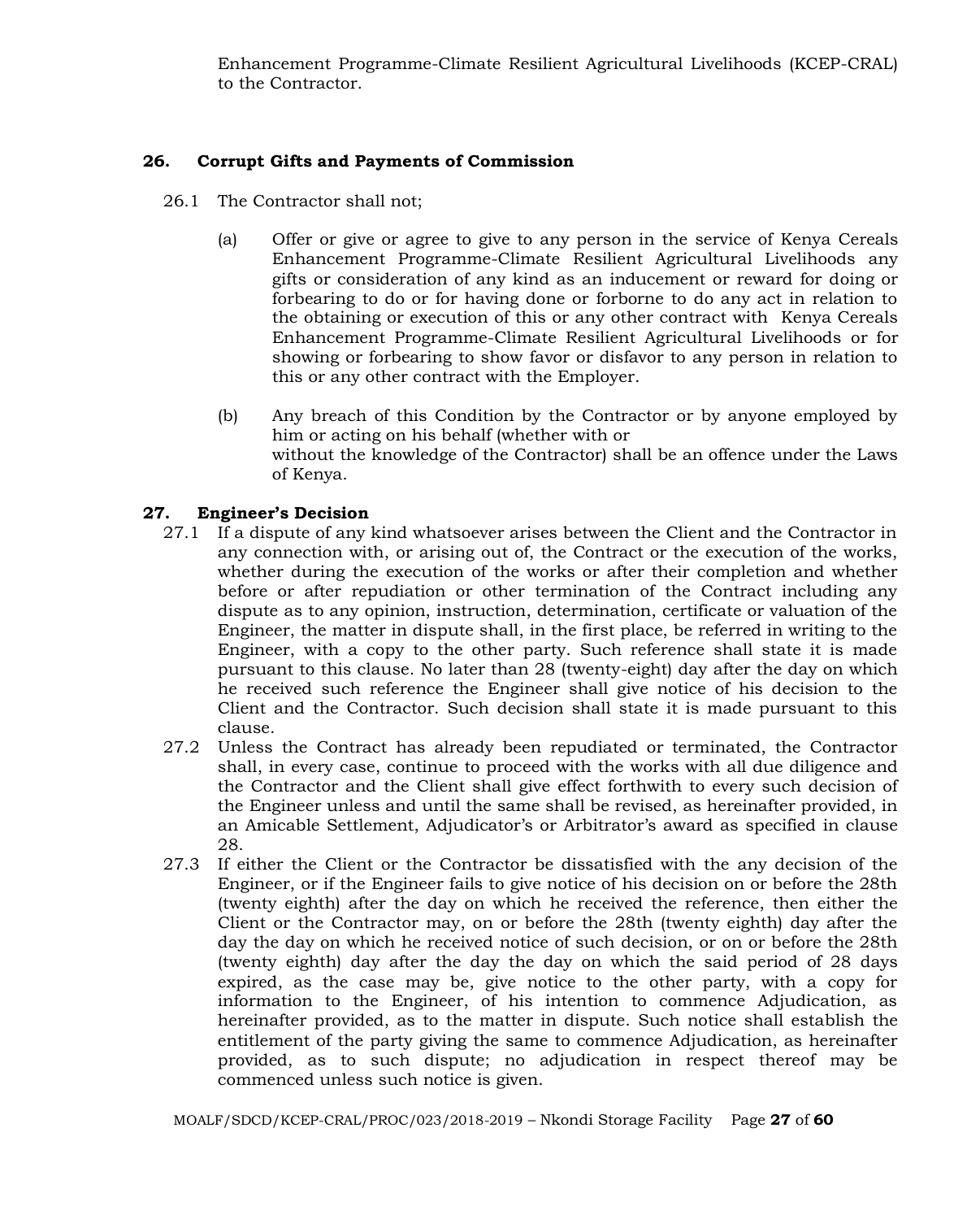27.4 If the Engineer has given notice of his decision as to a matter in dispute to the Client and the Contractor and no notice of intention to commence adjudication as to such dispute has been given by either the Client or the Contractor on or before the twenty eighth day after the day on which the parties received notice as to such decision from the Engineer, the said decision shall become final and binding upon the Client and the Contractor.

# **28. Settlement of Disputes**

- 28.1 The Parties shall use their best efforts to settle amicably all disputes concerning the interpretation and/or implementation of this Contract through consultations and/or negotiations between the Parties within Thirty (30) days after receipt by one Party of the other Party's request for such amicable settlement.
- 28.2 Where the Parties fail to arrive at an amicable settlement, any dispute, controversy or claim arising out of or in connection to this contract, or breach, termination or invalidity thereof shall be settled by arbitration in accordance with the Nairobi Centre for International Arbitration (NCIA) 'Arbitration Rules, 2015.'
- 28.3 Arbitration shall be by an Arbitral Tribunal comprising three arbitrators. Each Party shall appoint one arbitrator and the third arbitrator who shall act as president of the Tribunal shall be appointed by the NCIA.
- 28.4 The decision of the Arbitration Tribunal shall be final and binding on the Parties.

# **29. Notices**

- 29.1 Any notice, request, or consent made pursuant to this Contract shall be in writing and shall be deemed to have been made when delivered in person to an authorized representative of the Party to whom the communication is addressed or when sent by registered mail, telex, telegram or facsimile to such Party at the address specified in 29.2
- 29.2 All letters and notices from the Contractor to the Client and/Engineer must be signed by the Managing Director or the person given written power of Attorney.

1) Clients Address: Ministry of Agriculture, Livestock, Fisheries and Irrigation State Department for Crop Development Kenya Cereal Enhancement Programme-Climate Resilient Agriculture Livelihood Window, NARL KABETE Grounds. P.O BOX 30028-00100 Nairobi. Waiyaki Way

2) The Engineer's address is: The Programme Coordinator, Kenya Cereals Enhancement Programme, Climate Resilient Agricultural Livelihood Window (KCEP-CRAL), P.O. Box 30028 - 00100 NAIROBI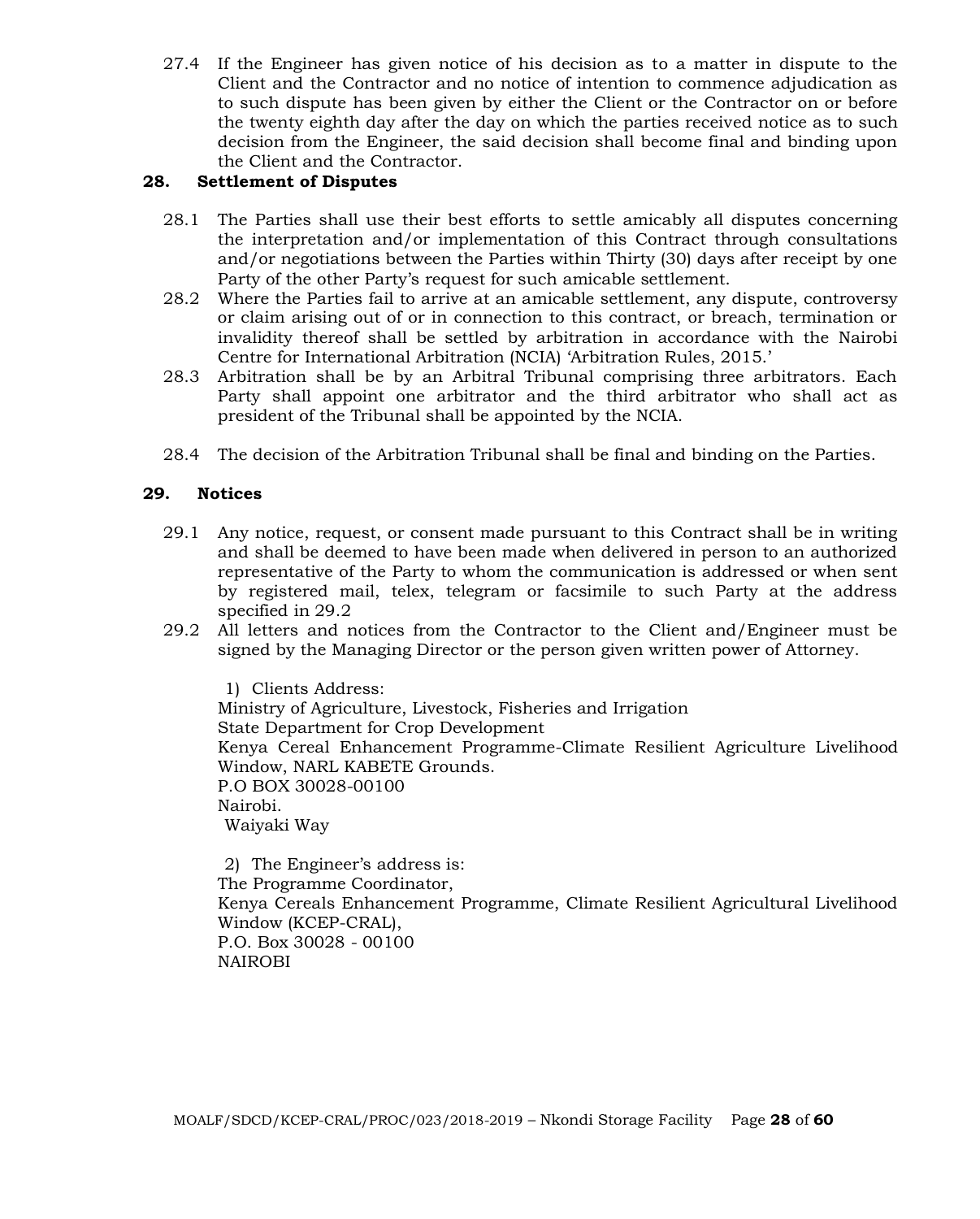|                                     | APPENDIX TO CONDITIONS OF CONTRACT                                               |
|-------------------------------------|----------------------------------------------------------------------------------|
| <b>GENERAL</b><br><b>CONDITIONS</b> | PARTICULARS OF APPENDIX TO GENERAL CONDITIONS                                    |
| <b>REFERENCE</b>                    |                                                                                  |
|                                     | Kenya Cereal Enhancement Programme-Climate Resilient Livelihood                  |
| GC 1.1                              | Window of P.O. Box 30028-00100 Nairobi                                           |
|                                     |                                                                                  |
| GC 1.1                              | Name of Employer's Representative: PCU Civil Engineer                            |
|                                     |                                                                                  |
| GC 4.1                              | The<br>(and identification<br>number)<br>of<br>the<br>Contract<br>is<br>name     |
|                                     | MOALF/SDCD/KCEP-CRAL/PROC/023/2018-2019                                          |
| GC 4.1                              | The Works consist of:                                                            |
|                                     | 1) demolition of existing concrete slab                                          |
|                                     | 2) Nominally reinforced concrete for floor slab                                  |
|                                     | 3) Fixing of ventilation windows                                                 |
|                                     | 4) General finishes and painting                                                 |
|                                     | 5) Any other works that may be instructed                                        |
| GC 6.2                              | The Start Date for the whole of the Works shall be: The effective date of        |
|                                     | contract signing and handing over the site                                       |
| GC 6.2                              | The Site Possession Date shall be: Within fourteen days of signing the           |
|                                     | contract.                                                                        |
|                                     |                                                                                  |
| GC 7.1                              | The Site is located in Tharaka South sub County of Tharaka Nithi                 |
|                                     | County. The site is approximately 62 kms from Kathwana town.                     |
| GC 14                               | The amount of performance security shall be ten per cent of the contract         |
|                                     | sum.                                                                             |
| GC 14.1 (i)                         | There shall be no advance payment for the refurbishment works in this            |
|                                     | contract.                                                                        |
| GC 6.3                              | The contractor shall not assign, in whole or in part, its obligations to perform |
|                                     | under this Contract, except with Kenya Cereal Enhancement Programme-             |
|                                     | Climate Resilient Agricultural Livelihoods Window prior written consent.         |
| GC 13.1                             | There shall be no contract variations within twelve months from the date of      |
|                                     | the signing of the contract.                                                     |
| GC 19.1                             | The Contractor shall be liable to liquidated damages for delayed                 |
|                                     | performance. The interest and liquidated damages to be paid shall be in          |
|                                     | accordance with the prevailing mean commercial lending rate as determined        |
|                                     | by central bank of Kenya                                                         |
|                                     |                                                                                  |
| GC 21.1                             | Retention money shall be 10% of the total contract sum price                     |
| $GC$ 21.4                           | The Defects Liability Period is six months                                       |
|                                     |                                                                                  |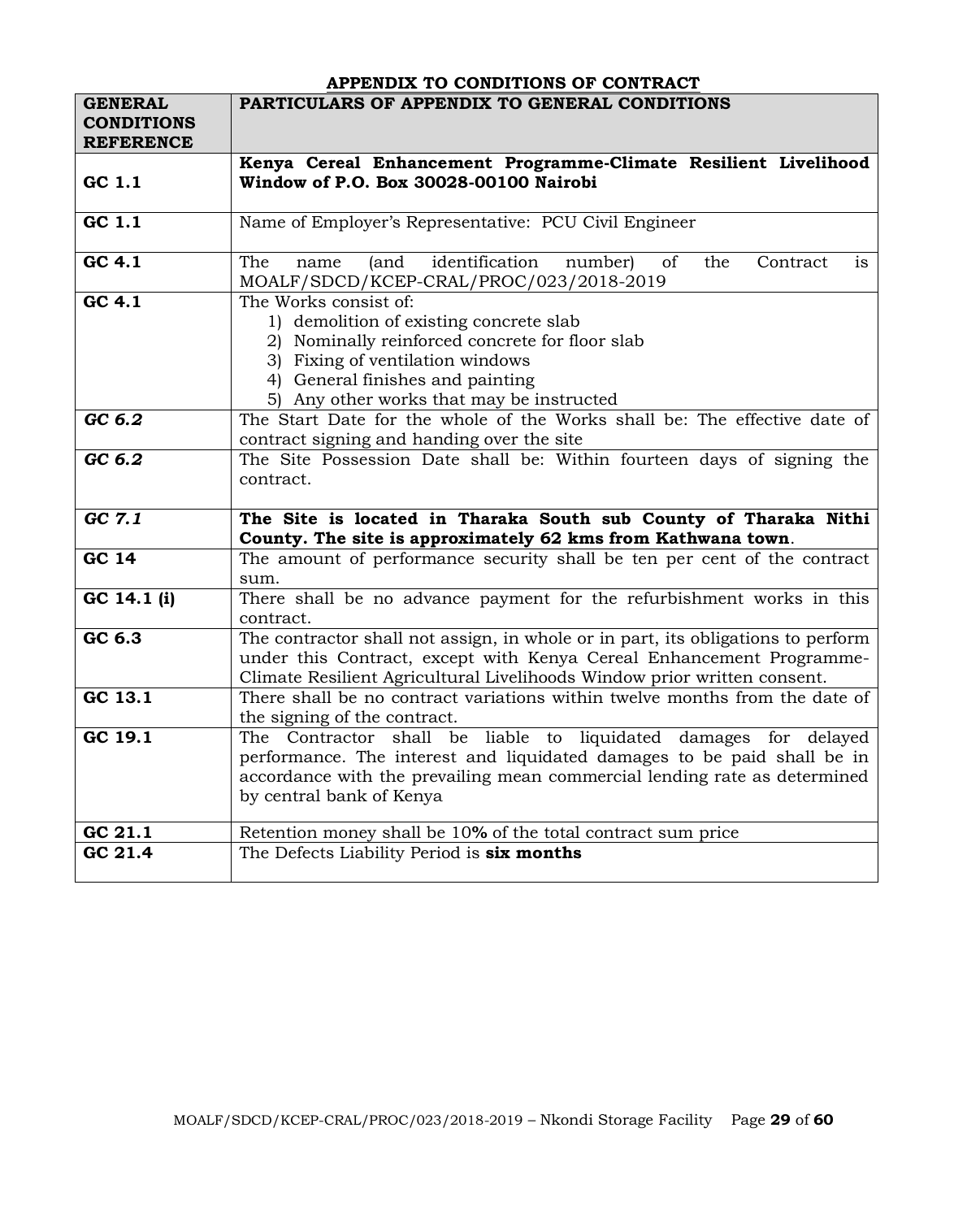#### **SECTION IV – SCOPE, DESCRIPTION OF WORKS, SPECIFICATIONS AND BILLS OF QUANTITIES**

#### **5.1 Scope**

The works to be carried out under this contract comprises of demolition of existing partition walls, floor slab, expansion of the existing storage facility to accommodate more grains and general finishes for the warehouse. The store is still in good condition but with small capacity. The works are mainly refurbishment hence detailed architectural and structural drawings are not provided.

Special precautions shall be required throughout the contract period to avoid damage to the existing structure and other services within the site.

The Contractor shall allow for making good any damage arising from his actions during execution of this contract at his own expense.

#### **5.2 Description of Works**

These shall include but not limited to;

- a) Demolition of existing walls and concrete slab
- b) Nominally reinforced concrete for floor slab
- c) Construction of new walls
- d) Fixing of ventilation windows
- e) General finishes and painting
- f) Any other works that may be instructed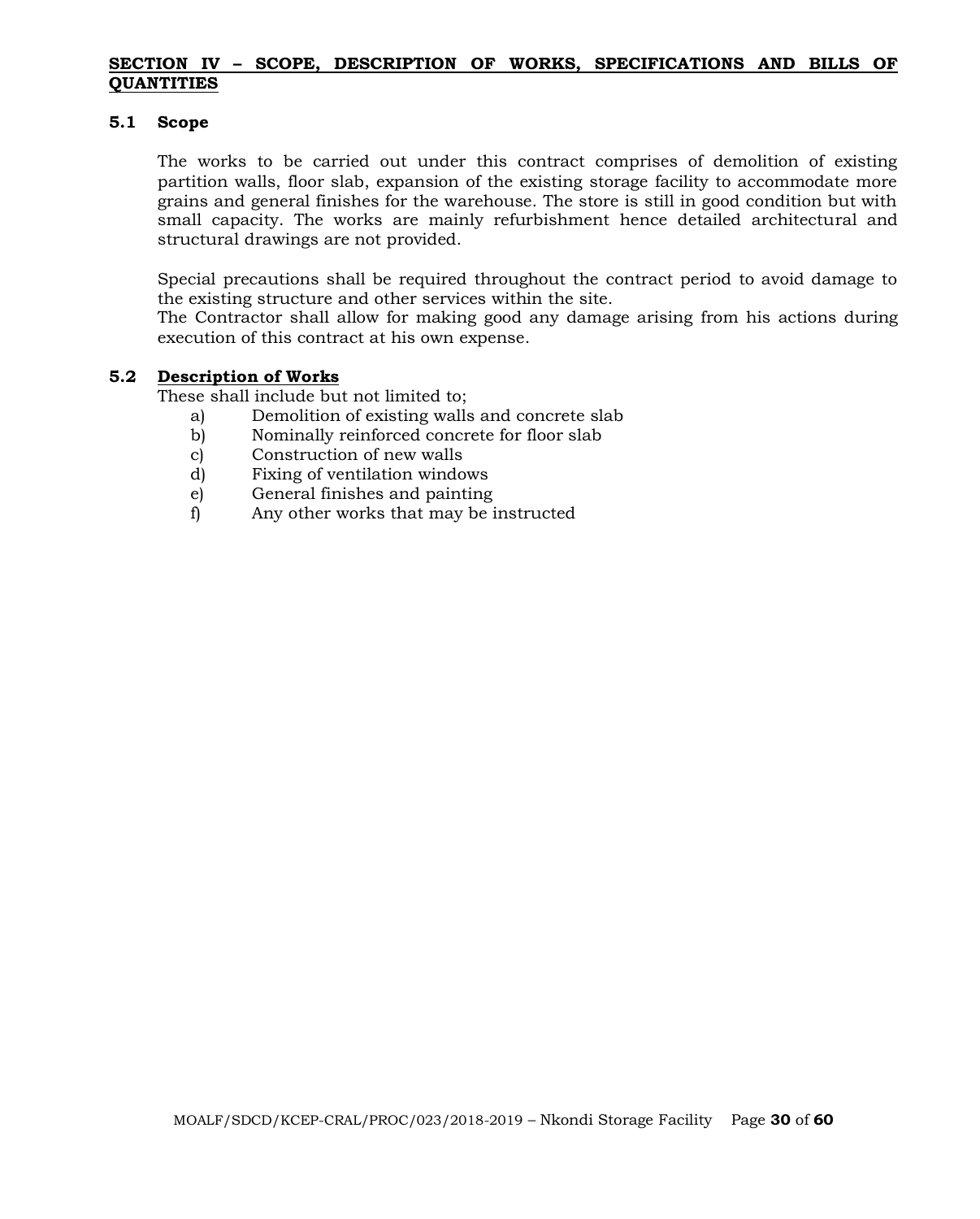# **5.3 Proposed Nkondi Warehouse for refurbishment**

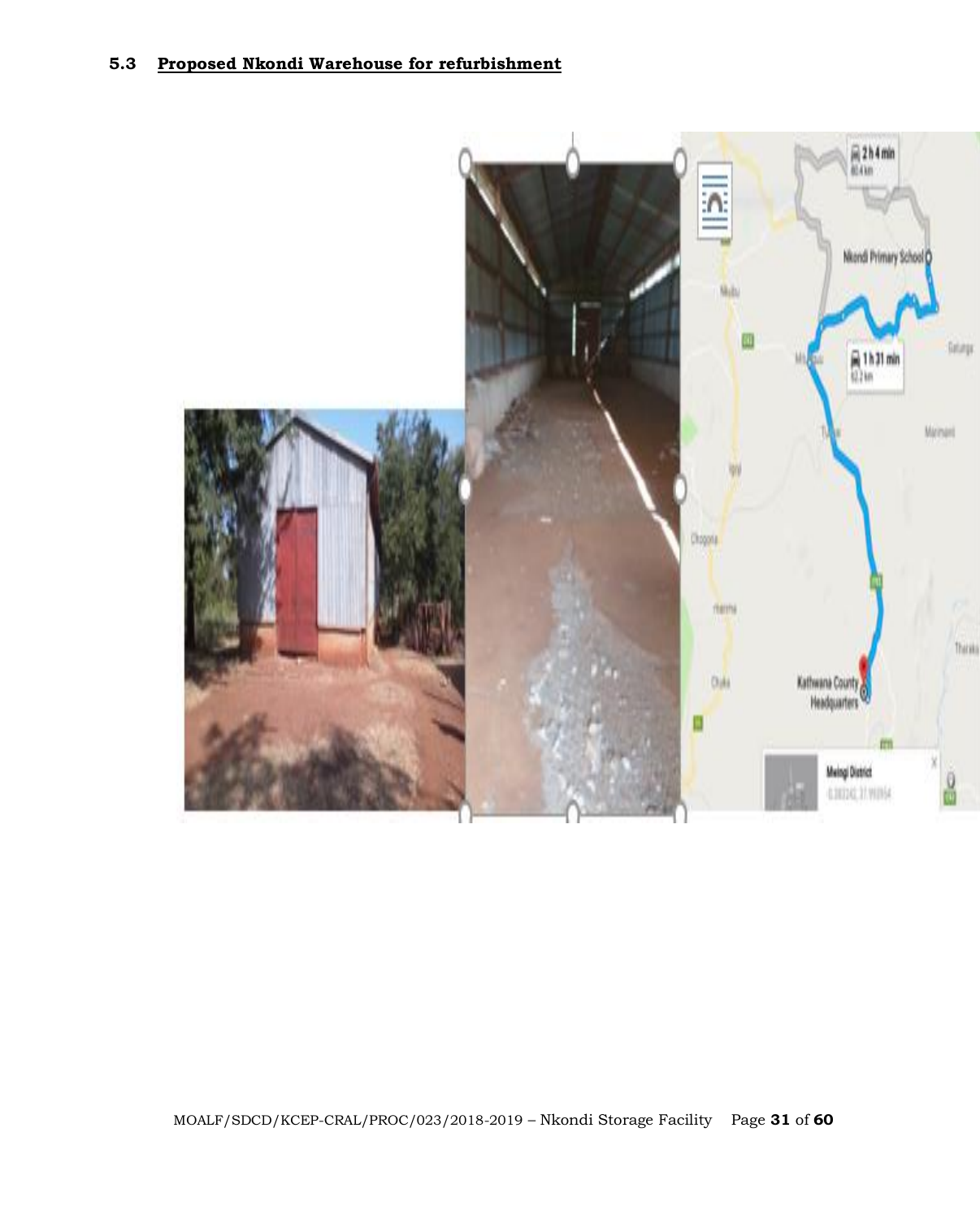# **5.4 Drawings**



| <b>PROJECT:</b> | PROPOSED REPORTSIONMENT OF INVONDED ARMIENS. STORAGE PACILLITE IN THARARA NONTH SOD COUNTER THARARA NETHE COUNTER |                    |                            |           |
|-----------------|-------------------------------------------------------------------------------------------------------------------|--------------------|----------------------------|-----------|
|                 | TYPICAL STRUCTURAL DETAILS                                                                                        | <b>DESIGN BY:-</b> | D.S. TELIENY (P.ENG. TECH) | OCT. 2018 |
| TITLE:-         | NKONDI STORE                                                                                                      | DRAWN BY:-         | D.S TELIENY (P. ENG. TECH) | OCT. 2018 |

# KENYA CEREALS ENHANCEMENT PROGRAMME- CLIMATE RESILIENT AGRICULTURAL LIVELIHOOD WINDOW

*Note: This drawings will be provided in a separate zipped folder uploaded together with the tender Document. Bidders may also request for them through [tenders.kcepcralprogramme@gmail.com](mailto:tenders.kcepcralprogramme@gmail.com)*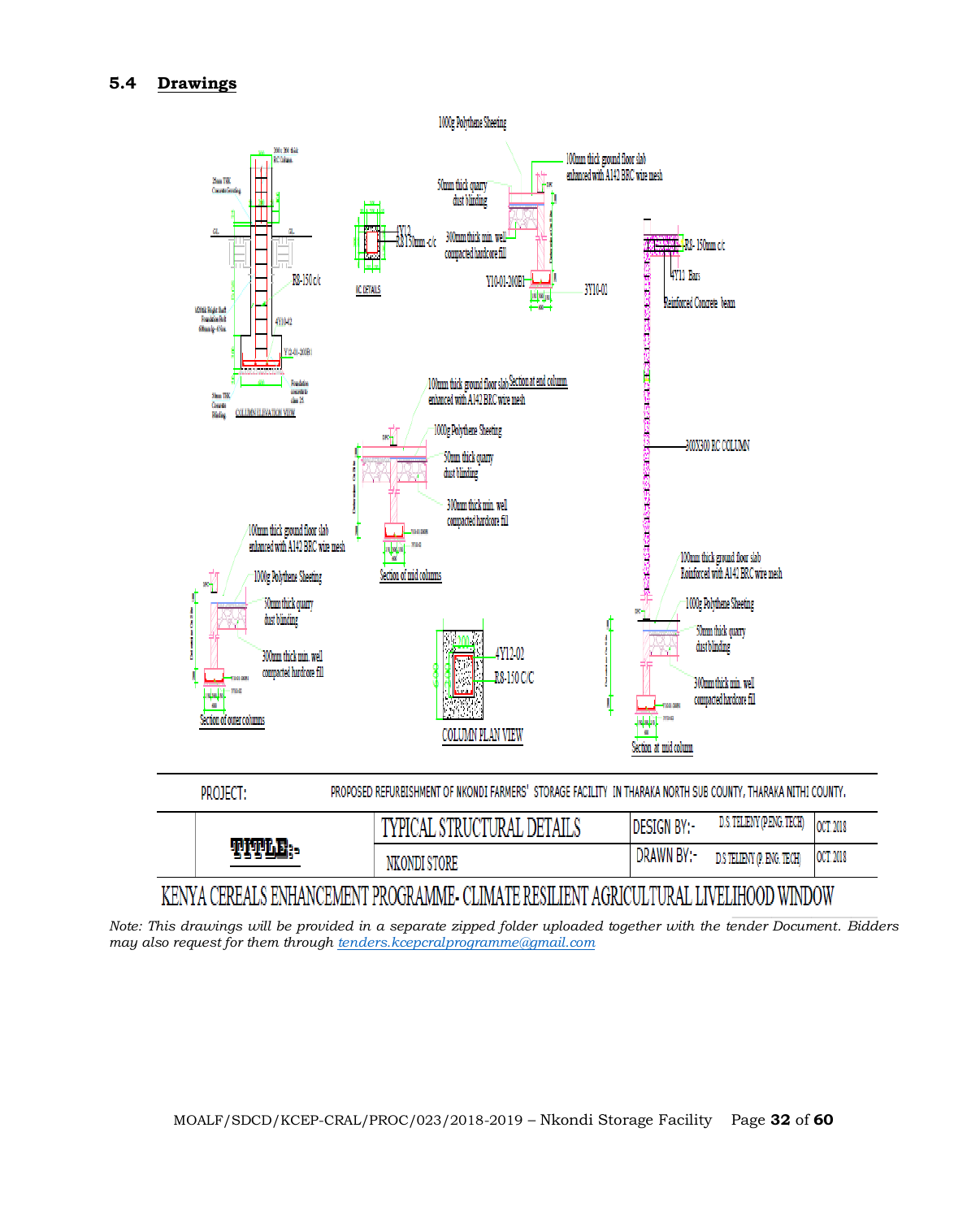# **5.5 SPECIFICATIONS**

# **5.5.1 Materials Generally**

All materials used on the works shall be new and of the qualities and kinds specified herein and equal to the approved samples. Deliveries shall be made sufficiently in advance to enable samples to be taken and tested if required. No materials shall be used until approved and all materials which are not approved or which are damaged, contaminated or have deteriorated in any way or do not comply in any way with the requirements of this specification shall be rejected and shall be immediately removed from the site at the Contractors expense.

#### **5.5.2 Material for which there is a Kenya Bureau of Standard specification**

All materials used in the works for which a Kenya Bureau of Standards Specification has been published shall conform with the latest edition thereof in every way. The Architect reserves the right to demand that the Contractor shall obtain at his own expense a certificate in respect of any materials to state that is in accordance with the Kenya Bureau of Standard specification.

# **5.5.3 Materials for which there is no Kenya Bureau of Standards specification**

All materials used in the works for which no Kenya Bureau of Standards specification has been published shall conform with the British Standards Specification for such materials. If there are no published standards as specified for any materials, the quality of such materials shall be generally of a standard equal to those for which there is a Kenya Bureau of Standards or British Standard specification.

# **5.6 EXCAVATION AND EARTHWORK**

#### **5.6.1 Site Clearance**

Site Clearance shall include the cutting down of all trees, stumps, bushes, vegetation and rubbish, burning the debris arising in approved locations and carting remaining material to a tip provided by the Contractor.

# **5.6.2 Nature of the Soil**

The Contractor is advised to visit the site and ascertain the nature of the ground to be excavated and he shall price accordingly and no claim will be allowed for want of knowledge in this respect. Rates for excavation shall include for excavation in soil, earth, black cotton, sandy soil, Murram, tuff, soft rock, boulders or whatever other subsoil is encountered except hard rock as defined below.

# **5.6.3 Foundation Excavations**

- 1) The foundation trenches and column bases shall be excavated to the widths and depths of the concrete foundations shown on the drawings or to such widths and depths as the Engineer may instruct after examination of the excavations. Quantities of all excavations shall be measured and valued by the Quantity Surveyor and any difference between such measurements and the measurements herein given shall be dealt with as a variation to the Contract.
- 2) If however, the Contractor excavates to any greater depths than shown in the drawings or as instructed by the Engineer, then he shall at his own expense fill in such extra depth of excavation with concrete as specified for the foundations to the satisfaction of the Engineer. The Contractor shall not be paid for the cost of any excavation executed deeper or wider than shown on the drawings or instructed by the Engineer nor the cost of back filling such excavation or disposing of surplus.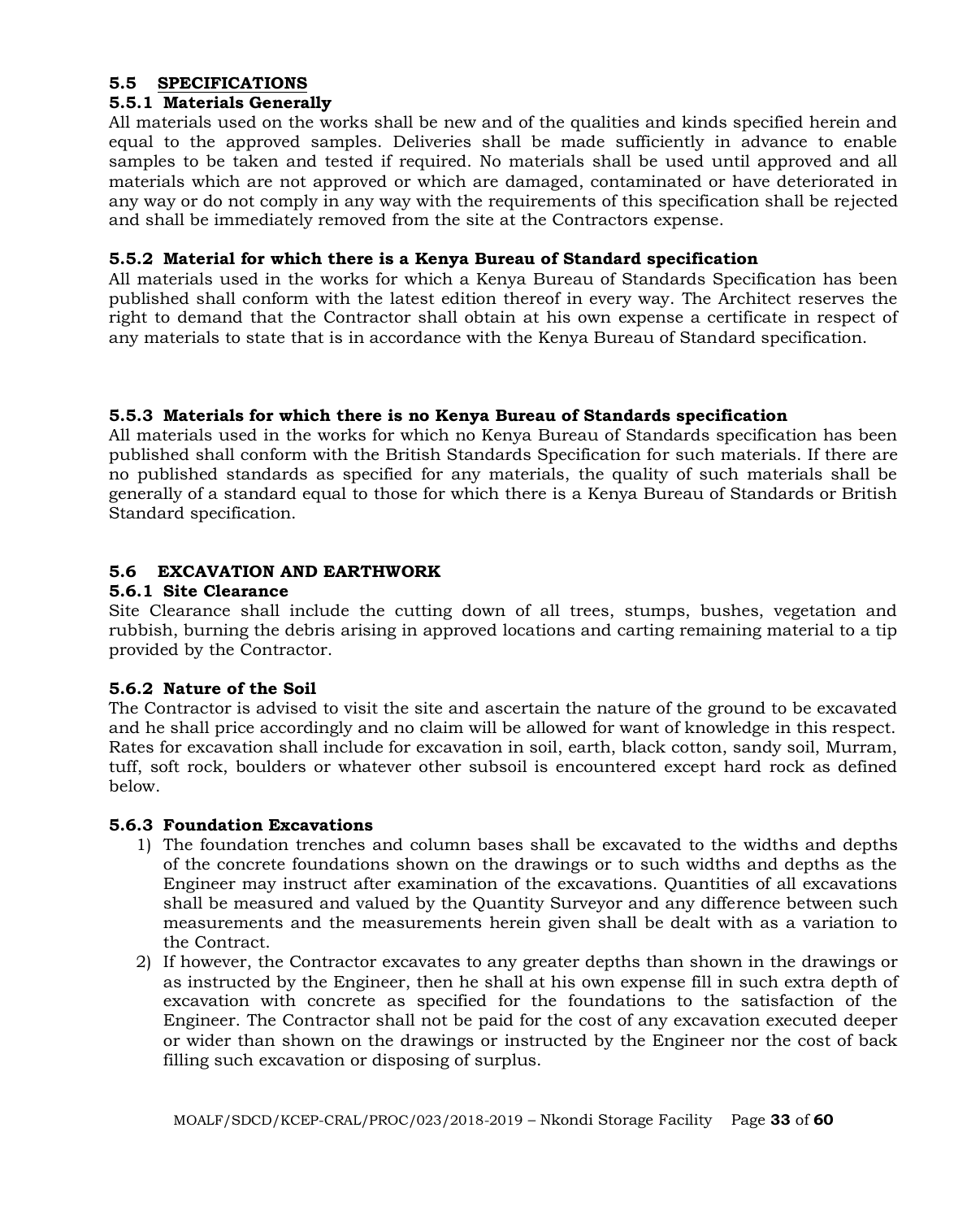# **5.6.4 Surplus Soil Disposal**

Excavated material not required for subsequent refilling shall be removed to areas off site which shall be approved by the Architect.

#### **5.6.5 Top Soil for Spreading**

Where required in the Bills of Quantities, top soil required for subsequent spreading over finished work shall be especially selected and shall be dumped in special heaps as indicated by the Architect. Such top soil shall be reasonably free from vegetation to the satisfaction of the Architect and shall be compacted as little as possible in the heaps.

#### **5.6.6 Filling under Surface Beds in Buildings**

#### **5.5.6.1 Murram filling**

Murram for filling as base course shall be from an approved source and of the highest quality. It shall be laid in layers not less than 150mm thick and not greater than 230mm thick prior to compaction. Water will be applied to O.M.C. and each layer will be thoroughly compacted by a 2 tonne vibrating roller until all movement ceases and 100% MDD is achieved.

#### **5.5.6.2 Hardcore filling**

Hardcore filling shall be crushed rock, broken concrete or other approved hard granular materials broken to pass not greater than a 150mm ring or to be 75% of the finished thickness of the layers being compacted whichever is the less and graded so that it can be easily and thoroughly compacted by rolling. The filling is to be laid in layers each of a consolidated thickness not exceeding 230mm.

#### **5.6.7 Anti**-**termite treatment**

Where described the top surface of filling shall be treated with Gladiator T C Pesticides to be supplied and applied by Rentokil Ltd. P.O. Box 44360, Nairobi or other equal and approved firm strictly in accordance with the satisfaction of the Architect. The Contractor must destroy any termite nests found within the perimeter of the building and within 20 metres from the building externally and take out and destroy queens, impregnate holes and tunnels with approved insecticide and backfill with hard material, well rammed and consolidated. The specialist shall be required to issue a 10-year guarantee to the Employer.

#### **5.6.8 Polythene Sheeting**

Polythene sheeting shall be produced by an approved manufacturer. Joints in sheeting shall be treble folded with a 150mm fold and taped at 300mm intervals with 50mm wide back plastic adhesive tapes. The sheeting shall not be stretched but shall be laid with sufficient wrinkles to permit shrinkage up to 15%. The Contractor shall ensure that the membrane is not pierced buying laying and concreting.

#### **5.6.9 Existing Services**

Before commencing works, the Contractor shall at his own expense ascertain in writing from the relevant Local Authorities and all other Public bodies, companies and persons who may be affected, the position and depths of their respective ducts, cables, mains or pipes and appurtenance. He shall thereupon search for and locate such services. Active existing services shall be adequately protected from damage or relocated as directed by the Architect. Inactive services shall be removed or sealed off in accordance with the direction of the Architect.

#### **5.5.10 Protection**

The Contractor shall protect all graded and filled areas from the actions of the elements. Any settlement or washing away that occur prior to acceptance of the works shall be repaired and grades re-established to the required elevations and Slopes

MOALF/SDCD/KCEP-CRAL/PROC/023/2018-2019 – Nkondi Storage Facility Page **34** of **60**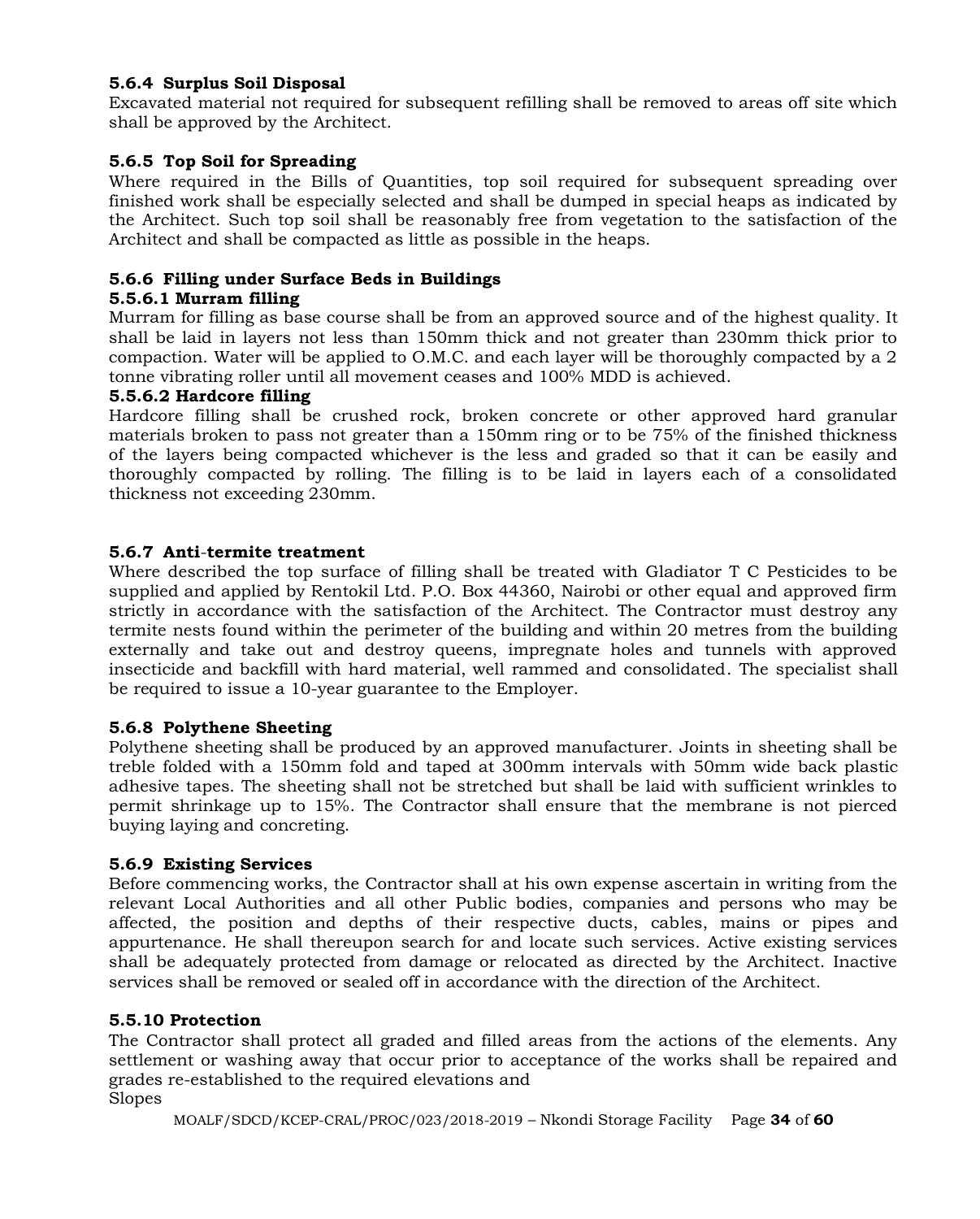# **5.7 CONCRETE WORK**

#### **5.7.1 Codes of Practice**

All workmanship, materials, tests and performances in connection with reinforced concrete shall be in conformity with the latest edition of the British Standard for concrete works 9B.S. B110 parts1 &2, B.S. 8004, B.S. 8007) and any other approved Local and International Standards. Where inconsistency exists between these preambles and these Standards, the Contractor shall notify the Engineer in good time for his Clarification as to which of the two implications on the Contract.

#### **5.7.2 Supervision**

A competent person approved by the Engineer shall be employed by the Contractor whose duty will be to supervise all stages in the preparation and placing of the concrete. All cubes shall be made and site tests carried out under his direct supervision on Consultation with the Engineer.

# **5.7.3 Cement**

Cement unless otherwise specified shall be ordinary Portland cement of a brand and source approved by the Engineer and shall comply with the requirements of K.S.02 -21. A manufacturer's certificate of test in accordance with K.S.02-21 shall be supplied for each consignment delivered to the Site.

#### **5.7.4 Aggregate**

Aggregates shall conform with the requirement K.S.02-95 and all the proposed sources, types and grading test results of all aggregates are to be approved in all respects by the Engineer before work commences.

If in the opinion of the Engineer the aggregate meets with the above requirements but is dirty or adulterated in any manner it shall be screened and/or washed with clean water at the Contractors expense.

# **5.7.5 Water**

The water used for mixing concrete shall be from an approved source, clean, fresh and free from harmful matter and comply with the requirements of B.S.3148.

#### **5.7.6 Quality Control at Works Stage**

Once the concrete mix is accepted from preliminary to works stage, the principal basis of control shall be analysis of the cube test results at 28 days.

# **5.7.7 Cement**

The Quantity of cement shall be measured by weight. Where delivered in bags, each batch of concrete is to contain one or more bags of cement in accordance with the proportions specified. For non-structural concrete, volume batching may be used as indicated below:

| Class of Concrete                | 15                                                                | 10            |
|----------------------------------|-------------------------------------------------------------------|---------------|
| Nominal mix by volume            | 1:3:6                                                             | 1:4:8         |
|                                  |                                                                   |               |
| Cubic metres of fine aggregate   |                                                                   |               |
| Per 50 kg. Bag of cement         | 0.12                                                              | 0.16          |
| Cubic metres of coarse aggregate |                                                                   |               |
| Per 50kg bag of cement           | 0.24                                                              | 0.32          |
|                                  | MOALF/SDCD/KCEP-CRAL/PROC/023/2018-2019 - Nkondi Storage Facility | Page 35 of 60 |
|                                  |                                                                   |               |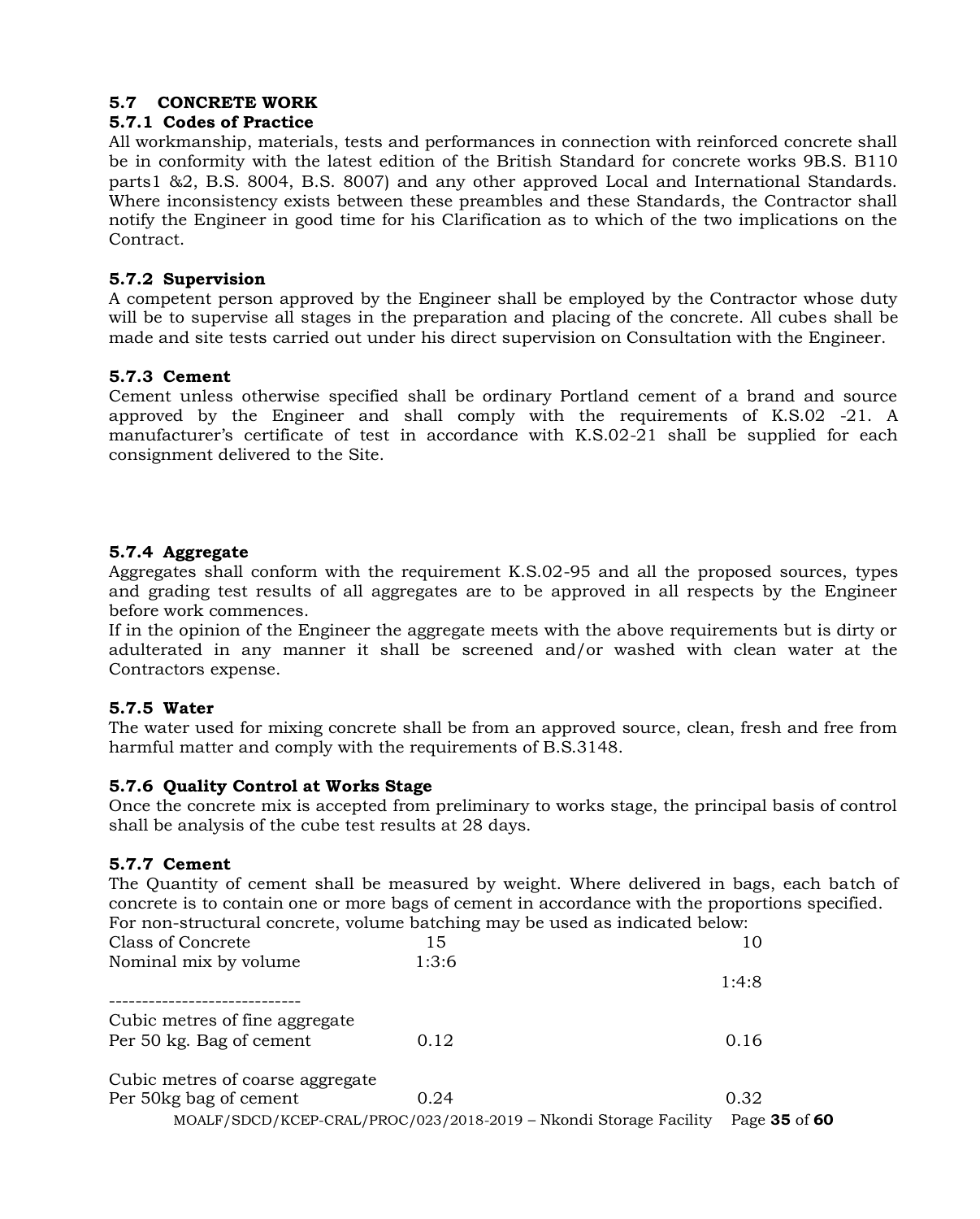Max. size of coarse aggregate 40mm\* 40mm\* \*or 20mm for blinding concrete where described. Where batching is by volume, approved gauge boxes of such a size as will give the correct proportions shall be used, and full account shall be taken of bulking due to high moisture content.

# **5.7.8 Construction Joints**

Construction joints shall be permitted only at the positions predetermined on the drawings or as instructed on the site by the Engineer. In general they shall be located at points of minimum shear, viz, vertical at, or near mid spans of slabs, ribs and deems.

# **5.7.9 Faulty Concrete**

Any concrete which fails to comply with these Preambles, or which shows signs or setting before it is placed small be taken out and removed from the bite, where concrete is round to be defective after it has set the concrete shall be cut out and replaced in accordance with the Engineers instructions. On no account shall any faulty, honeycombed, or otherwise defective concrete be repaired or patched until the Engineer has made an inspection and issued instructions for the repair.

# **5.7.10 Steel reinforcement**

The steel reinforcement shall comply with the latest requirements of the following British Standards

#### **5.7.11 Fabric Reinforcement**

Fabric reinforcement shall be electrically cross-welded steel wire mesh reinforcement to B.S. 4483 and of the size and weight specified and made of wire to B.S. 4482.

# **5.7.12 Fixing Steel Reinforcement**

Reinforcement shall be accurately bent to the shapes and dimensions shown on the Drawings and Schedules and in accordance with B.S. 4466 and B.S. 8110. reinforcement must be cut and bent cold and no welded joints will be permitted unless to detailed or directed by the Engineer

#### **5.8 Formwork**

The method and system of formwork which the Contractor proposed to use shall be approved by the Engineer before construction commences. Formwork shall be substantially and rigidly constructed of timber, steel, plastic, precast concrete or other approved material. All timber formwork shall be good, sound, clean, sawn, well-seasoned timber free from warps and loose knots and of scantlings sufficiently strong for their purpose.

# **5.9 WALLING**

#### **5.9.1 MATERIALS**

#### **5.9.1.1** Cement

Cement used for making mortar shall be as described in concrete work.

#### **5.9.1.2 Lime**

The lime for making mortar shall be obtained from an approved source and shall comply with BS 890 Class A for non-hydraulic lime. The lime to be run to putty in an approved lined pit or container. The water to be first run into the pit or container and the lime to be added until it is completely submerged, stirred vigorously until all lumps are disintegrated and shall be kept constantly covered with water and regularly stirred for at least four weeks. The resulting milk -

MOALF/SDCD/KCEP-CRAL/PROC/023/2018-2019 – Nkondi Storage Facility Page **36** of **60**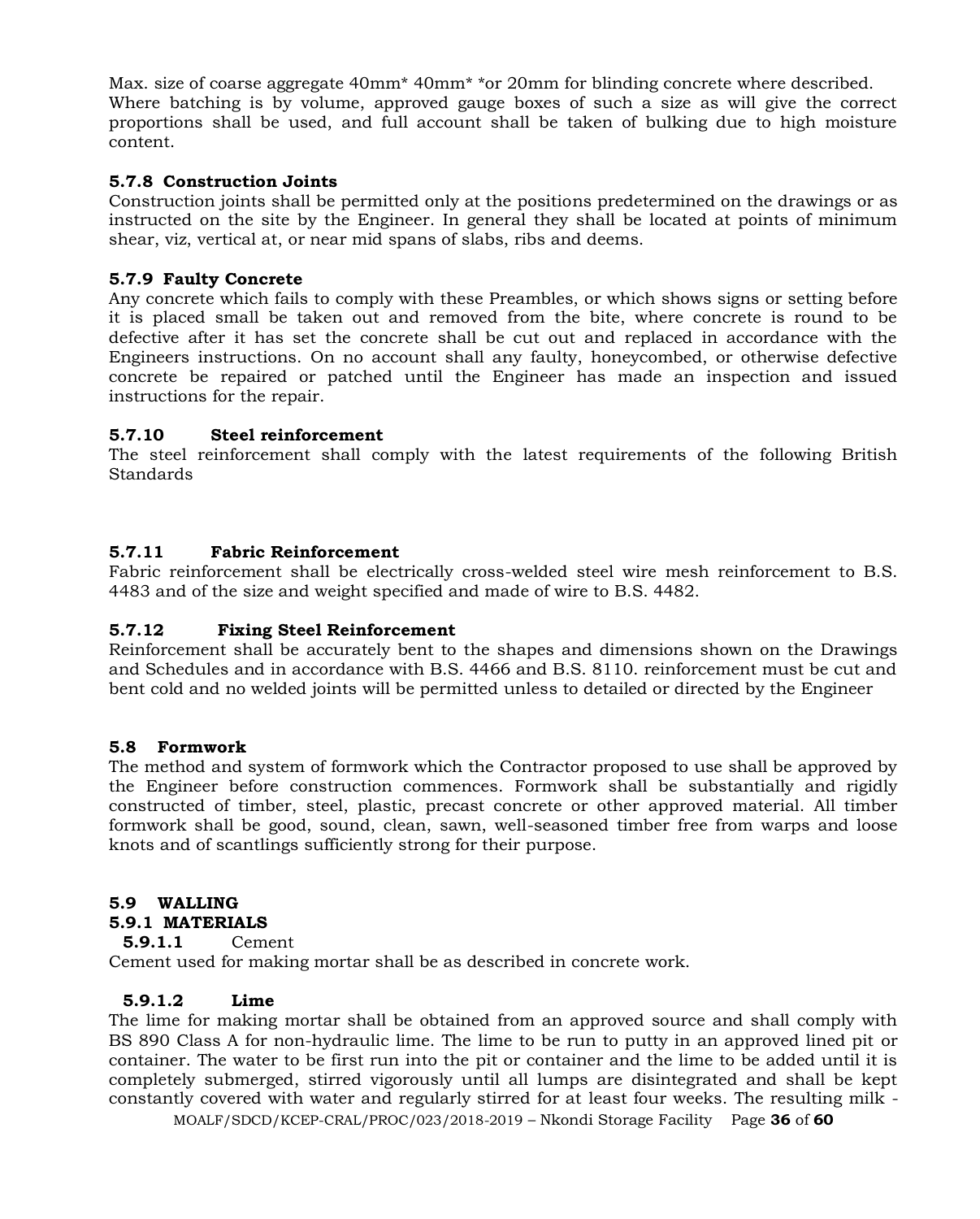lime then to be run through a fine sieve and run into a pit or other container and kept clean and moist for not less than two weeks before being used in the works.

# **5.9.1.3 Sand**

Sand used for making mortar shall be clean, well graded siliceous sand of good sharp hard quality equal to samples which shall be deposited with and approved by the Architect. It shall be free from lumps of stone, earth, loam, dust, salt, organic matter and other deleterious substances, passed through a fine sieve and washed with clean water if so directed by the Architect.

# **5.9.1.4 Water**

Shall be as described in Concrete work.

# **5.9.1.5 Stone**

All stone shall comply with the requirements of CP 121.202 for masonry and rubble walls respectively except where amended or extended by the following clauses

# **5.9.1.6 Reinforced Walls**

Steel reinforcing bars in walls shall be carefully placed and spacers used to ensure that a minimum of 20mm cover is given to the reinforcement unless otherwise specified. Horizontal reinforcement in mortar joints shall be laid such that the reinforcement is not in contact with the blocks or stone.

# **5.9.1.7 Wall Ties**

Wall ties shall be provided to connect walls to steel or concrete columns and beams to connect two unbounded leaves of wall. Wall ties shall be provided at 450mm centres both vertically and 900mm centres horizontally and shall be staggered when used to connect two leaves of unbounded wall. Wall ties shall be embedded into each material by a minimum of 50mm

# **5.9.1.8 Fair Face**

All concrete and hollow blockwork described as finished with a fair face is to be built to a true and even face with the joints finished as specified hereinafter.

# **5.9.1.9 Pointing**

Pointing of walls shall be prepared for pointing by raking out all loose or friable material to a minimum of 15mm to form a square recess. The joints shall then be wetted and new mortar shall be forced into the joints and finished as directed

# **5.9.2 FLOOR, WALL AND CEILING FINISHINGS**

# **5.9.2.1 PLASTERWORK**

# **5.9.2.1.1 Generally**

Render, both internal and external shall be cement and sand in the proportions 1:4 finished to the thickness specified. Plaster shall consist of an undercoat of 1 part cement to 6 parts sand by volume, and a finishing coat of 1 part cement to 10 parts lime putty. Each coat shall be finished to the thickness specified.

# **5.9.2.1.2 Cement**

Ordinary Portland cement and shall comply with K.S. 02-21. White and coloured cements shall comply with B.S. 12 and be obtained from an approved manufacturer.

# **5.9.2.1.3 Lime**

MOALF/SDCD/KCEP-CRAL/PROC/023/2018-2019 – Nkondi Storage Facility Page **37** of **60** Lime shall be prepared from hydrated lime complying with B.S. 890, Part 2.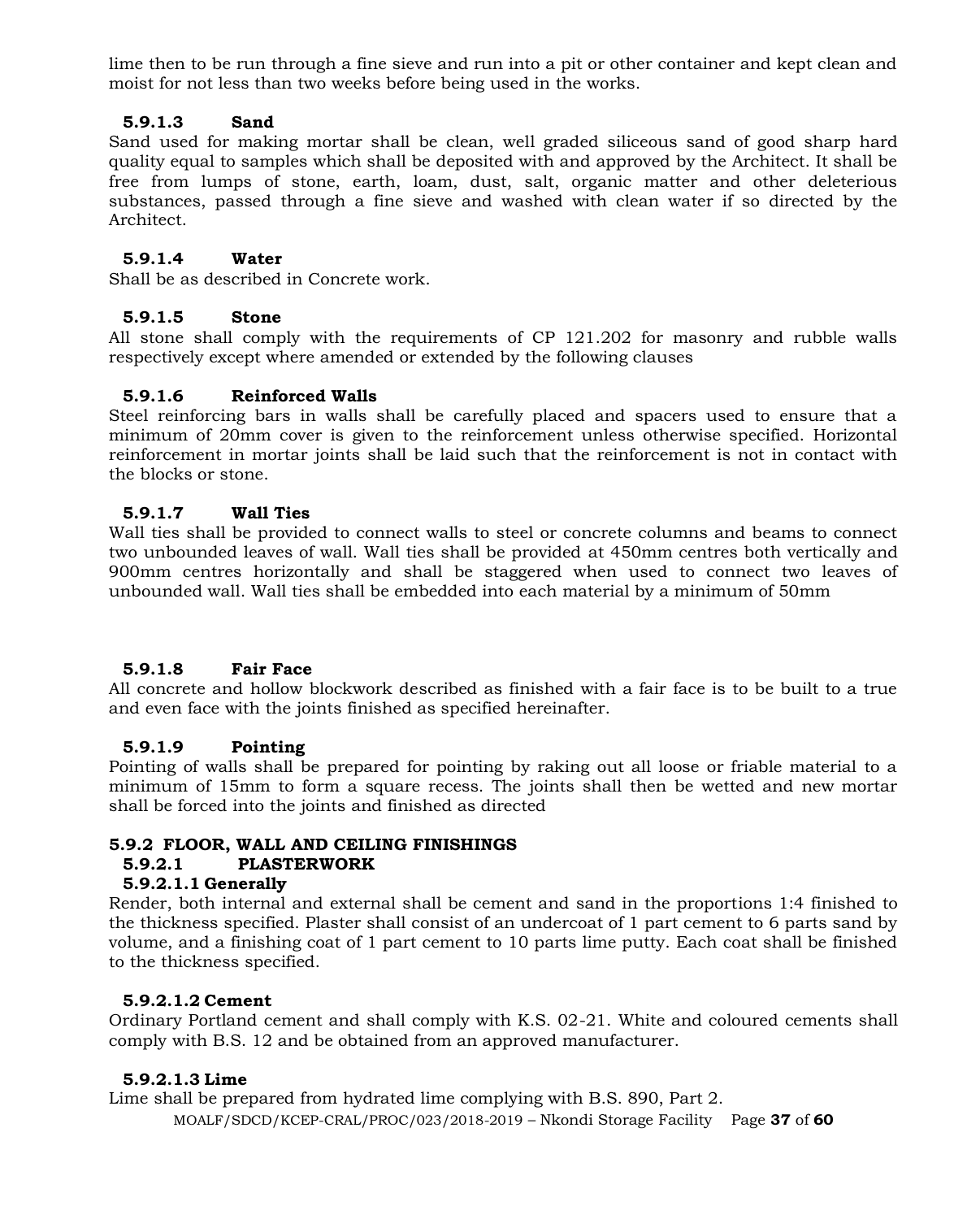#### **5.9.2.1.4 Sands**

Sands for cement and lime mixes shall comply with B.S. 1199, Table 1.

#### **5.9.2.1.5 Water**

Water shall be clean and kept free from all impurities.

#### **5.9.2.1.6 Mixing of materials**

All materials shall be thoroughly mixed in the proportions described. No mixes of plasters, other than described shall be used.

#### **5.9.2.1.7 Period between coats**

Cement -lime undercoats shall be allowed to dry out thoroughly before a further coat is applied.

#### **5.9.2.1.8 Surfaces of beds and backings**

Screeded beds for insitu finishing of floor finishing bedded in mortar, shall be left rough from the screeding board. Floated beds for inflexible floor finishing bedded in mastic, shall be left with a plain untextured surface.

Trowelled beds for flexible finishings shall be finished smooth and free from score marks, grooves or depressions. Screeded backings for insitu wall finishing or wall finishings bedded in mortar shall be scratched for key. Floated backings for inflexible wall finishing fixed with adhesive shall be left with a plain surface.

Trowelled backings for flexible wall finishing shall be finished smooth and free from score marks or depressions.

Beds and Backings for finishing by specialists shall be to the approval of the specialist.

#### **5.9.2.1.9 Preparation of surfaces**

All surfaces to receive the finishing in this section shall be thoroughly cleaned. Screeds to receive finishing bedded in mortar shall be well wetted before laying is commenced.

# **5.9.3 PAINTING AND DECORATING**

#### **5.9.3.1 MATERIALS**

#### **5.9.3.2 Colour range**

Painting and decorative schemes shall be carried out in colours selected by the Architect from the approved range of colours.

#### **5.9.3.3 Approval of brands**

The Contractor shall seek, in writing, approval from the Architect for all brands of paint he wishes to use.

# **5.9.3.4 Quality of Products**

Where a type of paint is produced by the Manufacturer in more than one quality, only paints and materials of the first or best quality shall be used in the works. The container label shall indicate clearly the quality of the paint being used.

Where it is not evident that the first or best quality of paint is being used, the Architect will order the removal of such materials from the site and rectification of any work executed with those materials, all at the Contractors expense.

# **5.9.3.5 Same makers materials used for coating**

While materials for the work may be obtained from several makers, undercoats and finishing coats for a particular surface must be obtained from the same maker, (i.e. one markers undercoat).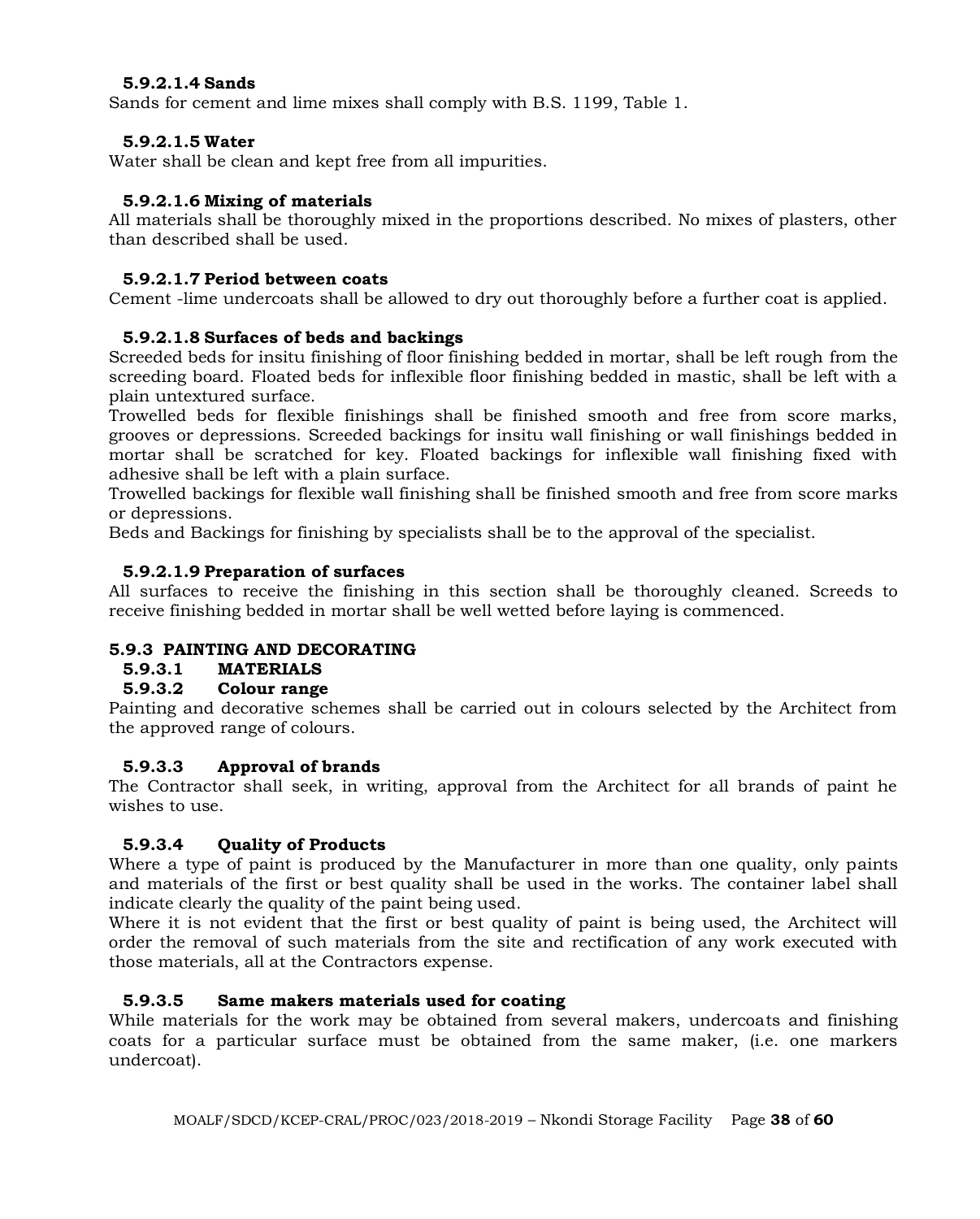# **5.9.3.6 Remedying defects due to defective materials**

All materials, which in the opinion of the Architect are unsatisfactory, shall be immediately removed from the site and any work executed with such defective materials shall be made good by the Contractor, at his expense, to the satisfaction of the Architect.

# **5.9.3.7 Emulsion paint**

Emulsion paint (interior and/or exterior), shall have a P.V.A. base and shall be of an approved brand. The first coat shall be thinned in accordance with the manufactures instructions. Where described as applied externally, the paint shall incorporate an approved fungicide to prevent fungus growth.

# **5.9.3.8 Black bituminous paint**

Black bituminous paint shall comply with B.S. 3416, Type 1 for general use, and Type ii for drinking water tanks.

# **5.9.3.9 Plaster, rendering, concrete blockwork and brickwork**

All plaster or mortar splashes, etc. shall be removed from plaster rendering, concrete, block work and brickwork by careful scraping; all holes, cracks, etc., shall be stopped and the whole of the surfaces shall be brushed down to remove dust and loose materials. In addition, all traces of mould oil shall be removed from concrete surfaces by scrubbing with water and detergent and rinsing with clean water to remove all detergent.

# **5.9.3.10 Standard of workmanship**

Prior to the commencement of internal or external decoration, areas not exceeding 50 square metres in total area, and designated by the Architect, shall be completely decorated, and after approval shall be used as a standard for the whole of the works. Any additional cost involved in carrying out such decoration in advance of the general work shall be deemed be included in the Contract Sum. Such decorated surfaces shall be made good and touched up as necessary prior to the handing over of the works.

# **5.9.3.11 Manufacturer's instructions**

All materials shall be used strictly in accordance with instructions issued by the manufacturers concerned. The addition of thinners, driers or other materials will only be permitted when specially required by the maker and the procedure approved by the Architect.

# **5.9.3.12 Brush work**

Unless otherwise described, all coatings shall be applied by Brush. Written permission must be obtained from the Architect for the application of coatings by spray or roller where not so described, and if permission is granted, such application shall not result in extra cost to the Employer.

# **5.10 BILL OF QUANTITIES**

The Bills of Quantities forms part of the Contract Documents and are to be read in conjunction with the Instructions to Bidders, Conditions of Contract Parts I and II, Specifications and Drawings.

The prices and rates inserted in the Bills of Quantities will be used for valuing the work executed, and the Engineer will only measure the whole of the works executed in accordance with this Contract.

MOALF/SDCD/KCEP-CRAL/PROC/023/2018-2019 – Nkondi Storage Facility Page **39** of **60**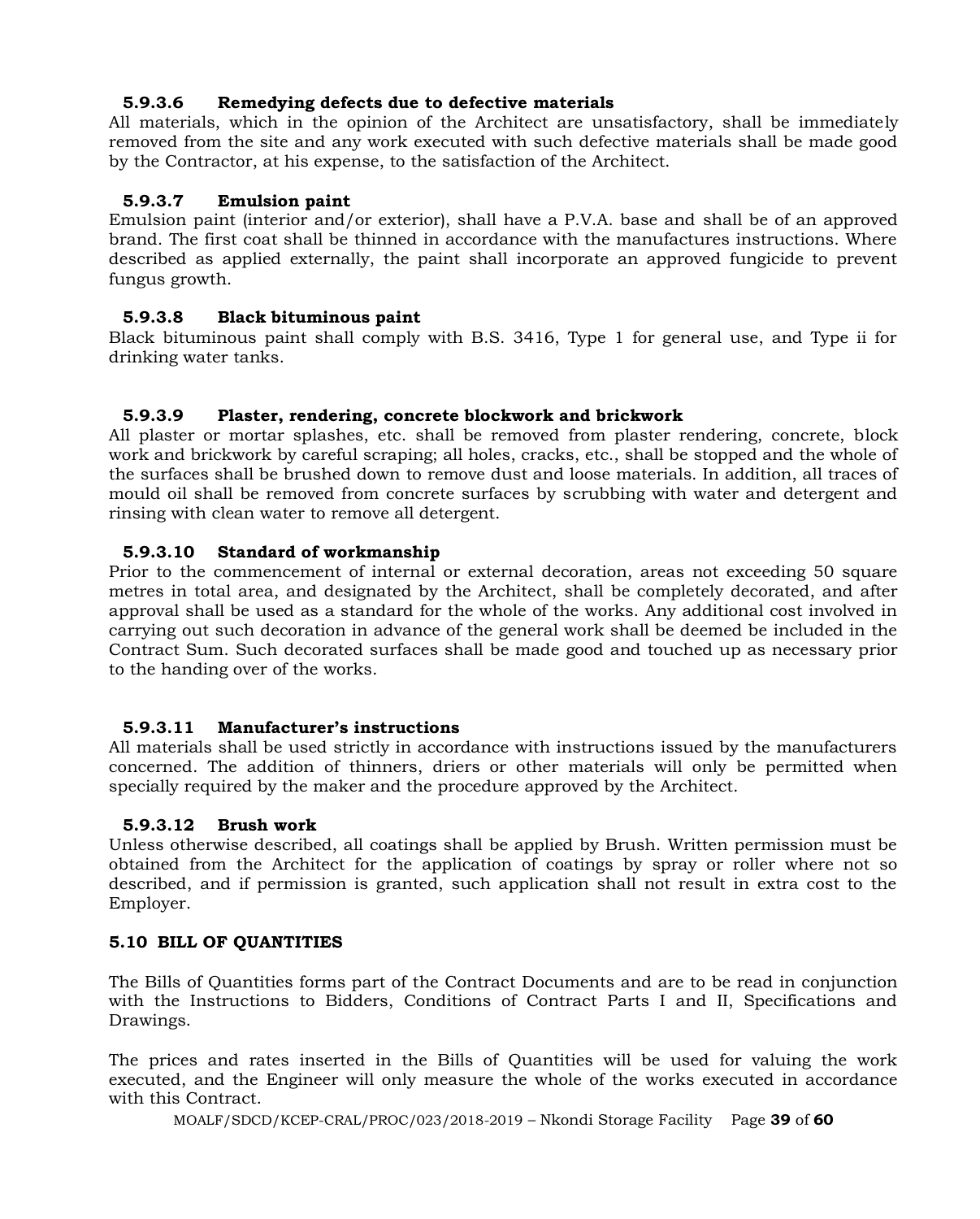| <b>ENGINEER'S ESTIMATES FOR THE REFURBISHMENT OF NKONDI STORE</b> |            |             |             |             |  |
|-------------------------------------------------------------------|------------|-------------|-------------|-------------|--|
| <b>DESCRIPTION</b>                                                | <b>QTY</b> | <b>UNIT</b> | <b>RATE</b> | <b>KSHS</b> |  |
| <b>EXCAVATIONS</b>                                                |            |             |             |             |  |
| Demolish existing floor upto a                                    |            |             |             |             |  |
| depth not exceeding 200mm deep                                    |            |             |             |             |  |
| and level to receive hand packed                                  | 70         | CM          |             |             |  |
| stones and dispose the debris                                     |            |             |             |             |  |
| away from the site.                                               |            |             |             |             |  |
| Ditto but on the approaches and                                   | 36         | CM          |             |             |  |
| entrance                                                          |            |             |             |             |  |
| <b>FLOOR FILLINGS</b>                                             |            |             |             |             |  |
| 200mm thick Approved hardcore                                     |            |             |             |             |  |
| filling spread, level, rolled and well                            | 70         | CM          |             |             |  |
| compacted in 200mm thick layers                                   |            |             |             |             |  |
| to make up levels.                                                |            |             |             |             |  |
| Ditto but on the approaches and                                   | 36         | CM          |             |             |  |
| entrance                                                          |            |             |             |             |  |
| 50mm thick murrum or quarry                                       |            |             |             |             |  |
| dust blinding to surface of                                       | 350        | <b>SM</b>   |             |             |  |
| hardcore                                                          |            |             |             |             |  |
| Ditto but on the approaches and                                   | 120        | <b>SM</b>   |             |             |  |
| entrance                                                          |            |             |             |             |  |
| Dragnet" FT"or any other equal                                    |            |             |             |             |  |
| and approved insecticide to the                                   |            |             |             |             |  |
| surface of hardcore applied as per                                | 350        | <b>SM</b>   |             |             |  |
| manufactures instructions with                                    |            |             |             |             |  |
| 10year guarantee                                                  |            |             |             |             |  |
| Ditto but on the approaches and                                   | 120        | <b>SM</b>   |             |             |  |
| entrance                                                          |            |             |             |             |  |
| 500 gauge polythene damp proof                                    | 350        | <b>SM</b>   |             |             |  |
| membrane with 150mm laps.                                         |            |             |             |             |  |
| Ditto but on the approaches and                                   | 120        | SM          |             |             |  |
| entrance                                                          |            |             |             |             |  |
| Reinforcements                                                    |            |             |             |             |  |
| High tensile square twisted bars                                  |            |             |             |             |  |
| in: - B.R.C. Mesh A142 in floor                                   | 470        | SM          |             |             |  |
| slab                                                              |            |             |             |             |  |
| <b>CONCRETE WORKS</b>                                             |            |             |             |             |  |
| Mass concrete $(1:4:8)$ as described                              | 470        | <b>SM</b>   |             |             |  |
| in: - 50mm thick blinding Layer                                   |            |             |             |             |  |
| Reinforced concrete (1:2:4) class                                 |            |             |             |             |  |
| 20/20 in: - 200mm thick floor                                     | 84         | CM          |             |             |  |
| slab                                                              |            |             |             |             |  |
| $25mm$ thick cement sand $(1:4)$                                  | 470        | <b>SM</b>   |             |             |  |
| floor screed                                                      |            |             |             |             |  |
| PAINTING AND DECORATION                                           |            |             |             |             |  |
| Prepare and apply three coats first                               | 240        | SM          |             |             |  |
| quality plastic emulsion paint to: -                              |            |             |             |             |  |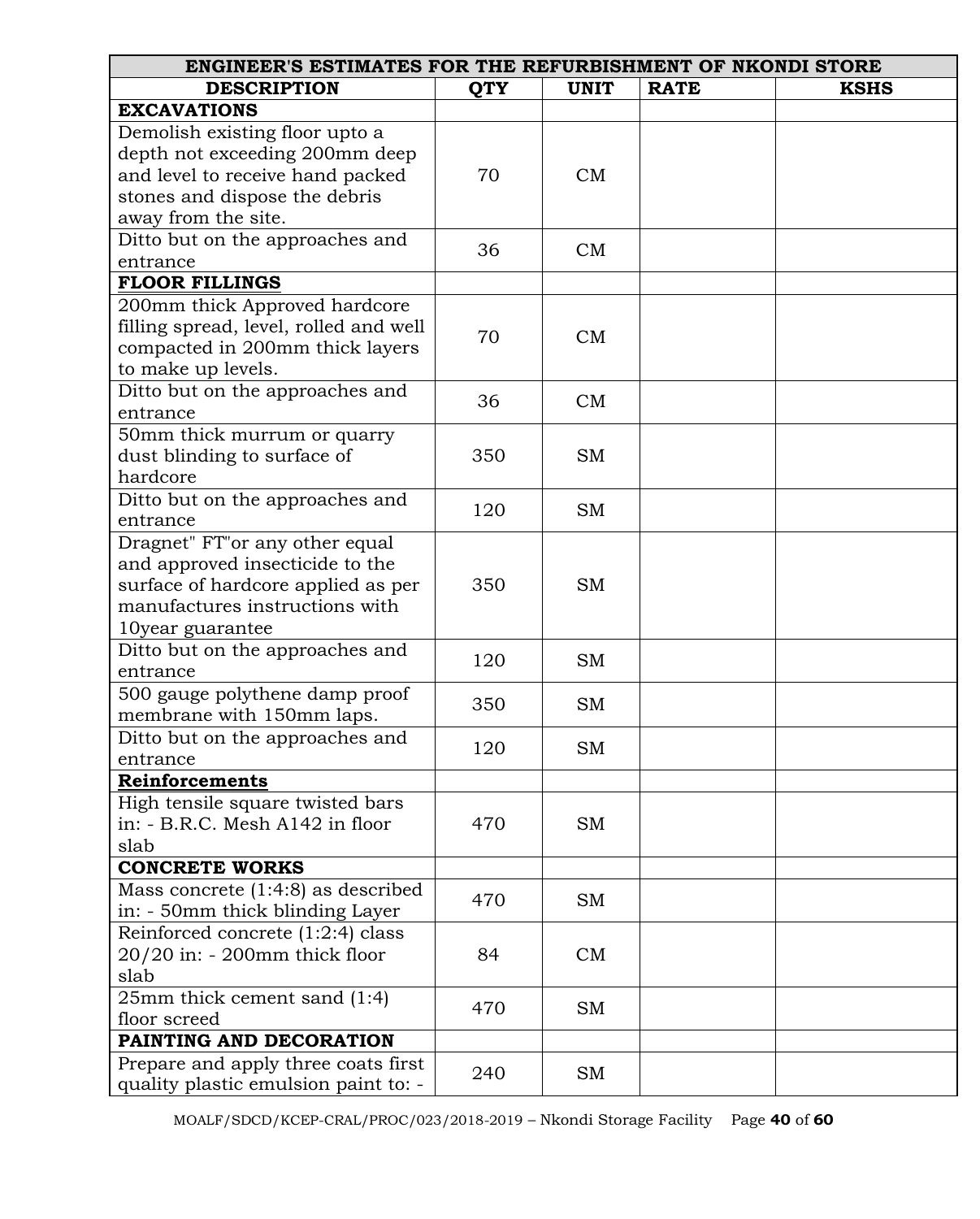| Plastered walls.                                                                                    |           |               |            |  |
|-----------------------------------------------------------------------------------------------------|-----------|---------------|------------|--|
| Prepare and apply three coats first<br>quality plastic Emulsion paint to:<br>-doors.                | 48        | <b>SM</b>     |            |  |
| <b>PROVISIONAL SUMS</b>                                                                             |           |               |            |  |
| Allow a provisional sum of fifty<br>thousand shillings for door<br>repair/replacement as necessary. |           | <b>SUM</b>    | 50,000.00  |  |
| Allow a provisional sum of fifty<br>thousand shillings for replacement<br>of ventilation mesh wire. |           | <b>SUM</b>    | 50,000.00  |  |
| Allow for a lumpsum sum of Two<br>Hundred thousand shillings for<br>site supervision and approvals. |           | PC SUM        | 200,000.00 |  |
| Extra offer on overheads and<br>profit of the lumpsum for<br>supervision and approvals.             | 200,00.00 | $\frac{0}{0}$ |            |  |
| Sub Total 1                                                                                         |           |               |            |  |
| <b>Add 16% VAT</b>                                                                                  |           |               |            |  |
| <b>TOTAL AMOUNT</b>                                                                                 |           |               |            |  |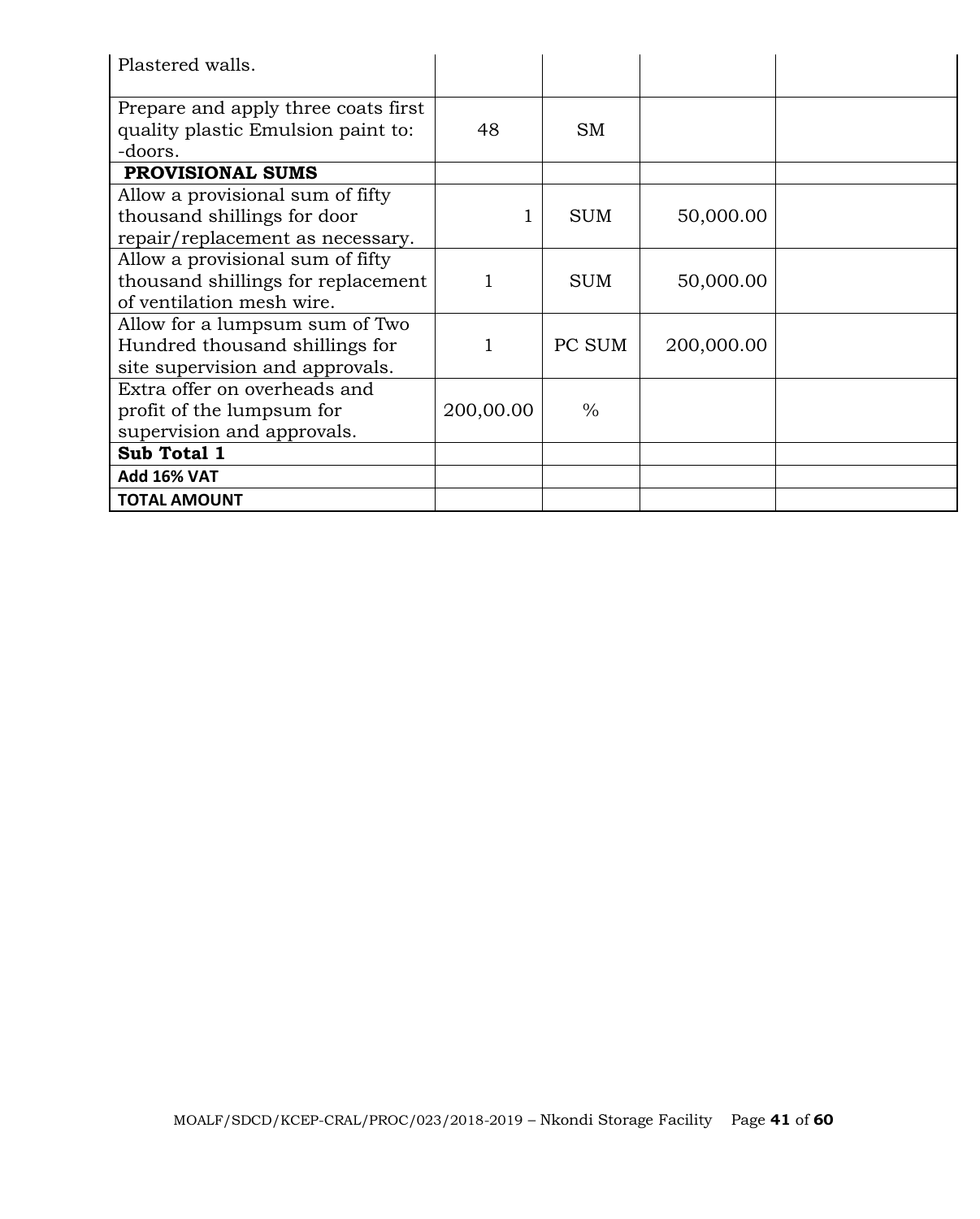#### **STANDARD FORMS**

# **List of Standard Forms**

- 1) Form of Tender
- 2) Form of Agreement
- 3) Mandatory Business Questionnaire Form
- 4) Tender Securing Declaration Form
- 5) Tender Security Form
- 6) Performance Security form
- 7) Declaration Form
- 8) Letter of Notification of Award
- 9) Qualification Information
- 10)Tender Questionnaire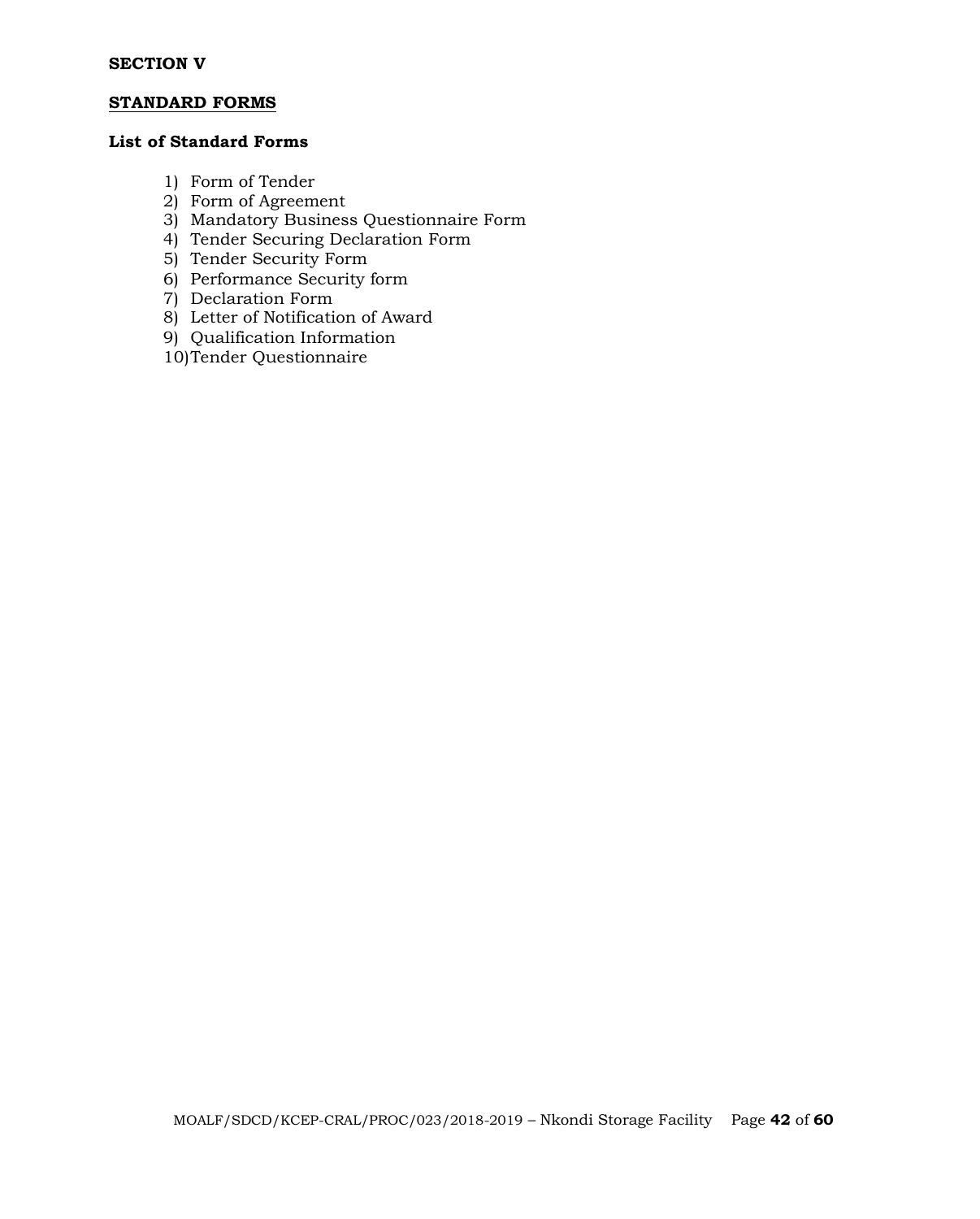#### **1. Form of Tender**

To: Kenya Cereal Enhancement Programme-Climate Resilient Livelihood Window of P.O. Box 30028-00100 Nairobi

# **Tender Name: TENDER FOR REFURBISHMENT OF NKONDI STORAGE FACILITY: Tender Reference: MOALF/SDCD/KCEP CRAL/PROC/023/2018-2019**

Dear Sir,

- 1. In accordance with the Conditions of Contract, Specifications, Drawings and Bills of Quantities for the execution of the above-named Works, we, the undersigned offer to construct, install and complete such Works and remedy any defects therein for the sum of Kshs. \_\_\_\_\_\_\_\_\_\_\_\_\_\_\_\_\_\_\_\_\_\_\_\_\_\_\_\_\_ *[Amount in figures]* Kenya Shillings*\_\_\_\_\_\_\_\_\_\_\_\_\_\_\_\_\_\_\_\_\_\_\_\_\_\_\_\_\_\_\_\_\_\_\_\_\_\_\_\_\_\_\_\_\_\_\_\_\_\_\_\_\_\_\_\_\_\_\_\_\_\_\_ \_\_\_\_\_\_\_\_\_\_\_\_\_\_\_\_\_\_\_\_\_\_\_\_\_\_\_\_\_\_\_\_\_\_\_\_\_\_\_\_\_\_\_\_\_\_\_\_\_\_\_\_\_\_ Amount in words]*
- 2. We undertake, if our tender is accepted, to commence the Works as soon as is reasonably possible after the receipt of the Employer's Representative's notice to commence, and to complete the whole of the Works comprised in the Contract within the time stated in the Appendix to Conditions of Contract.
- 3. We agree to abide by this Tender for a period of [number] **120** days from the date fixed for tender opening of the Instructions to tenderers, and it shall remain binding upon us and may be accepted at any time before the expiration of that period.
- 4. The Tender sum as submitted and read out during the tender opening shall be absolute and final and shall not be subject of correction, adjustment or amendment in any way by any person or entity.
- 5. Unless and until a formal Agreement is prepared and executed this tender together with your written acceptance thereof and signing of the contract by the accounting officer or an officer authorized in writing by the accounting officer shall constitute a binding Contract between us.
- 6. We understand that you are not bound to accept the lowest or any tender you may receive.

Dated this \_\_\_\_\_\_\_\_\_\_\_\_\_\_\_\_\_\_\_\_ day of \_\_\_\_\_\_\_20\_\_\_\_\_\_\_\_\_\_\_\_\_\_\_\_

Signature \_\_\_\_\_\_\_\_\_\_\_\_\_\_\_\_\_\_in the capacity of\_\_\_\_\_\_\_\_\_\_\_\_\_\_\_\_\_\_\_

duly authorized to sign tenders for and on behalf of

*\_\_\_\_\_\_\_\_\_\_\_\_\_\_\_\_\_\_\_\_\_\_\_\_\_\_\_\_\_\_\_\_\_\_\_\_\_\_\_\_[Name of Tenderer*] of

*\_\_\_\_\_\_\_*\_\_\_\_\_\_\_\_\_\_\_\_\_\_\_\_\_\_\_\_\_\_\_\_[*Address of Tenderer]*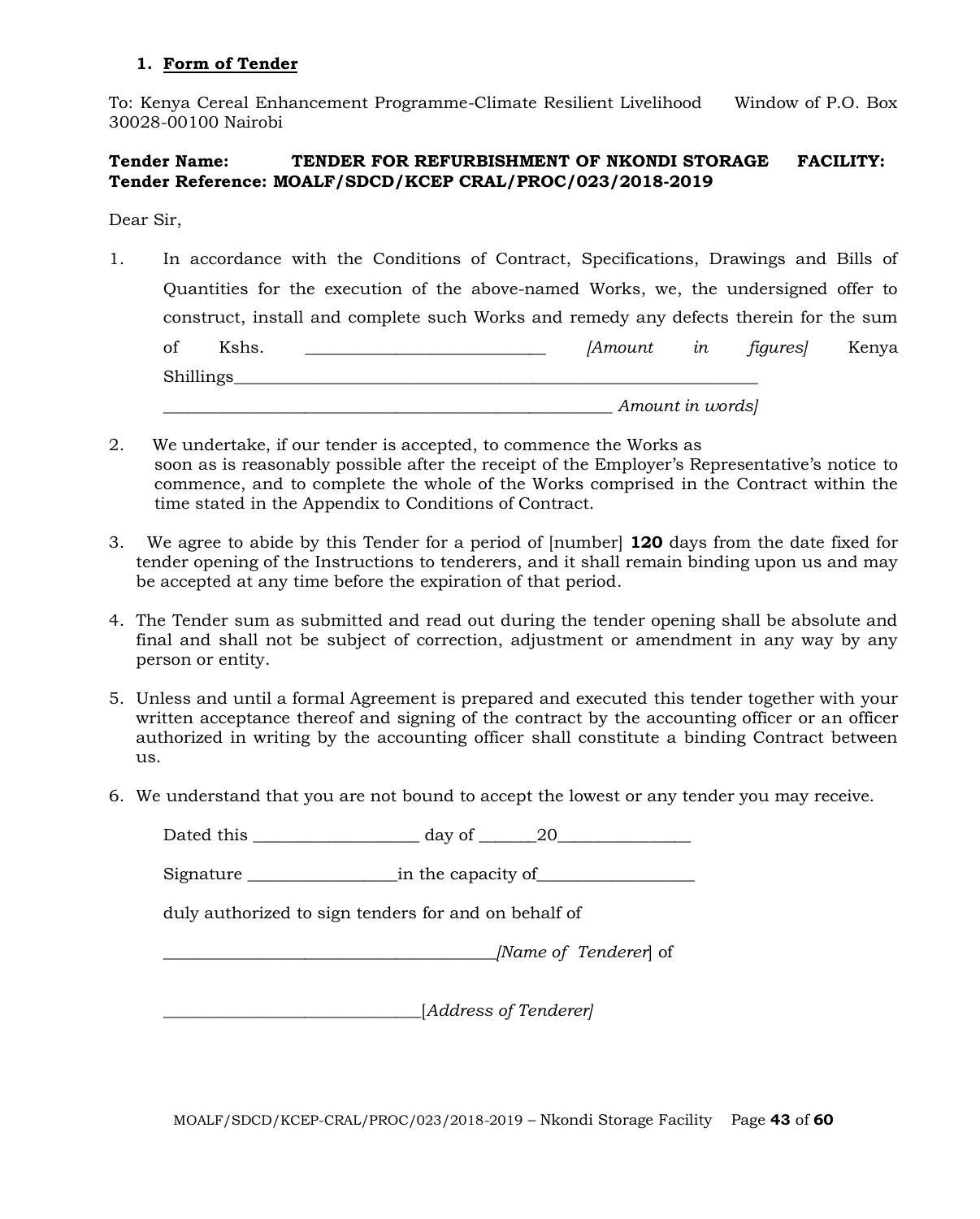#### **2. FORM OF AGREEMENT**

THIS AGREEMENT, made the \_\_\_\_\_\_\_\_\_\_\_\_\_\_\_\_ day of \_\_\_\_\_\_\_\_ 20 \_\_\_\_\_\_ between State Department for Crops Development on behalf of Kenya Cereal Enhancement Programme-Climate Resilient Livelihood Window of P.O. Box 30028-00100 Nairobi whose registered office is situated at Kilimo House along Cathedral Road, (hereinafter referred to as "the Client") whose expression shall where the context so admits include its successors, administrators or permitted assignees on the one part

AND \_\_\_\_\_\_\_\_\_\_\_\_\_\_\_\_\_\_\_\_ of \_\_\_\_\_\_\_\_\_\_\_\_\_\_\_\_\_\_\_\_\_\_\_\_\_\_\_\_\_\_\_\_\_\_\_\_\_ (hereinafter called "the contractor") whose Certificate of Registration is \_\_\_\_\_\_\_\_\_\_\_\_\_\_\_\_\_\_\_ whose registered office is situated at \_\_\_\_\_\_\_\_\_\_\_\_\_\_\_\_\_\_\_\_\_\_\_\_\_\_\_\_\_\_\_\_\_\_\_\_\_\_\_\_ of the other part whose expression shall where the context so admits include its successors, administrators or permitted assignees on the other part.

WHEREAS Kenya Cereals Enhancement Programme-Climate Resilient Agricultural Livelihoods (KCEP-CRAL) is desirous that the Contractor executes

\_\_\_\_\_\_\_\_\_\_\_\_\_\_\_\_\_\_\_\_\_\_\_\_\_\_\_\_\_\_\_\_\_\_\_\_\_\_\_\_\_\_\_\_\_\_\_\_\_\_\_\_\_\_\_\_\_\_\_\_\_\_\_\_\_\_\_\_\_\_\_\_

*(name and identification number of Contract )* (hereinafter called "the Works") located at*\_\_\_\_\_\_\_\_\_\_\_\_\_\_\_\_\_\_\_\_\_\_\_\_\_\_\_\_\_\_[Place/location of the Works*]and Kenya Cereals Enhancement Programme-Climate Resilient Agricultural Livelihoods (KCEP-CRAL) has accepted the tender submitted by the Contractor for the execution and completion of such Works and the remedying of any defects therein for the Contract Price of Kshs\_\_\_\_\_\_\_\_\_\_\_\_\_\_\_\_\_\_\_\_\_\_\_\_\_\_\_[*Amount in figures*],Kenya Shillings\_\_\_\_\_\_\_\_\_\_\_\_\_\_\_\_\_\_\_\_\_\_\_\_\_\_\_\_\_\_\_\_\_\_\_\_\_\_\_\_\_\_\_\_\_[*Amount in words].*

NOW THIS AGREEMENT WITNESSETH as follows:

- 1. In this Agreement, words and expressions shall have the same meanings as are respectively assigned to them in the Conditions of Contract hereinafter referred to.
- 2. The following documents shall be deemed to form and shall be read and construed as part of this Agreement i.e.
	- (i) Appendix to Conditions of Contract
	- (ii) Conditions of Contract Part I and II
	- (iii) Specifications
	- (iv) Drawings
	- (v) Priced Bill of Quantities
	- (vi) Form of Tender
	- (vii) Letter of Award
	- (viii) Letter of Acceptance
	- (ix) The Tenderers bid document
- **3.** In consideration of the payments to be made by Kenya Cereals Enhancement Programme-Climate Resilient Agricultural Livelihoods to the Contractor as hereinafter mentioned, the Contractor hereby covenants with Kenya Cereals Enhancement Programme-Climate Resilient Agricultural Livelihood to execute and complete the Works and remedy any defects therein in conformity in all respects with the provisions of the Contract.
- 4. Kenya Cereals Enhancement Programme-Climate Resilient Agricultural Livelihoods hereby covenants to pay the Contractor in consideration of the execution and completion of the Works and the remedying of defects therein, the Contract Price or such other sum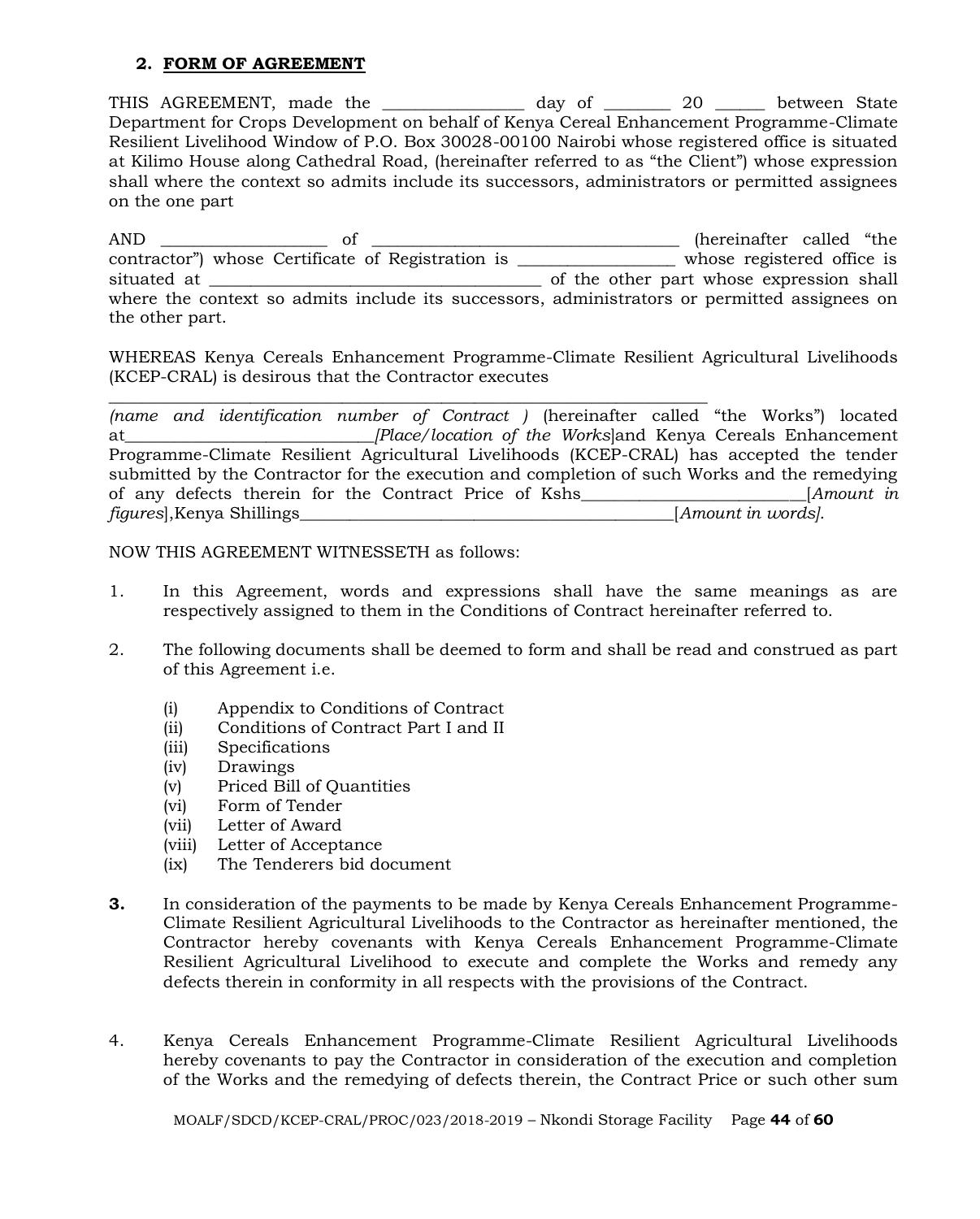as may become payable under the provisions of the Contract at the times and in the manner prescribed by the Contract.

IN WITNESS whereof the parties thereto have caused this Agreement to be executed the day and year first before written.

**\_\_\_\_\_\_\_\_\_\_\_\_\_\_\_\_\_\_\_\_\_\_\_\_\_\_\_\_\_\_\_\_\_\_\_ \_\_\_\_\_\_\_\_\_\_\_\_\_\_\_\_\_\_\_\_\_\_\_\_\_\_\_\_**

**NAME: \_\_\_\_\_\_\_\_\_\_\_\_\_\_\_\_\_\_\_\_\_\_\_\_\_\_\_** Date: \_\_\_\_\_\_\_\_\_\_\_\_\_\_\_\_\_\_\_\_

**WITNESSED BY:**

**\_\_\_\_\_\_\_\_\_\_\_\_\_\_\_\_\_\_\_\_\_\_\_\_\_\_\_\_\_\_\_\_\_\_\_\_\_ \_\_\_\_\_\_\_\_\_\_\_\_\_\_\_\_\_\_\_\_\_\_\_\_\_\_\_\_ NAME:** Date:

For and on behalf of the Contractor:

**Name:** Date:

**WITNESSED BY:**

**\_\_\_\_\_\_\_\_\_\_\_\_\_\_\_\_\_\_\_\_\_\_\_\_\_\_\_\_\_\_\_\_\_\_\_\_\_\_\_ \_\_\_\_\_\_\_\_\_\_\_\_\_\_\_\_\_\_\_\_\_\_\_\_\_\_\_\_ Name:** Date: **Designation:**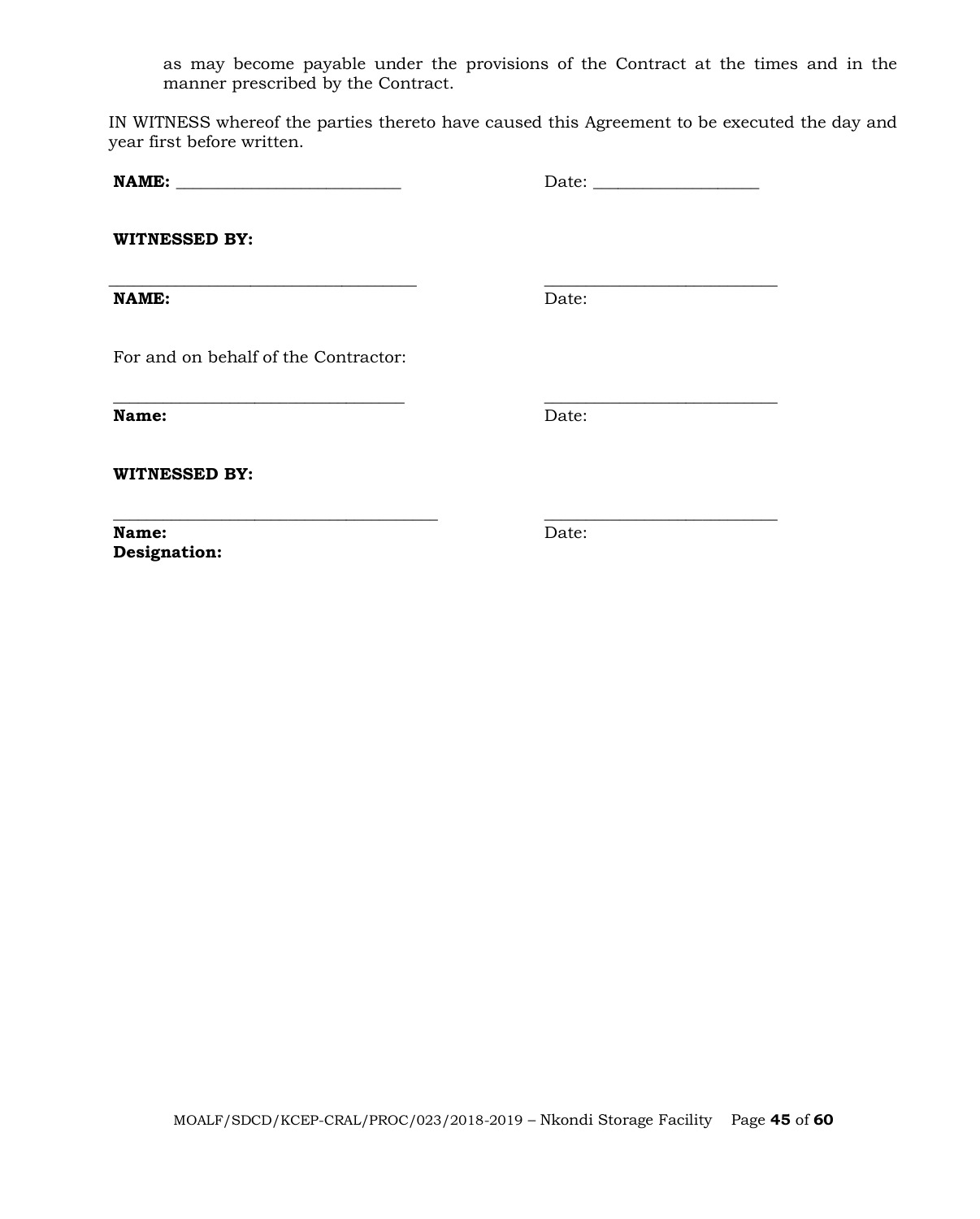#### **3. MANDATORY CONFIDENTIAL BUSINESS QUESTIONNAIRE**

# **Name of Applicant(s)..........................................................................................**

You are requested to give the particulars indicated in Part 1 and either Part 2 (a), 2(b) or 2(c) whichever applied to your type

#### **You are advised that it is a serious offence to give false information on this form will lead to automatic disqualification/termination of your business proposal at your cost.**

| Part 1 - General<br><b>Business Name</b>                         |
|------------------------------------------------------------------|
|                                                                  |
| <b>Location of Business Premises</b>                             |
|                                                                  |
| Plot No  Street/Road Postal address Tel No.                      |
|                                                                  |
|                                                                  |
| Nature of Business (Attach Company Profile)                      |
|                                                                  |
| Registration Certificate No. (Attach Copy)                       |
|                                                                  |
| Tax Compliance No (Attach Copy)                                  |
|                                                                  |
| Maximum value of business which you can handle at any one time - |
|                                                                  |
|                                                                  |
|                                                                  |
|                                                                  |
|                                                                  |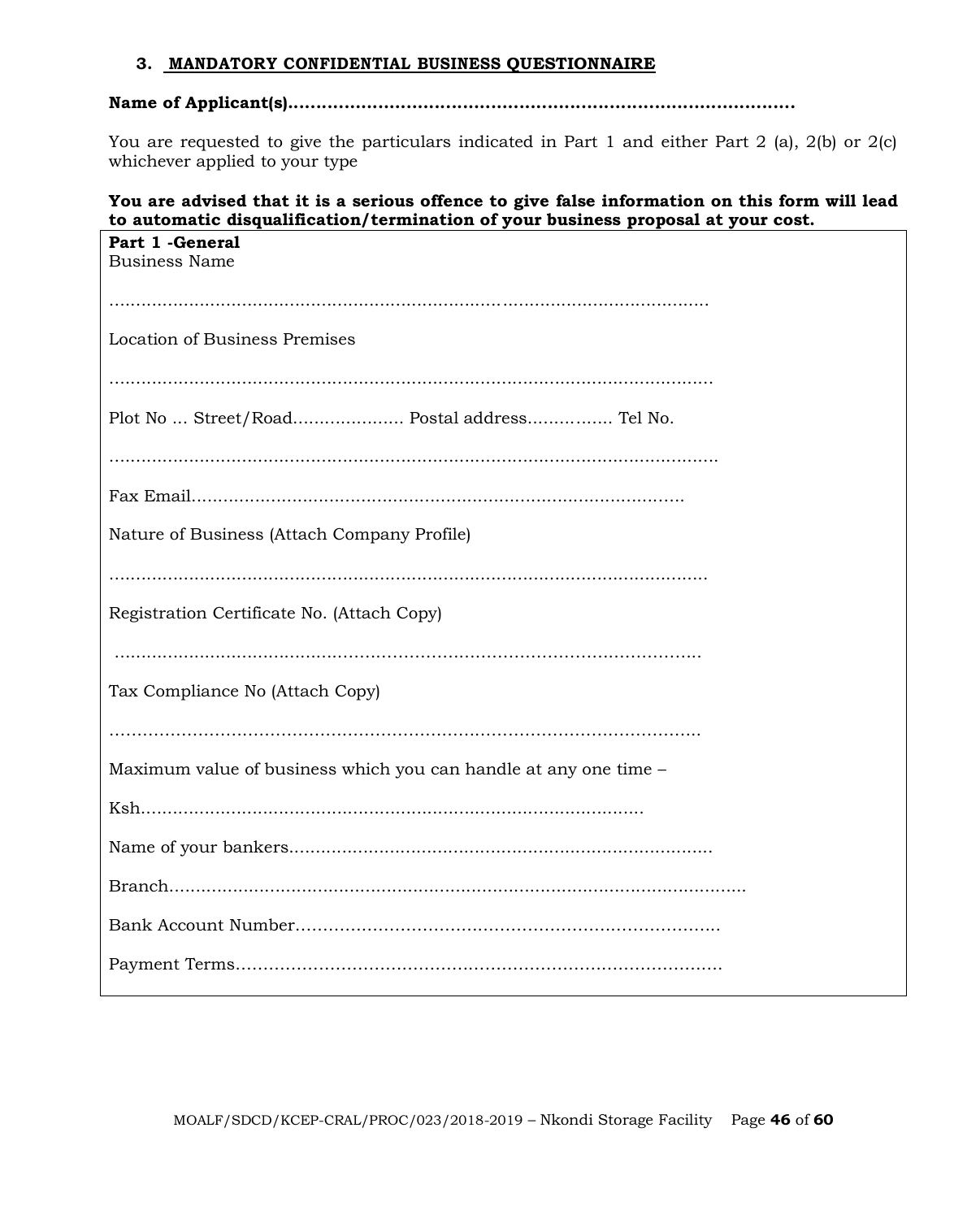|                                                 |                                                                  | If a Kenyan Citizen, indicate under Citizenship Details whether by Birth,    |               |
|-------------------------------------------------|------------------------------------------------------------------|------------------------------------------------------------------------------|---------------|
|                                                 | Naturalization or Registration                                   |                                                                              |               |
| Part 2 (b) – Partnership                        |                                                                  |                                                                              |               |
| Name                                            | Given details of partners as follows<br>Nationality              | Citizenship Details                                                          | <b>Shares</b> |
|                                                 |                                                                  |                                                                              |               |
|                                                 |                                                                  |                                                                              |               |
|                                                 |                                                                  |                                                                              |               |
|                                                 |                                                                  |                                                                              |               |
|                                                 |                                                                  |                                                                              |               |
|                                                 |                                                                  |                                                                              |               |
|                                                 |                                                                  |                                                                              |               |
|                                                 |                                                                  | If a Kenyan  Citizen, indicate under Citizenship Details  whether by  Birth, |               |
|                                                 | Naturalization or Registration                                   |                                                                              |               |
|                                                 |                                                                  |                                                                              |               |
|                                                 | Part 2 (c) – Registered Company                                  |                                                                              |               |
|                                                 | (Attach brochures or annual reports in case of public companies) |                                                                              |               |
|                                                 |                                                                  |                                                                              |               |
|                                                 | State the nominal and issued capital of company                  |                                                                              |               |
| Private or Public<br>Nominal Kshs. Issued Kshs. |                                                                  |                                                                              |               |
|                                                 | Give details of all directors as follows                         |                                                                              |               |
|                                                 | Nationality                                                      | Citizenship Details                                                          | <b>Shares</b> |
|                                                 |                                                                  |                                                                              |               |
| Name                                            |                                                                  |                                                                              |               |
| 3                                               |                                                                  |                                                                              |               |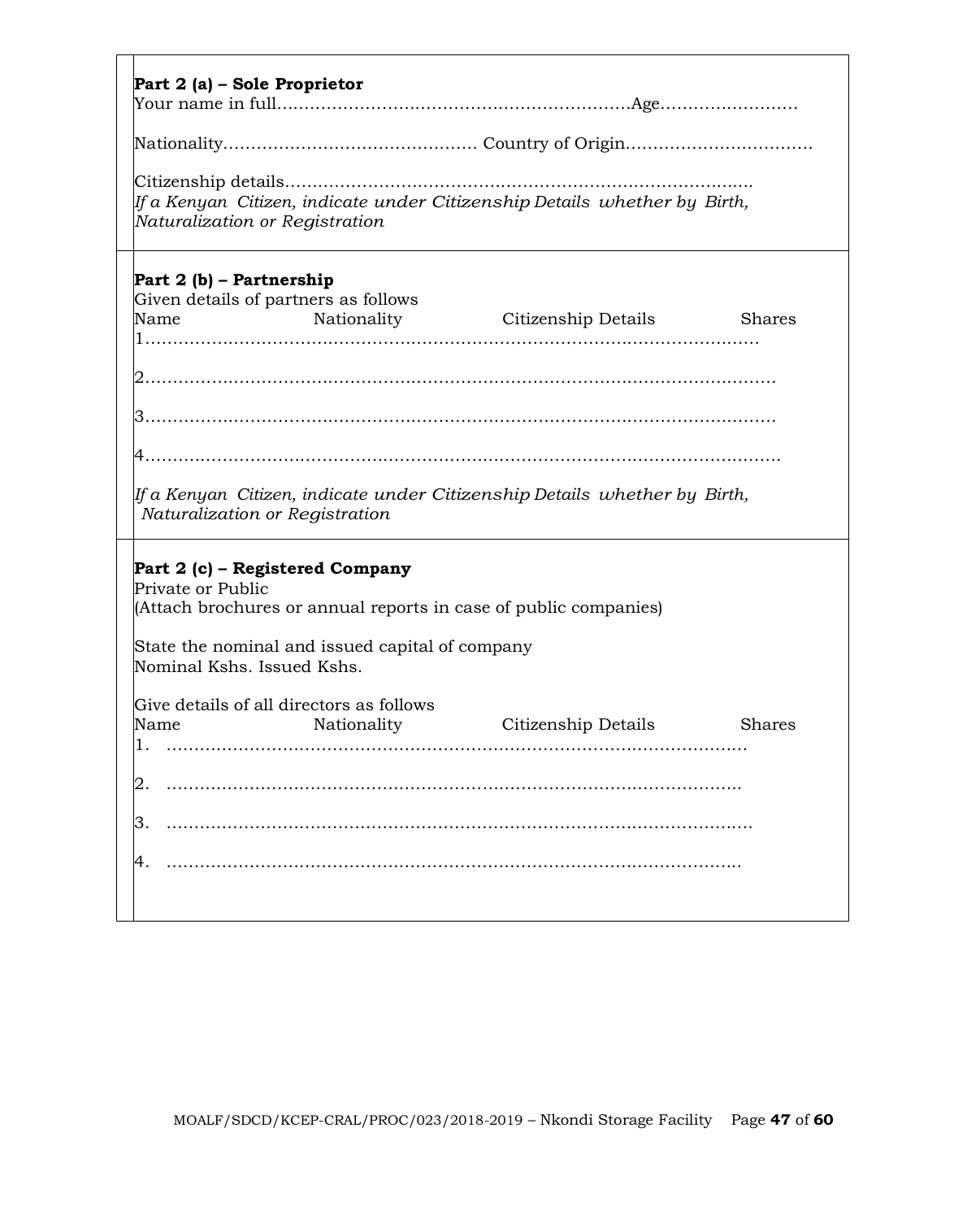| Part 3- List of corporate client customers and their addresses, telephone numbers<br>and contact person.                                                                                                                                                            |  |  |  |  |
|---------------------------------------------------------------------------------------------------------------------------------------------------------------------------------------------------------------------------------------------------------------------|--|--|--|--|
|                                                                                                                                                                                                                                                                     |  |  |  |  |
|                                                                                                                                                                                                                                                                     |  |  |  |  |
|                                                                                                                                                                                                                                                                     |  |  |  |  |
|                                                                                                                                                                                                                                                                     |  |  |  |  |
|                                                                                                                                                                                                                                                                     |  |  |  |  |
|                                                                                                                                                                                                                                                                     |  |  |  |  |
|                                                                                                                                                                                                                                                                     |  |  |  |  |
|                                                                                                                                                                                                                                                                     |  |  |  |  |
|                                                                                                                                                                                                                                                                     |  |  |  |  |
|                                                                                                                                                                                                                                                                     |  |  |  |  |
| Part 4-(a) Debarment                                                                                                                                                                                                                                                |  |  |  |  |
| $\mathbb{I}/\mathbb{W}$ e declare that I/We have not been debarred from any procurement process and<br>shall not engage in any fraudulent or corrupt acts with regard to this or any other tender<br>by the KCEP-CRAL and any other public or private institutions. |  |  |  |  |
|                                                                                                                                                                                                                                                                     |  |  |  |  |
|                                                                                                                                                                                                                                                                     |  |  |  |  |

Dated this …………………day of …………………………………………………..2019

In the capacity of…………………………………………………………………………………

Duly authorized to sign Tender for and on behalf of

# **Part 4-(b) Bankruptcy / Insolvency / receivership.**

 $\mu$ /We declare that I/We have not been declared bankrupt or insolvent by the competent Authorities in Kenya and neither are we under receivership:

Full Names………………………………………………………………………………

Dated this …………………………….……………day of ……………………………2019

Duly authorized to sign Tender for and on behalf of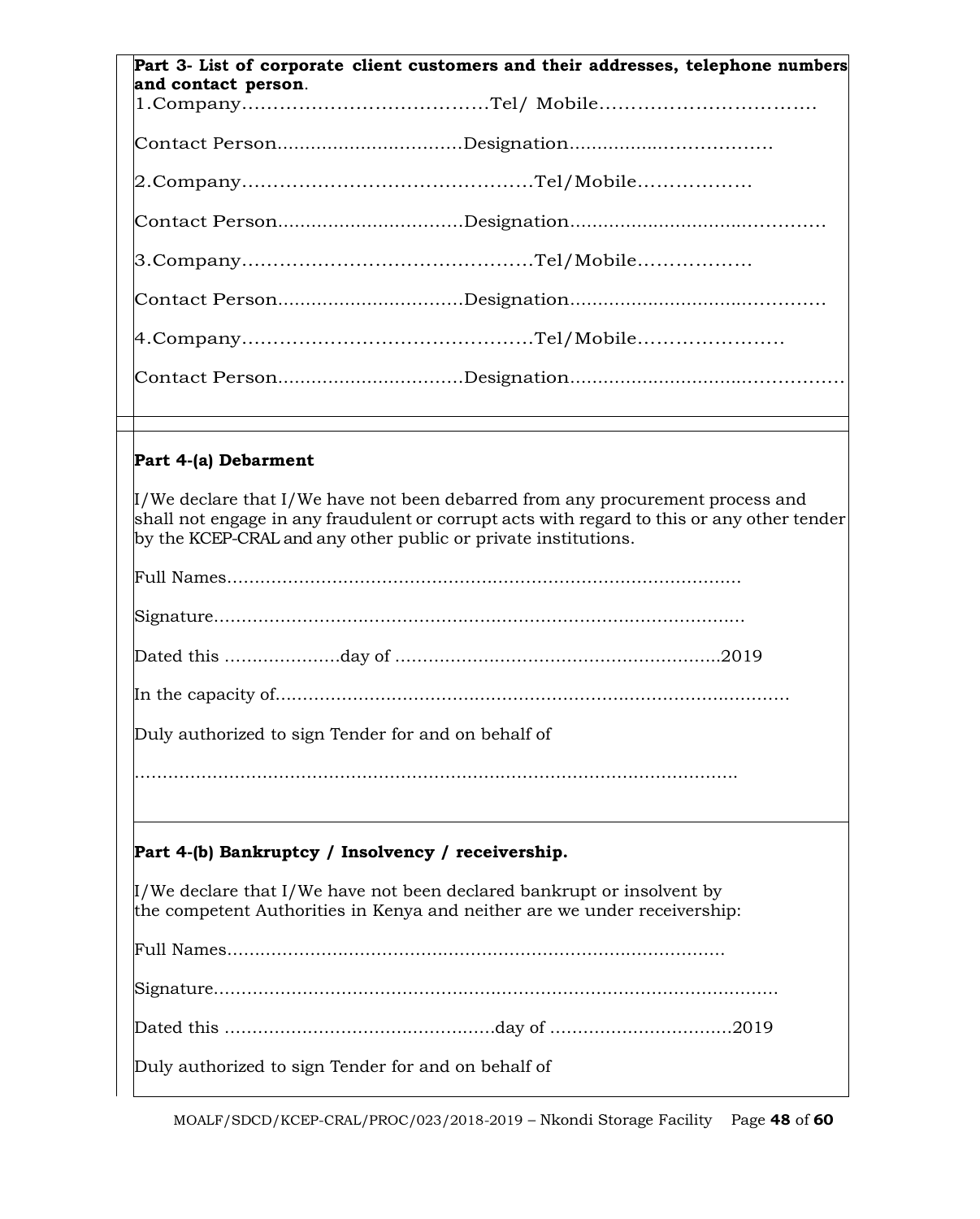| Part 4-(c) -Criminal Offence<br>$I/We$ , (Name (s) of Director(s)):-                                                                                                                                                                                                                                                 |
|----------------------------------------------------------------------------------------------------------------------------------------------------------------------------------------------------------------------------------------------------------------------------------------------------------------------|
|                                                                                                                                                                                                                                                                                                                      |
|                                                                                                                                                                                                                                                                                                                      |
| ${\rm Have}$ not been convicted of any criminal offence relating to professional conduct or the<br>making of false statements or misrepresentations as to its qualifications to enter<br>into a procurement contract within a period of three (3) years preceding the<br>commencement<br>of procurement proceedings. |
|                                                                                                                                                                                                                                                                                                                      |
|                                                                                                                                                                                                                                                                                                                      |
| In the capacity of                                                                                                                                                                                                                                                                                                   |
|                                                                                                                                                                                                                                                                                                                      |
|                                                                                                                                                                                                                                                                                                                      |
| Suppliers' / Company's Official Rubber Stamp                                                                                                                                                                                                                                                                         |
|                                                                                                                                                                                                                                                                                                                      |
| Part 4-(d) Conflict of Interest                                                                                                                                                                                                                                                                                      |
| $\mu$ /We, the undersigned state that I / We have no conflict of interest in relation<br>to this procurement:                                                                                                                                                                                                        |
|                                                                                                                                                                                                                                                                                                                      |
|                                                                                                                                                                                                                                                                                                                      |
|                                                                                                                                                                                                                                                                                                                      |
|                                                                                                                                                                                                                                                                                                                      |
|                                                                                                                                                                                                                                                                                                                      |
|                                                                                                                                                                                                                                                                                                                      |
|                                                                                                                                                                                                                                                                                                                      |
| Suppliers' / Company's Official Rubber Stamp                                                                                                                                                                                                                                                                         |
|                                                                                                                                                                                                                                                                                                                      |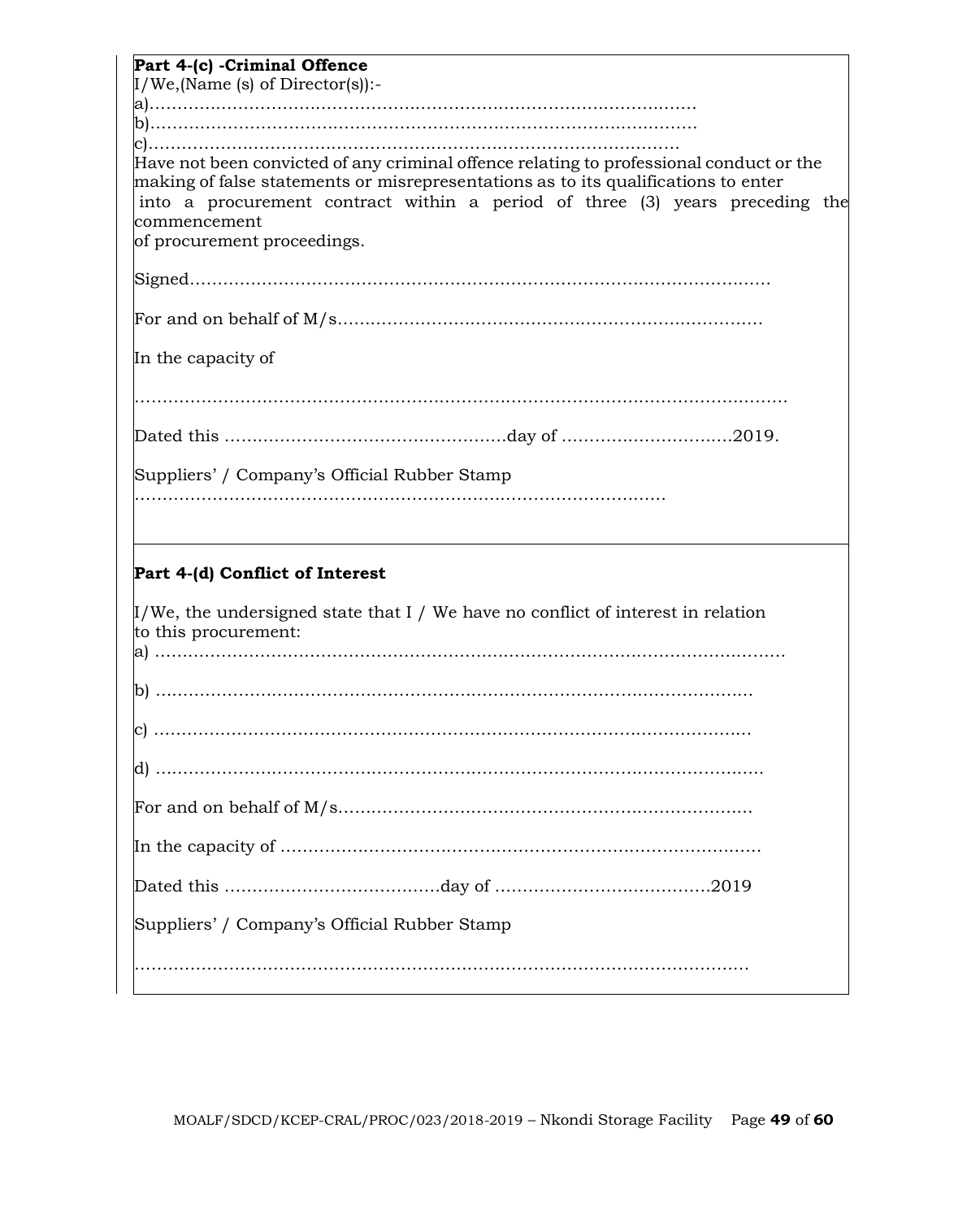# **Part 4-(e)** – **Interest in the Firm:**

Is there any person/persons in KCEP-CRAL or any other public institution who has interest in the Firm?

Yes/No ……………………….. (Delete as necessary)

Institution ………………………….……………………………………. ………………

(Title) (Signature) (Date)

……………………………………………………………………………………………….

………………………………………………………………………………………………

**PART 5(I) – EXPERIENCE***:* Please list here below similar projects accomplished or companies / clients you have supplied with similar items or materials / Services in the last 5 years

|   | <b>COMPANY</b><br><b>NAME</b> | <b>COUNTR</b> | CONTRAC<br><b>ORDER</b><br>N <sub>O</sub> | <b>VALUE</b> | <b>CONTRACT</b><br><b>PERSON</b><br>(FULL<br><b>NAMES</b> | <b>EMAIL</b> | <b>CELL</b><br><b>PHONE</b><br>NO |
|---|-------------------------------|---------------|-------------------------------------------|--------------|-----------------------------------------------------------|--------------|-----------------------------------|
|   |                               |               |                                           |              |                                                           |              |                                   |
|   |                               |               |                                           |              |                                                           |              |                                   |
| З |                               |               |                                           |              |                                                           |              |                                   |
|   |                               |               |                                           |              |                                                           |              |                                   |
| 5 |                               |               |                                           |              |                                                           |              |                                   |

# **Part 6(i or j) – Bank account details:**

AGPO firms must provide evidence from their bank that the account to which KCEP-CRAL

shall make payment has a youth or a woman or a PWD listed in the CR12 form/ partnership deed/sole proprietor certificate as a MANDATORY signatory of that account,

- Sec.157 (11) of PPADA:

Account No………………………………………………………………………………………….

Name of the person(s) in the CR12 form OR in the partnership deed OR in the sole proprietor Certificate………………………….………......./...................……………..……………….

MOALF/SDCD/KCEP-CRAL/PROC/023/2018-2019 – Nkondi Storage Facility Page **50** of **60**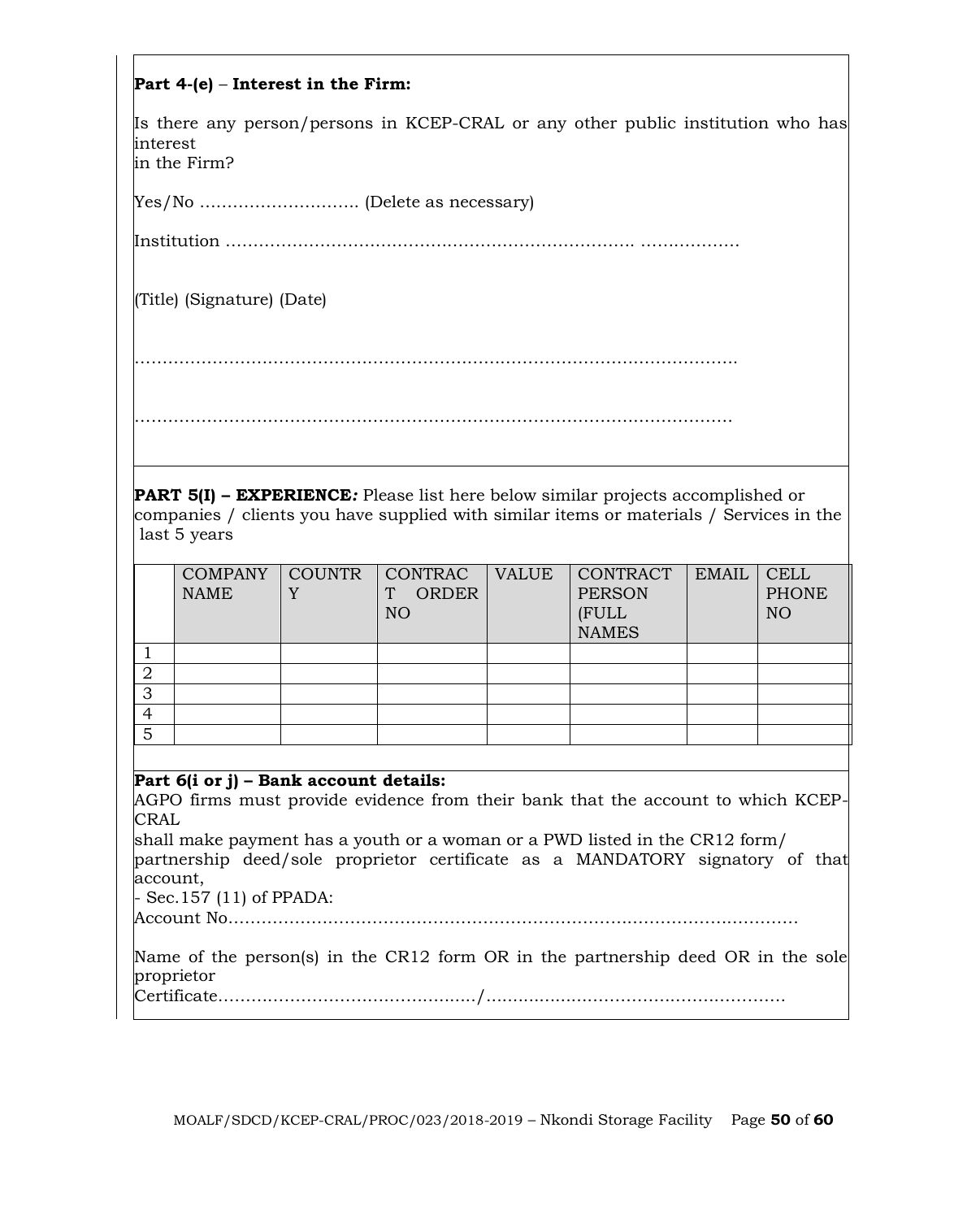#### **Part 7--Declaration**

I/We the undersigned state that the above information is correct and that I/We give KCEP-CRAL to seek any other references concerning my/our company from whatever sources deemed e.g. company registrar's office, banks etc.

| In the capacity of |
|--------------------|
|                    |
|                    |
|                    |
|                    |
|                    |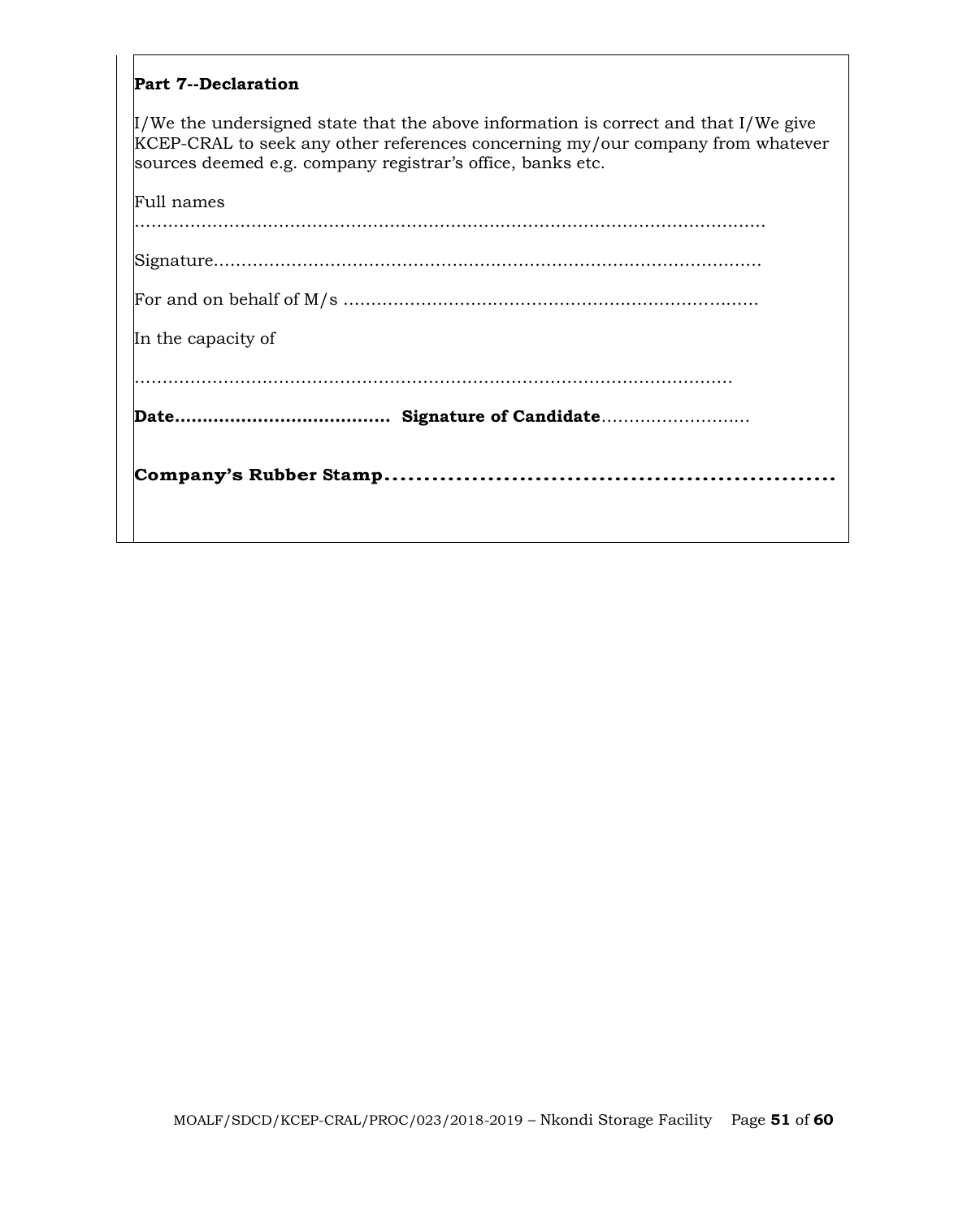# **4. TENDER SECURING DECLARATION FORM**

[The Bidder shall complete in this Form in accordance with the instructions indicated]

Date: ………………… of Bid Submission] Tender No. ………… of bidding process]

To: ………………………….. [insert complete name of Purchaser] We, the undersigned, declare that:

1. We understand that, according to your conditions, bids must be supported by a Bid- Securing Declaration.

2. We accept that we will automatically be suspended from being eligible for bidding in any contract with the Purchaser for the period of time of linsert number of months or years starting on [insert date], if we are in breach of our obligation(s) under the bid conditions, because we  $-$ 

(a) Have withdrawn our Bid during the period of bid validity specified by us in the Bidding Data Sheet; or

(b) Having been notified of the acceptance of our Bid by the Purchaser during the period of bid validity,

(i) Fail or refuse to execute the Contract, if required, or

(ii) Fail or refuse to furnish the Performance Security, in accordance with the ITT.

3. We understand that this Bid Securing Declaration shall expire if we are not the successful Bidder, upon the earlier of

(i) our receipt of a copy of your notification of the name of the successful Bidder; or

(i) Twenty-eight days after the expiration of our Tender.

4. We understand that if we are a Joint Venture, the Bid Securing Declaration must be in the name of the Joint Venture that submits the bid, and the Joint Venture has not been legally constituted at the time of bidding, the Bid Securing Declaration shall be in the names of all future partners as named in the letter of intent.

Signed: [insert signature of person whose name and capacity are shown] in the Capacity of [insert legal capacity of person signing the Bid Securing Declaration]

Name: [insert complete name of person signing the Bid Securing Declaration]

……………………………………………………………….

Duly authorized to sign the bid for and on behalf of: ……………………………………… [insert complete name of Bidder]

Dated on …………………. day of ……………., ………………. [Insert date of signing]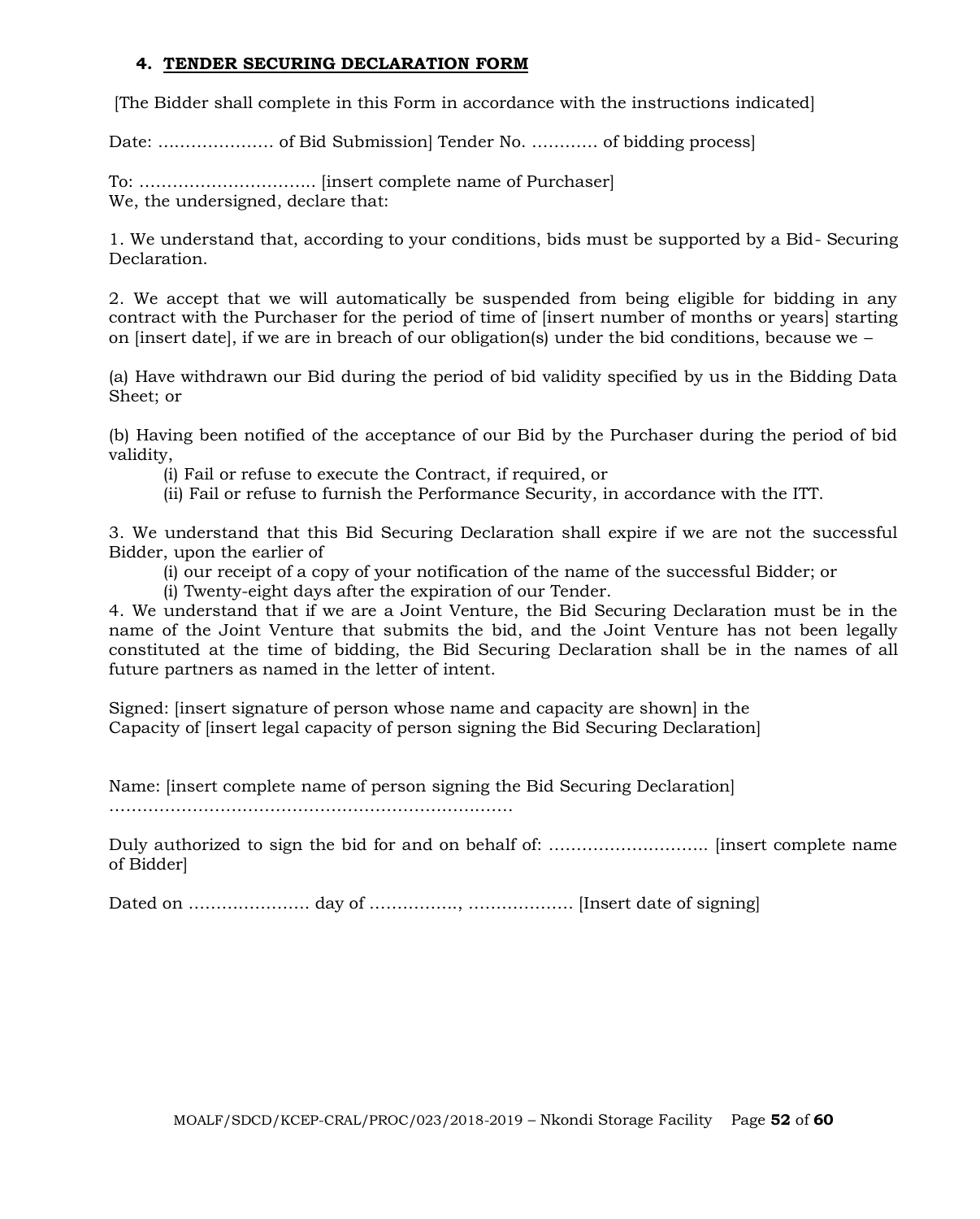#### **5. FORM OF TENDER SECURITY**

WHEREAS ………………………………………. (hereinafter called "the Tenderer") has submitted his tender dated ………………………… for the construction of ……………………………………………………………………………… *(name of Contract)*

KNOW ALL PEOPLE by these presents that WE ……………………… having our registered office at ……………… (hereinafter called "the Bank"), are bound unto …………………………… (hereinafter called "the Employer") in the sum of Kshs.……………………… for which payment well and truly to be made to the said Employer, the Bank binds itself, its successors and assigns by these presents sealed with the Common Seal of the said Bank this ……………. Day of ………20…………

THE CONDITIONS of this obligation are:

- 1. If after tender opening the tenderer withdraws his tender during the period of tender validity specified in the instructions to tenderers Or
- 2. If the tenderer, having been notified of the acceptance of his tender by the Employer during the period of tender validity:
	- (a) fails or refuses to execute the form of Agreement in accordance with the Instructions to Tenderers, if required; or
	- (b) fails or refuses to furnish the Performance Security, in accordance with the Instructions to Tenderers;

We undertake to pay to the Employer up to the above amount upon receipt of his first written demand, without the Employer having to substantiate his demand, provided that in his demand the Employer will note that the amount claimed by him is due to him, owing to the occurrence of one or both of the two conditions, specifying the occurred condition or conditions.

This guarantee will remain in force up to and including thirty (30) days after the period of tender validity, and any demand in respect thereof should reach the Bank not later than the said date.

\_\_\_\_\_\_\_\_\_\_\_\_\_\_\_\_\_\_\_\_\_\_\_\_\_\_\_ \_\_\_\_\_\_\_\_\_\_\_\_\_\_\_\_\_\_\_\_\_\_\_\_\_\_\_\_\_\_

*[date[ [signature of the Bank]*

*\_\_\_\_\_\_\_\_\_\_\_\_\_\_\_\_\_\_\_\_\_\_\_\_\_\_\_ \_\_\_\_\_\_\_\_\_\_\_\_\_\_\_\_\_\_\_\_\_\_\_\_\_\_\_\_\_\_ [witness] [seal]*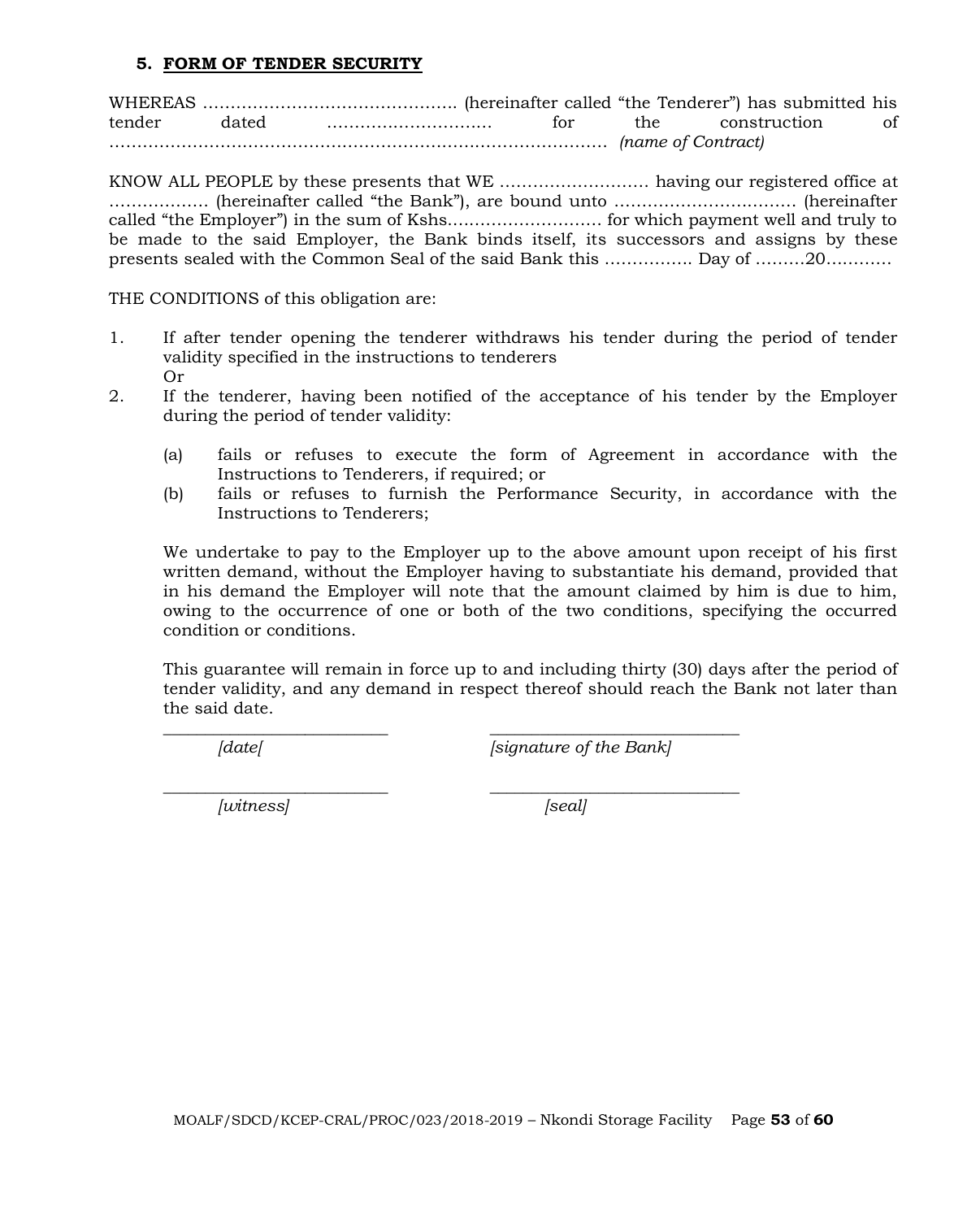#### **6. PERFORMANCE SECURITY FORM**

To: …………………………………………………………… [Name KCEP-CRAL]

Dear Sir,

WHEREAS \_\_\_\_\_\_\_\_\_\_\_\_\_\_\_\_\_\_\_\_\_\_(hereinafter called "the Contractor") has undertaken, in pursuance of Contract No. <br>
dated to execute the secure (hereinafter called "the Works");

AND WHEREAS it has been stipulated by you in the said Contract that the Contractor shall furnish you with a Bank Guarantee by a recognized bank for the sum specified therein as security for compliance with his obligations in accordance with the Contract;

AND WHEREAS we have agreed to give the Contractor such a Bank Guarantee:

NOW THEREFORE we hereby affirm that we are the Guarantor and responsible to you, on behalf of the Contractor, up to a total of Kshs. \_\_\_\_\_\_\_\_\_\_\_\_\_\_\_\_ (amount of Guarantee in figures) Kenya Shillings\_\_\_\_\_\_\_\_\_\_\_\_\_\_\_\_\_\_\_\_\_\_\_\_\_\_\_\_\_\_\_\_\_\_\_\_\_\_\_\_\_\_ (amount of Guarantee in words), and we undertake to pay you, upon your first written demand and without civil or argument, any sum or sums within the limits of Kenya Shillings \_\_\_\_\_\_\_\_\_\_\_\_\_\_\_\_\_\_\_\_\_\_\_\_\_ (amount of Guarantee in words) as aforesaid without your needing to prove or to show grounds or reasons for your demand for the sum specified therein.

We hereby waive the necessity of your demanding the said debt from the Contractor before presenting us with the demand.

We further agree that no change, addition or other modification of the terms of the Contract or of the Works to be performed thereunder or of any of the Contract documents which may be made between you and the Contractor shall in any way release us from any liability under this Guarantee, and we hereby waive notice of any change, addition, or modification.

This guarantee shall be valid until the date of issue of the Certificate of Completion.

SIGNATURE AND SEAL OF THE GUARANTOR \_\_\_\_\_\_\_\_\_\_\_\_\_\_\_\_\_\_\_

Name of Bank \_\_\_\_\_\_\_\_\_\_\_\_\_\_\_\_\_\_\_\_\_\_\_\_\_\_\_\_\_\_\_\_\_\_\_\_\_\_\_\_\_\_\_\_

Address \_\_\_\_\_\_\_\_\_\_\_\_\_\_\_\_\_\_\_\_\_\_\_\_\_\_\_\_\_\_\_\_\_\_\_\_\_\_\_\_\_\_\_\_\_\_\_\_

 $Date$   $\Box$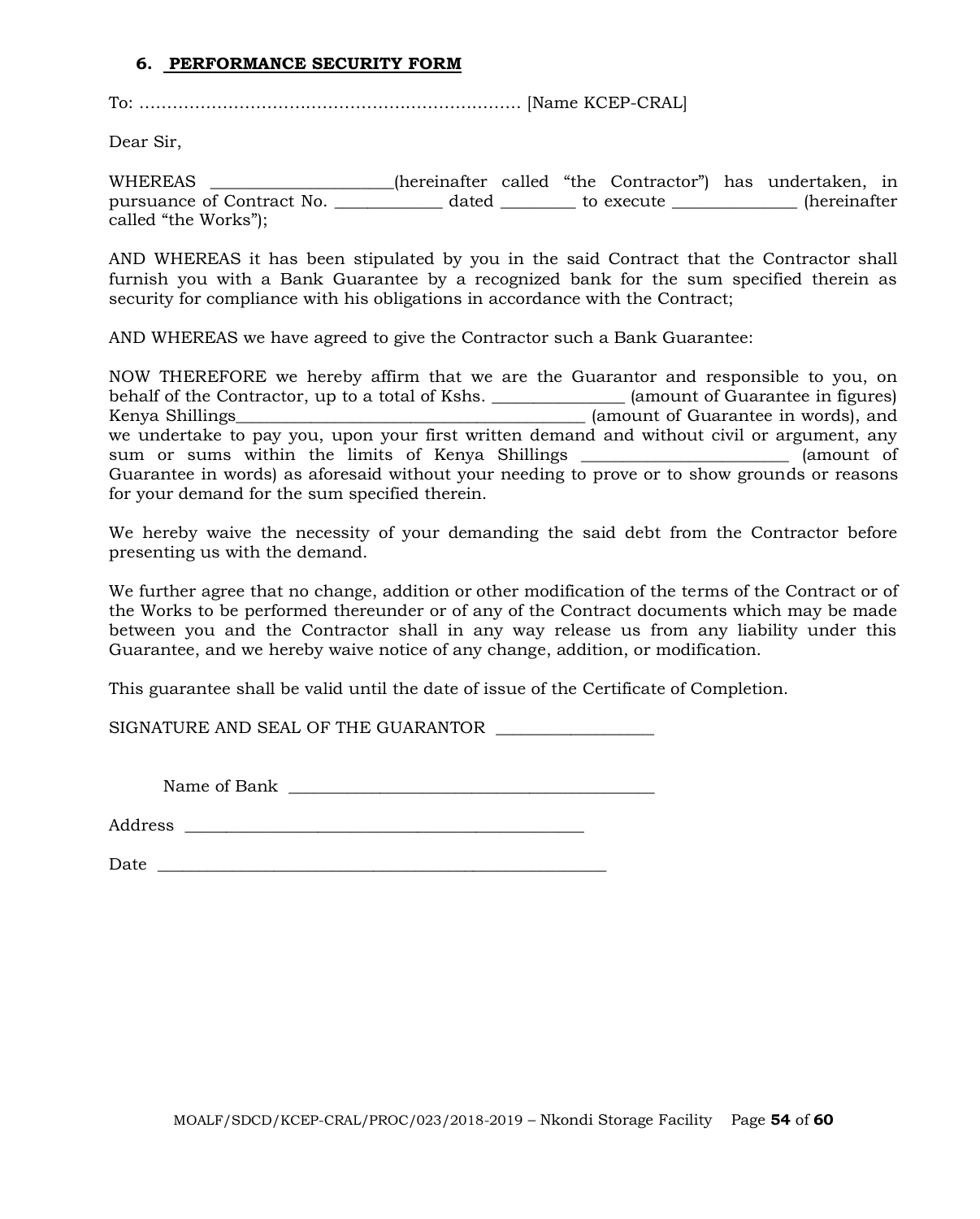#### **7. DECLARATION FORM**

Date \_\_\_\_\_\_\_\_\_\_\_\_\_\_\_\_\_\_\_\_\_\_\_\_\_\_

**To The Senior Programme Coordinator, KCEP-CRAL P.O. Box 30028-00100 NAIROBI**

We (name and address)

\_\_\_\_\_\_\_\_\_\_\_\_\_\_\_\_\_\_\_\_\_\_\_\_\_\_\_\_\_\_\_\_\_\_\_\_\_\_\_\_\_\_\_\_\_\_\_declare the following:

a) Have not been debarred from participating in public procurement.

\_\_\_\_\_\_\_\_\_\_\_\_\_\_\_\_\_\_\_\_\_\_\_\_\_\_\_\_\_\_\_\_\_\_\_\_\_\_\_\_\_\_\_\_\_\_\_\_\_\_\_\_\_\_\_\_\_\_\_\_\_\_\_\_\_\_\_\_\_\_\_\_\_\_\_\_\_

b) Have not been involved in and will not be involved in corrupt and fraudulent practices regarding public procurement.

| Name of Bidder | Signature | Date |
|----------------|-----------|------|

(**To be signed by authorized representative and officially stamped)**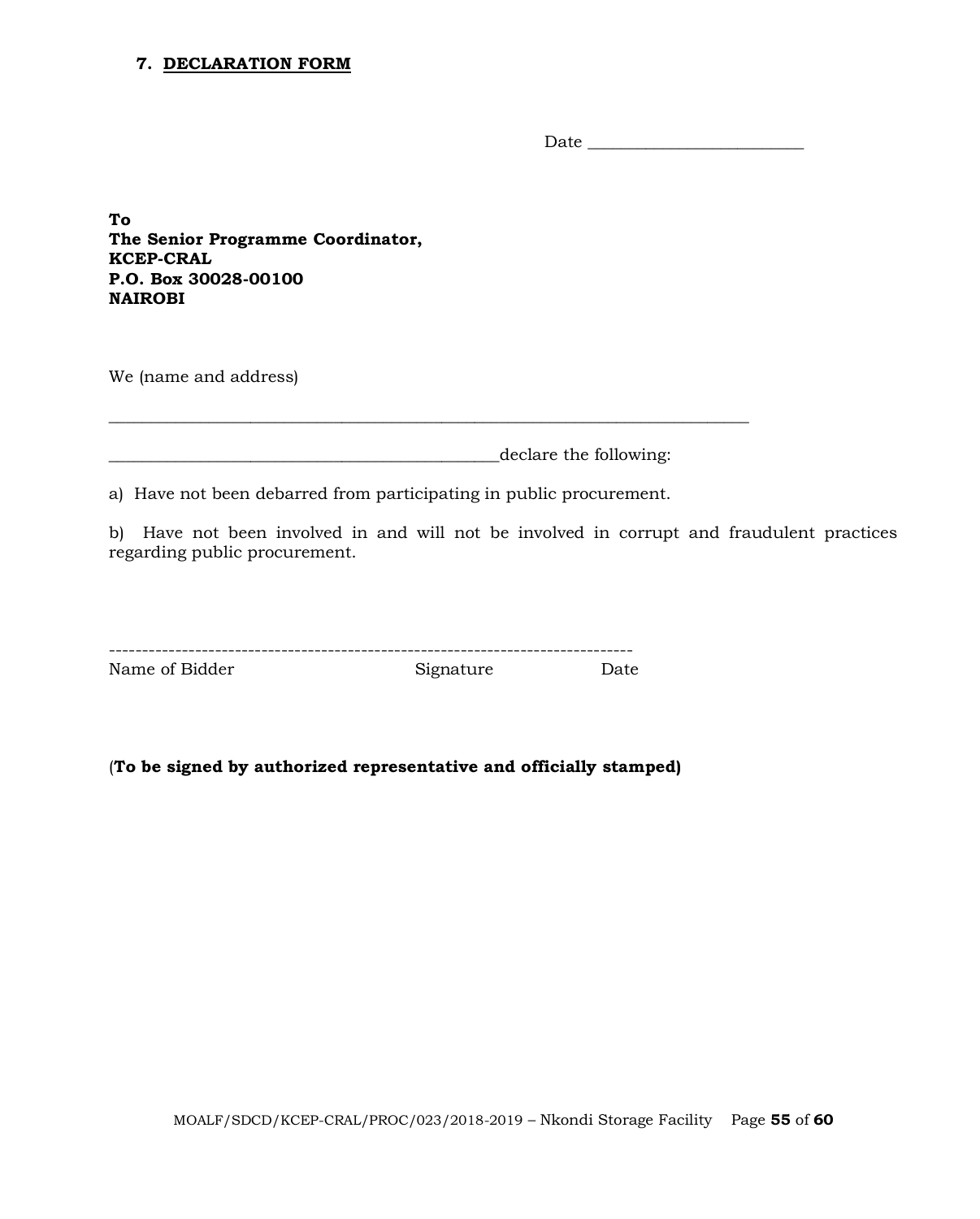#### **8. LETTER OF NOTIFICATION OF AWARD**

Address of Procuring Entity

| To:            |  |
|----------------|--|
|                |  |
|                |  |
|                |  |
|                |  |
|                |  |
| RE: Tender No. |  |
|                |  |

This is to notify that the contract/s stated below under the above-mentioned tender have been awarded to you.

1. Please acknowledge receipt of this letter of notification signifying your acceptance.

2. The contract/contracts shall be signed by the parties within 30 days of the date of this letter but not earlier than 14 days from the date of the letter.

3. You may contact the officer(s) whose particulars appear below on the subject matter of this letter of notification of award.

(FULL PARTICULARS)

# **SIGNED FOR ACCOUNTING OFFICER**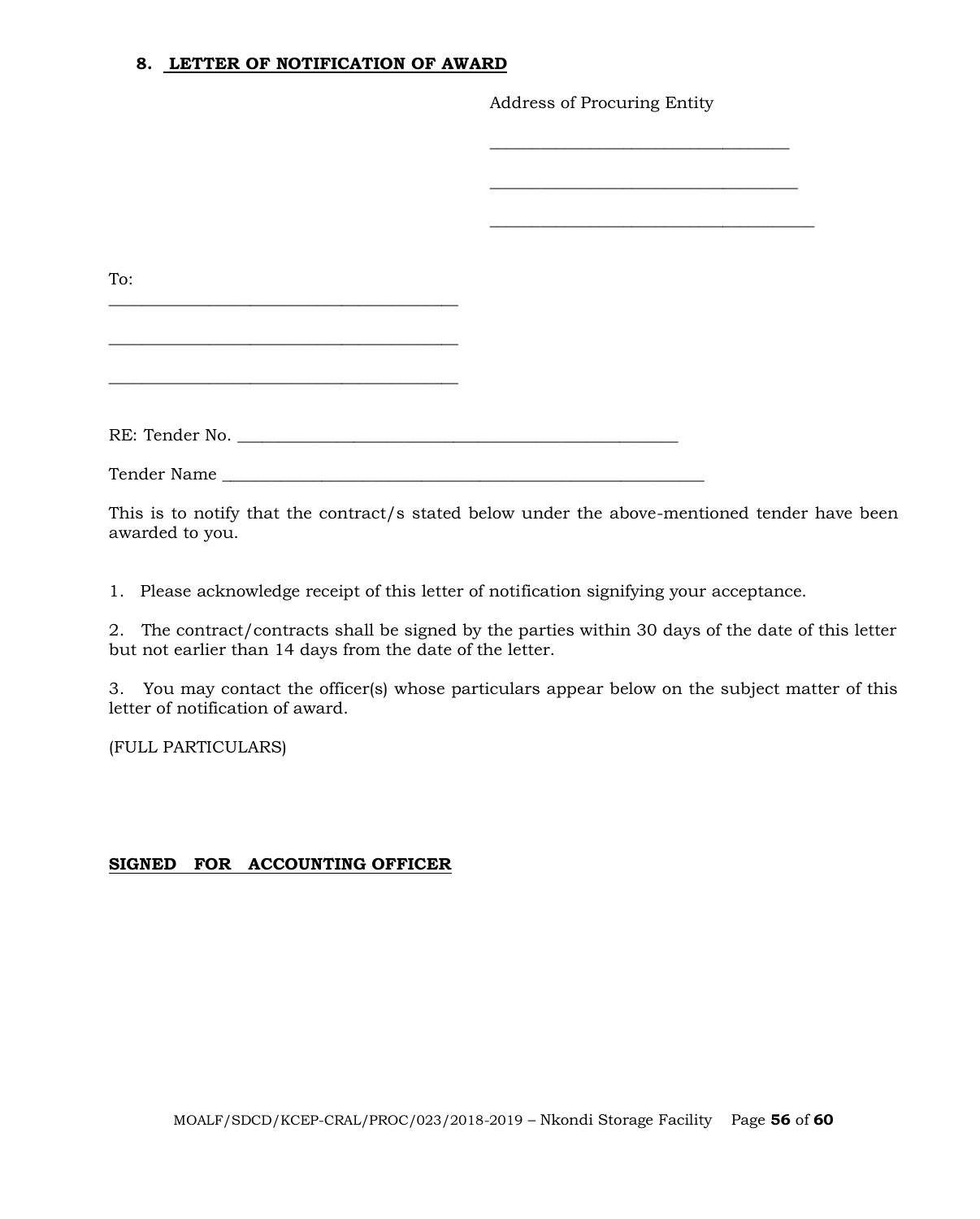#### **9. QUALIFICATION INFORMATION**

#### **1. Individual Tenderers or Individual Members of Joint Ventures**

1.1 Constitution or legal status of tenderer (attach copy or Incorporation Certificate); Place of registration:

Principal place of business\_\_\_\_\_\_\_\_\_\_\_\_\_\_\_\_\_\_\_\_\_\_\_\_\_\_\_\_\_

Power of attorney of signatory of tender \_\_\_\_\_\_\_\_\_\_\_\_\_\_\_\_\_\_\_\_

1.2 Total annual volume of construction work performed in the last five years

| Year | Volume   |       |
|------|----------|-------|
|      | Currency | Value |
|      |          |       |

1.3 Work performed as Main Contractor on works of a similar nature and volume over the last five years. Also list details of work under way or committed, including expected completion date.

| Project name | Name of client<br>and contact<br>person | Type of work Value of<br>performed and<br>year of<br>completion | Contract |
|--------------|-----------------------------------------|-----------------------------------------------------------------|----------|
|              |                                         |                                                                 |          |

1.4 Major items of Contractor's Equipment proposed for carrying out the Works. List all information requested below.

| Item of   | Description, | Condition(new,  | Owned,<br>leased          |
|-----------|--------------|-----------------|---------------------------|
| Equipment | Make and age | good, poor) and | whom?),<br>(from          |
|           | (years)      | number          | be<br>to<br><sub>or</sub> |
|           |              | available       | purchased                 |
|           |              |                 | (from whom?)              |
|           |              |                 |                           |
|           |              |                 |                           |
|           |              |                 |                           |
|           |              |                 |                           |
|           |              |                 |                           |
|           |              |                 |                           |
|           |              |                 |                           |
|           |              |                 |                           |
|           |              |                 |                           |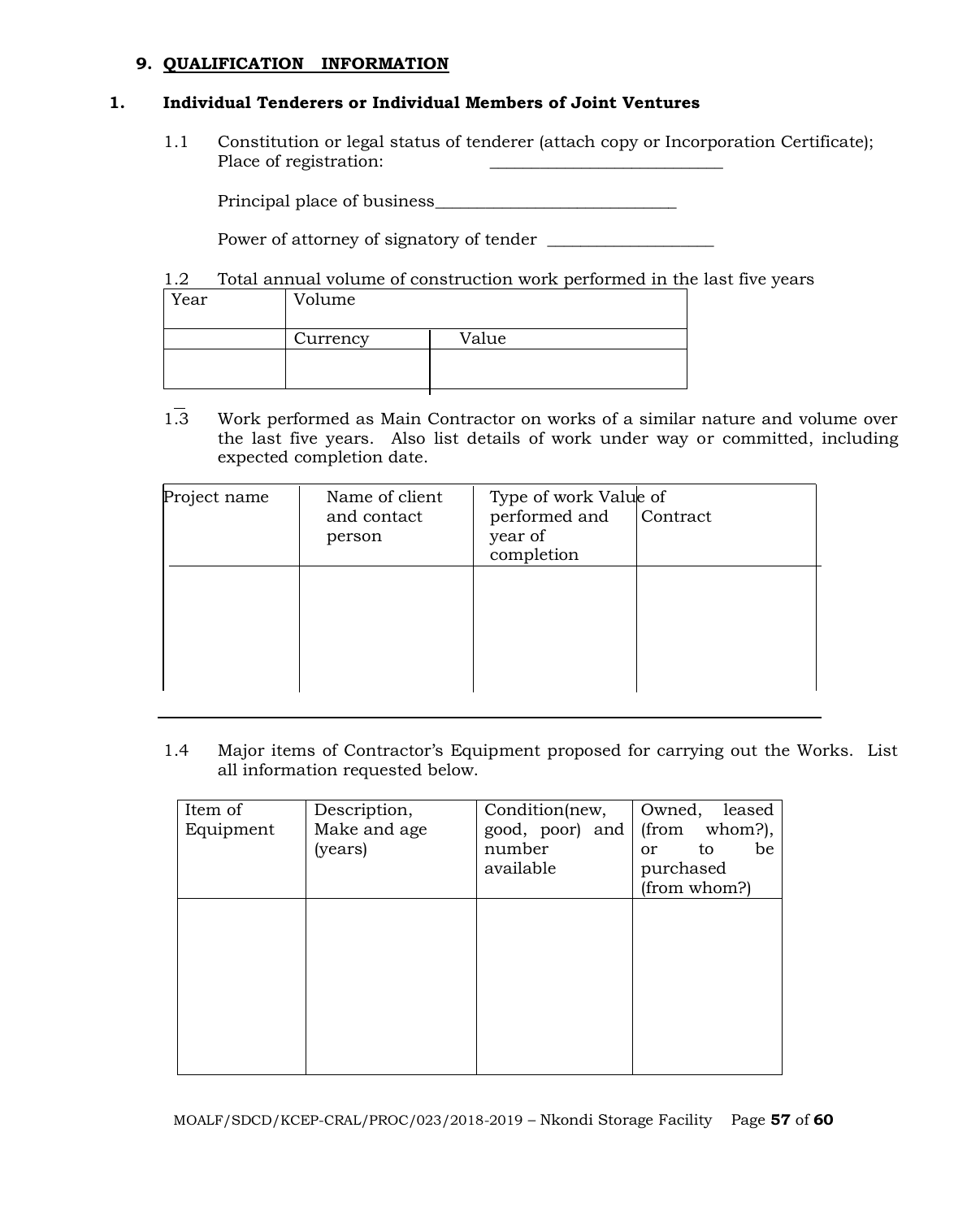1.5 Qualifications and experience of key personnel proposed for administration and execution of the Contract. Attach biographical data.

| Position        | Name | Years<br>of <sub>1</sub><br>experience<br>(general) | Years of experience<br>proposed<br>1n<br>position |
|-----------------|------|-----------------------------------------------------|---------------------------------------------------|
| Project Manager |      |                                                     |                                                   |
| $(\text{etc.})$ |      |                                                     |                                                   |

 $\overline{\phantom{a}}$  , and the set of the set of the set of the set of the set of the set of the set of the set of the set of the set of the set of the set of the set of the set of the set of the set of the set of the set of the s

\_\_\_\_\_\_\_\_\_\_\_\_\_\_\_\_\_\_\_\_\_\_\_\_\_\_\_\_\_\_\_\_\_\_

1.6 Financial reports for the last five years: balance sheets, profit and loss statements, auditor's reports, etc. List below and attach copies.

\_\_\_\_\_\_\_\_\_\_\_\_\_\_\_\_\_\_\_\_\_\_\_\_\_\_\_\_\_\_\_\_\_\_\_\_\_\_\_\_\_\_\_\_\_\_\_\_\_\_\_\_\_\_\_\_\_\_\_\_\_\_\_\_\_\_\_\_\_\_\_\_\_\_\_\_\_\_\_\_\_

1.7 Evidence of access to financial resources to meet the qualification requirements: cash in hand, lines of credit, etc. List below and attach copies of supportive documents.

\_\_\_\_\_\_\_\_\_\_\_\_\_\_\_\_\_\_\_\_\_\_\_\_\_\_\_\_\_\_\_\_\_\_\_\_\_\_\_\_\_\_\_\_\_\_\_\_\_\_\_\_\_\_\_\_\_\_\_\_

 $\frac{1}{2}$  ,  $\frac{1}{2}$  ,  $\frac{1}{2}$  ,  $\frac{1}{2}$  ,  $\frac{1}{2}$  ,  $\frac{1}{2}$  ,  $\frac{1}{2}$  ,  $\frac{1}{2}$  ,  $\frac{1}{2}$  ,  $\frac{1}{2}$  ,  $\frac{1}{2}$  ,  $\frac{1}{2}$  ,  $\frac{1}{2}$  ,  $\frac{1}{2}$  ,  $\frac{1}{2}$  ,  $\frac{1}{2}$  ,  $\frac{1}{2}$  ,  $\frac{1}{2}$  ,  $\frac{1$ 

 $\mathcal{L}_\text{max}$  and  $\mathcal{L}_\text{max}$  and  $\mathcal{L}_\text{max}$  and  $\mathcal{L}_\text{max}$  and  $\mathcal{L}_\text{max}$ 

- 1.8 Name, address and telephone, telex and facsimile numbers of banks that may provide reference if contacted by the Employer.
- 1.9 Statement of compliance with the requirements of Clause 1.2 of the Instructions to Tenderers.

\_\_\_\_\_\_\_\_\_\_\_\_\_\_\_\_\_\_\_\_\_\_\_\_\_\_\_\_\_\_\_\_\_\_\_\_\_\_\_\_\_\_\_\_\_\_\_\_\_\_\_\_\_\_\_\_\_\_\_\_\_\_\_\_\_\_\_\_\_\_\_\_\_\_\_\_\_\_\_\_\_

1.10 Proposed program (work method and schedule) for the whole of the Works.

 $\mathcal{L}_\text{max}$  , and the contribution of the contribution of the contribution of the contribution of the contribution of the contribution of the contribution of the contribution of the contribution of the contribution of t

#### **2 Joint Ventures**

2.0 The information listed in  $1.1 - 2.0$  above shall be provided for each partner of the joint venture.

- 2.1 The information required in 1.11 above shall be provided for the joint venture.
- 2.2 Attach the power of attorney of the signatory(ies) of the tender authorizing signature of the tender on behalf of the joint venture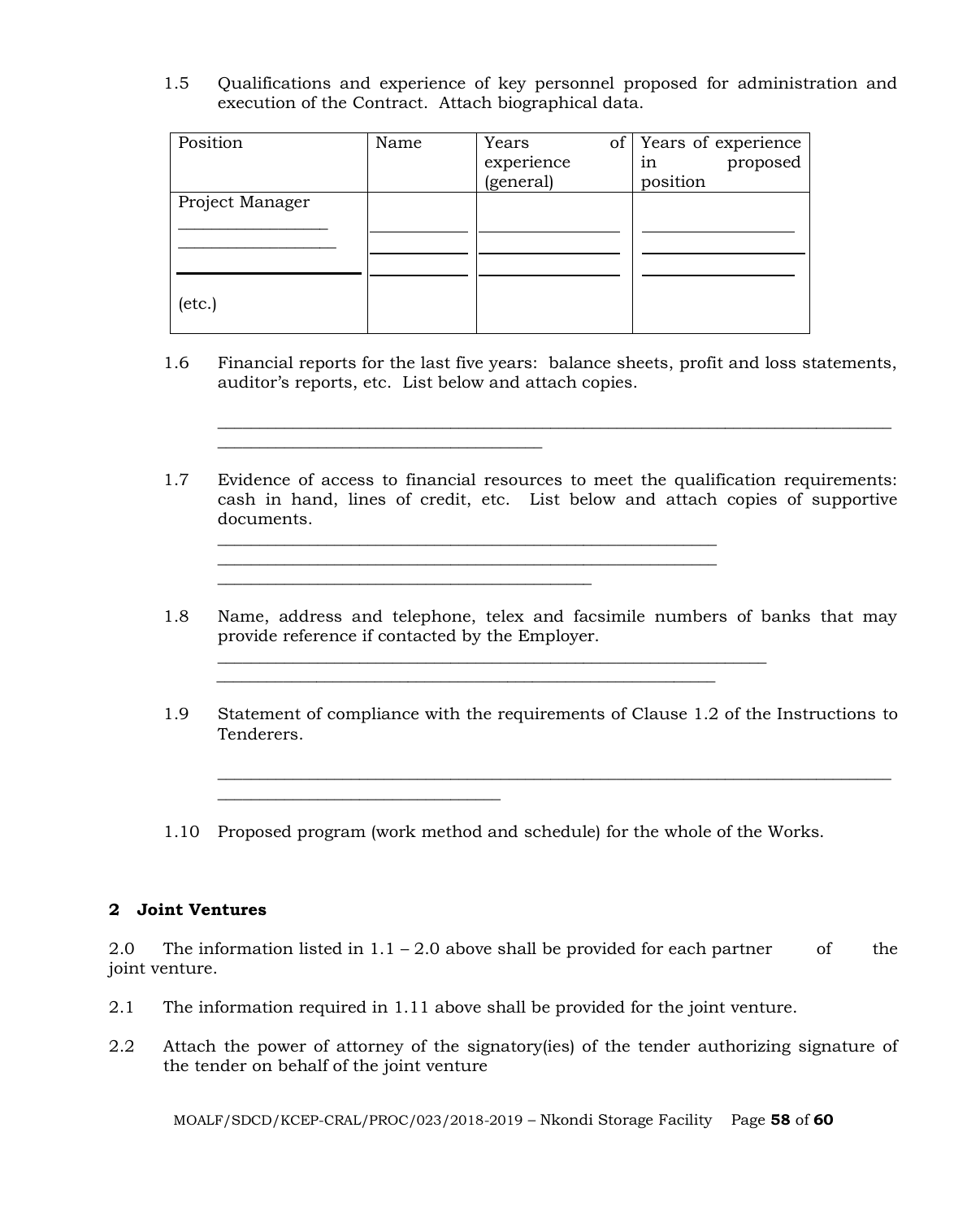- 2.3 Attach the Agreement among all partners of the joint venture ( and which is legally binding on all partners), which shows that:
	- a) all partners shall be jointly and severally liable for the execution of the Contract in accordance with the Contract terms;
	- b) one of the partners will be nominated as being in charge, authorized to incur liabilities and receive instructions for and on behalf of any and all partners of the joint venture; and
	- c) the execution of the entire Contract, including payment, shall be done exclusively with the partner in charge.

#### **3 Details of Sub-Contractors**

If the Tenderer wishes to sublet any portions of the Works under any heading, he must give below details of the sub-contractors he intends to employ for each portion.

Failure to comply with this requirement may invalidate the tender.

|                    | Portion of Works to be sublet: |                                                                                                            |      |
|--------------------|--------------------------------|------------------------------------------------------------------------------------------------------------|------|
| $\left[ i \right)$ |                                | Full name of Sub-contractor                                                                                |      |
|                    |                                | Sub-contractor's experience<br>of similar works carried out<br>in the last 3 years with<br>Contract value: |      |
|                    | Portion of Works to sublet:    |                                                                                                            |      |
| (i)                |                                | Full name of sub-contractor                                                                                |      |
|                    | (iii)                          | Sub-contractor's experience<br>of similar works carried out<br>in the last 3 years with<br>contract value: |      |
|                    |                                |                                                                                                            |      |
|                    |                                | Signature of Tenderer)                                                                                     | Date |